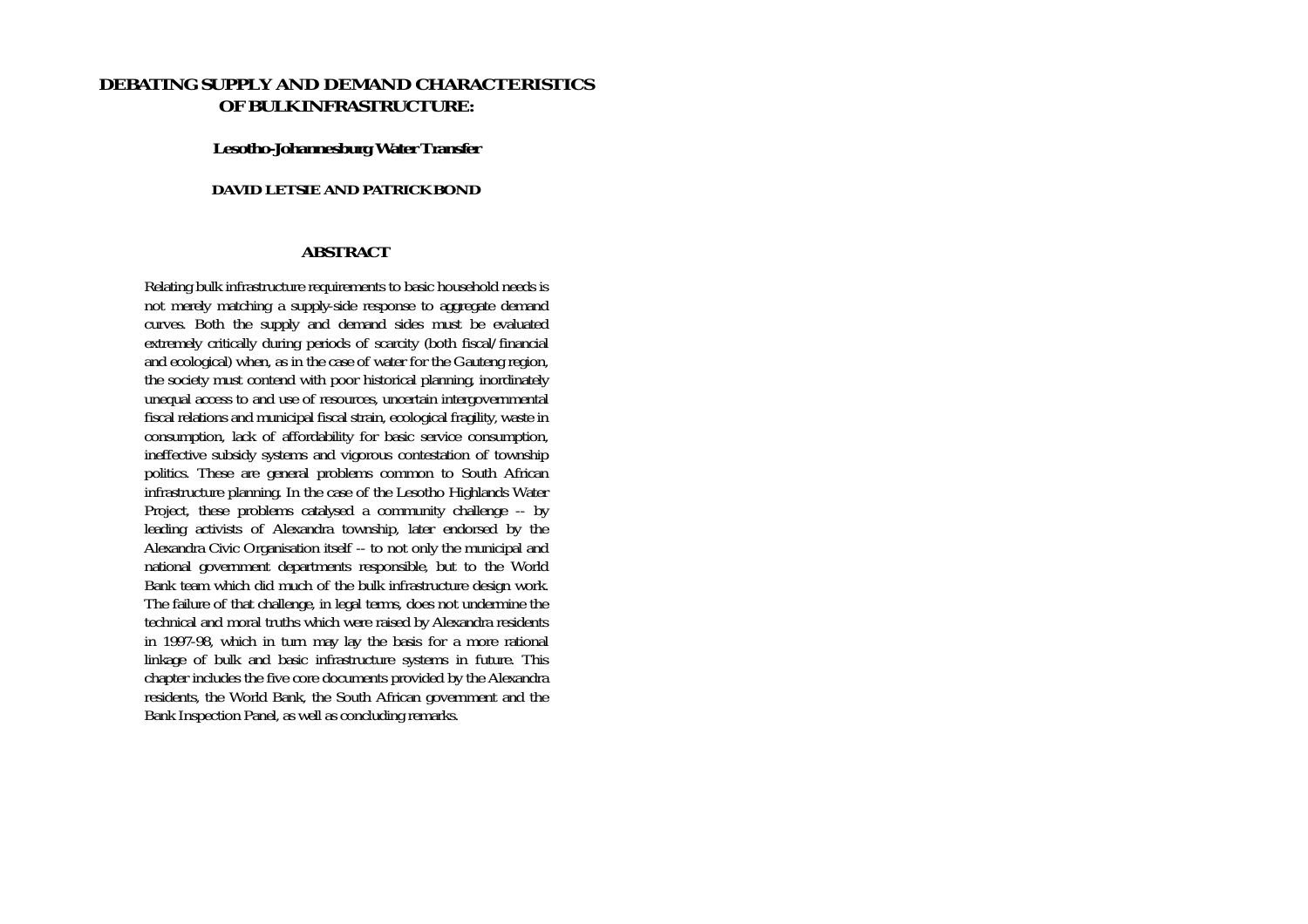## **I. Introduction**

The Lesotho Highlands Water Project (LHWP) has many controversial features. When in September 1998 South African National Defence Force troops invaded Lesotho to restore a government which had been effectively toppled in a coup, it was no accident that its top priority -- ahead of preventing Maseru from being largely burned out and looted -- was to gain control of the Katse Dam, hundreds of km up the mountains from the main population centres. The importance of the LHWP for the water-scarce Gauteng metropolis has often been asserted, but an implicit assumption of bulk water infrastructure policy has been that the *demand* for water could not be affected; the only infrastructure policy option worth pursuing was to dramatically increase *supply*.

 In 1998, this assumption became the basis for a quite fruitful (if politically charged) public debate. The key documents from that debate are included in the following pages. Following the le[ad](#page-75-0) argument against the expansion of the LHWP by three (then-anonymous)<sup>1</sup> residents of Alexandra township (Section II), the World Bank explains why the costs of delay outweigh the benefits (Section III). The Minister and Director-General of Water Affairs and Forestry add, based on a newspaper article, the issue of potential economic damage from drought (Section IV). The official World Bank response to the Request follows (Section V), along with the Inspection Panel findings (Section VI). A conclusion reviews the main lines of argument (Section VII).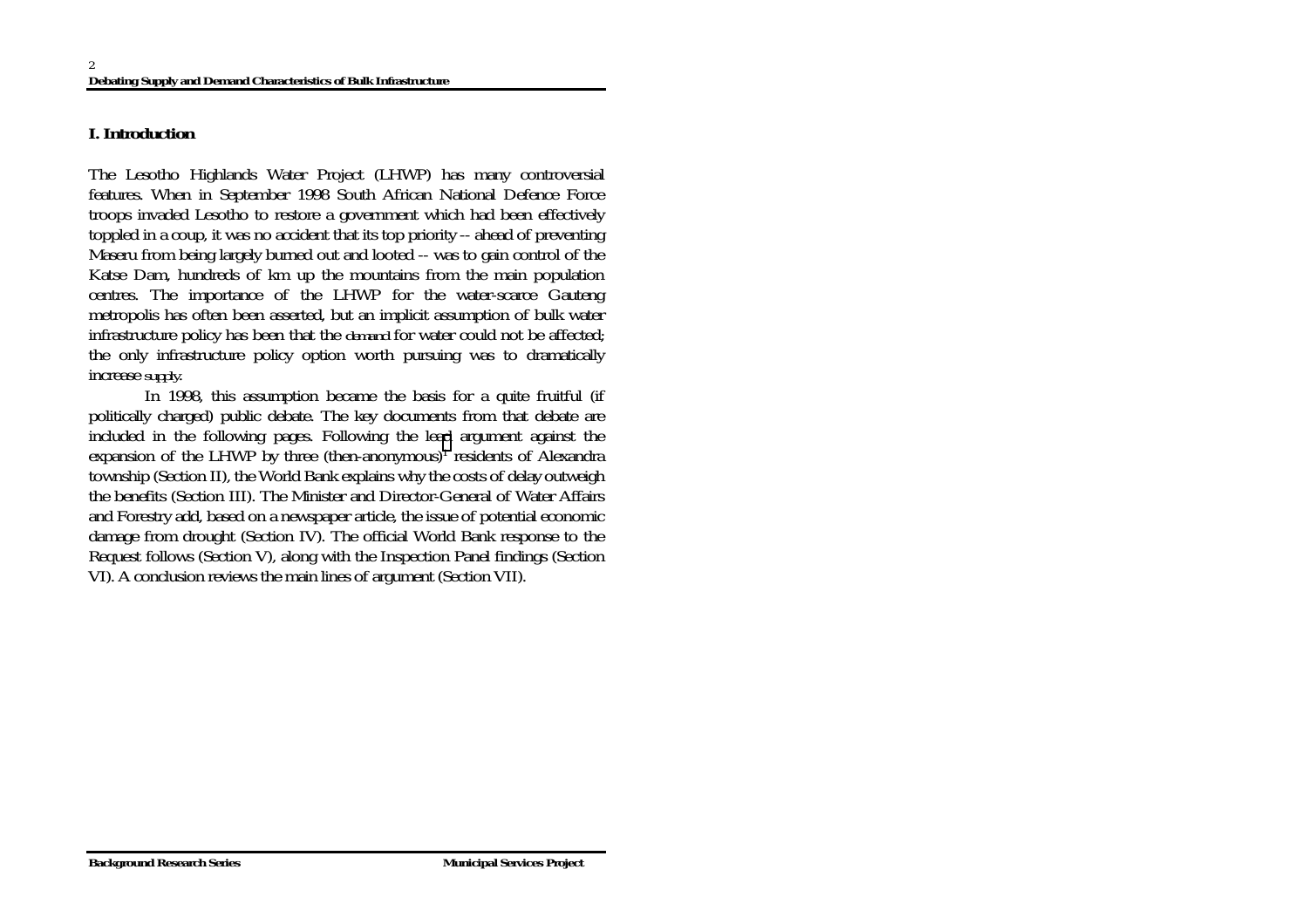#### **II. The Alexandra Residents' Request**[2](#page-75-0)

DATE: 23 April 1998 TO: The World Bank Inspection Panel, 1818 H Street, N.W., Washington, D.C. 20433 FROM: Three Alexandra residents

#### **1. Introduction: Background**

1.1 **Introduction.** We urgently request the Inspection Panel to investigate the World Bank's role in the Lesotho Highlands Water Project (LHWP)...

1.2 **The LHWP.** By way of background to the LHWP itself, concerns have often been expressed about design flaws associated with the first (completed) dam (Katse, Phase 1A). This Request is based on the argument that both Phase 1A and the next dam to be built -- Mohale (along with a diversion weir and tunnel to the Katse Reservoir), known as "Phase 1B" -- cause harm to the claimants and others similarly situated. Indeed we believe that a \$50 million World Bank loan for Phase 1B now being considered by the Executive Directors should be delayed until our concerns are addressed.

1.3 **Original LHWP consultation with affected parties.** The LHWP is the result of a 1986 treaty between the apartheid South Africa regime and a military regime in Lesotho that took power in a coup. By definition, hence, there was improper Bank consultation about the LHWP with these two states' citizens, many of whom in the mid-1980s were suffering imprisonment, torture and state-sanctioned murder for speaking out on behalf of democracy and development. This is not a theoretical issue, for during the 1980s the African National Congress formally opposed the LHWP. Under these circumstances, there was apparently no attention given by the World Bank design team to the concerns we have always had, in South Africa's impoverished urban townships, about the elimination of poverty, equity in resource allocation, universal access to water and water conservation. The result of not consulting was construction of a megaproject with many serious defects.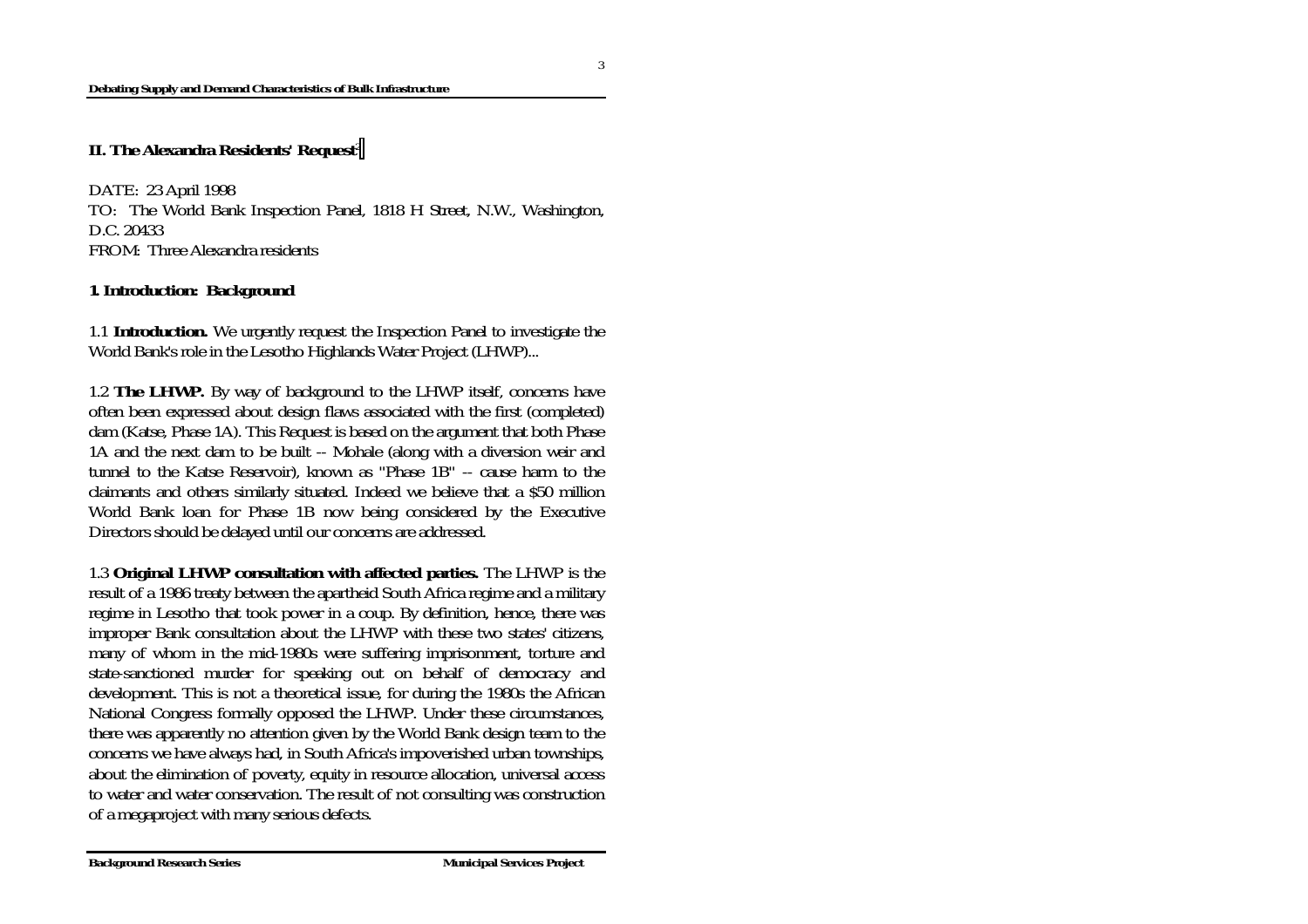1.4 **Recognition of flawed design process.** The LHWP's legitimacy and the Bank's consultative process in project design have been called into question many times, and are beyond dispute. At an NGO conference on the LHWP in August 1996, for example, an official (Michael Potts) of the Development Bank of Southern Africa (DBSA) conceded, "Given the limited access to foreign funds by the South African government and the limitations on contractors' funding proposals -- export credit was not available to South Africa -- a very complex treaty was negotiated to bypass [anti-apartheid financial] sanctions. In Lesotho the credibility of the treaty was also questioned because the military government ruling Lesotho at the time did not permit open debate on the treaty." In short, according to even the DBSA official, "The planning of the social aspects of the LHWP was subordinate to the technical planning. The environment within which the environmental action plan had to be implemented was not conducive to sustainable development."

1.5 **Other social and ecological issues raised previously.** Concerns about the LHWP are not limited to consumer issues. At 185 meters, Katse is the highest concrete dam in Africa and one of the largest infrastructure projects in the world. Phase 1A directly affected 2 000 people --approximately 300 households -- and indirectly affected at least 20 000 more who lost the use of common resources or income through the submersion of 925ha of arable and 3000ha of grazing land. This has had enormous social, environmental, and economic impacts on the people of Lesotho. Recent surveys indicate dissatisfaction on the part of Lesotho residents with resettlement schemes and provisions for reimbursement. Phase 1B will inundate 550ha of extremely good cropland and will force resettlement of 400 families. Following erosion of much of Lesotho's arable land over the past three decades, only 9% of the country's soil is presently available for cultivation. The proposed Phase 1B will exacerbate this situation, and in addition will destroy the habitat of the Maluti Minnow (an endangered species), bearded vulture and four other species considered "globally threatened."

1.6 **Other implementation issues raised previously.** Numerous complaints have arisen about the LHWP's implementation to date, including the lack of an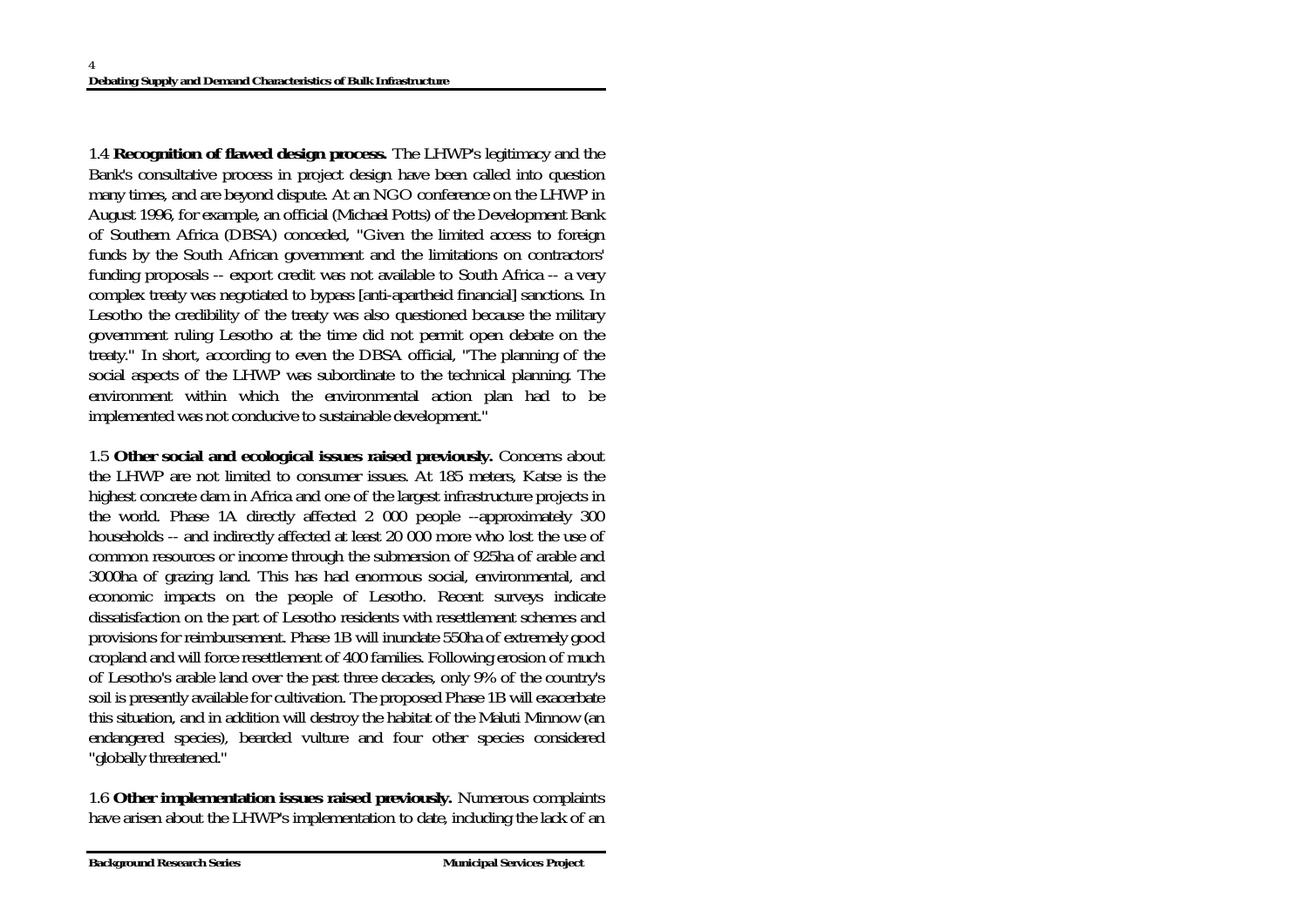initial Environmental Impact Assessment; a woefully inadequate social plan; flooding of ancestral burial grounds; an upsurge of social problems (including sexually-transmitted disease and increased stock theft); poor labour relations that led to the murder of several workers by Lesotho police in September 1996; cost overruns due to an unanticipated need to line the Katse tunnels with cement; corruption on the Muela hydropower component of the project and funds established to devolve LHWP financial benefits to Lesotho's citizens; failure to account for soil erosion and sedimentation of the reservoir; and reservoir-induced seismicity that in the village of Mapeleng generated a crack 1,5 km long that damaged nearly 70 houses. According to the leader of the Highlands Church Action Group, "The project shows no sensitivity to the impact on gender issues and roles of women." In addition, according to a leading academic at the University of the Free State, the effects on the Orange River catchment include a "considerable shortfall of water at the mouth... This will result in a river mouth that is either dry for years on end apart from exceptional floods or will be inundated by seawater intrusion." NGOs in Lesotho, South Africa and internationally have repeatedly brought these issues to the attention of World Bank staff (for example, at the 1996 conference and in continual correspondence between NGOs and the Bank LHWP taskmanager since).

1.7 **World Bank role.** The responsibility of the World Bank for social and ecological design problems, as well as the economic miscalculations described in more detail below, is also beyond dispute. The LHWP was initially funded by the World Bank with a US\$110 million loan on condition that South Africa stood surety. The Bank has repeatedly stated that its work on this project is small (just 5% of total project costs), thereby somehow implying that it is less liable for project problems. However, the following description from the Lesotho Highlands Development Authority implies a much more critical role: "The World Bank acted as a catalyst to bring all the financing together... It is also working to ensure that World Bank guidelines on resettlement and social impacts are met. The World Bank has the capacity to advise on ensuring that adequate attention is given to sensitive environmental issues. The World Bank's involvement assures lenders that the Project is a worthwhile investment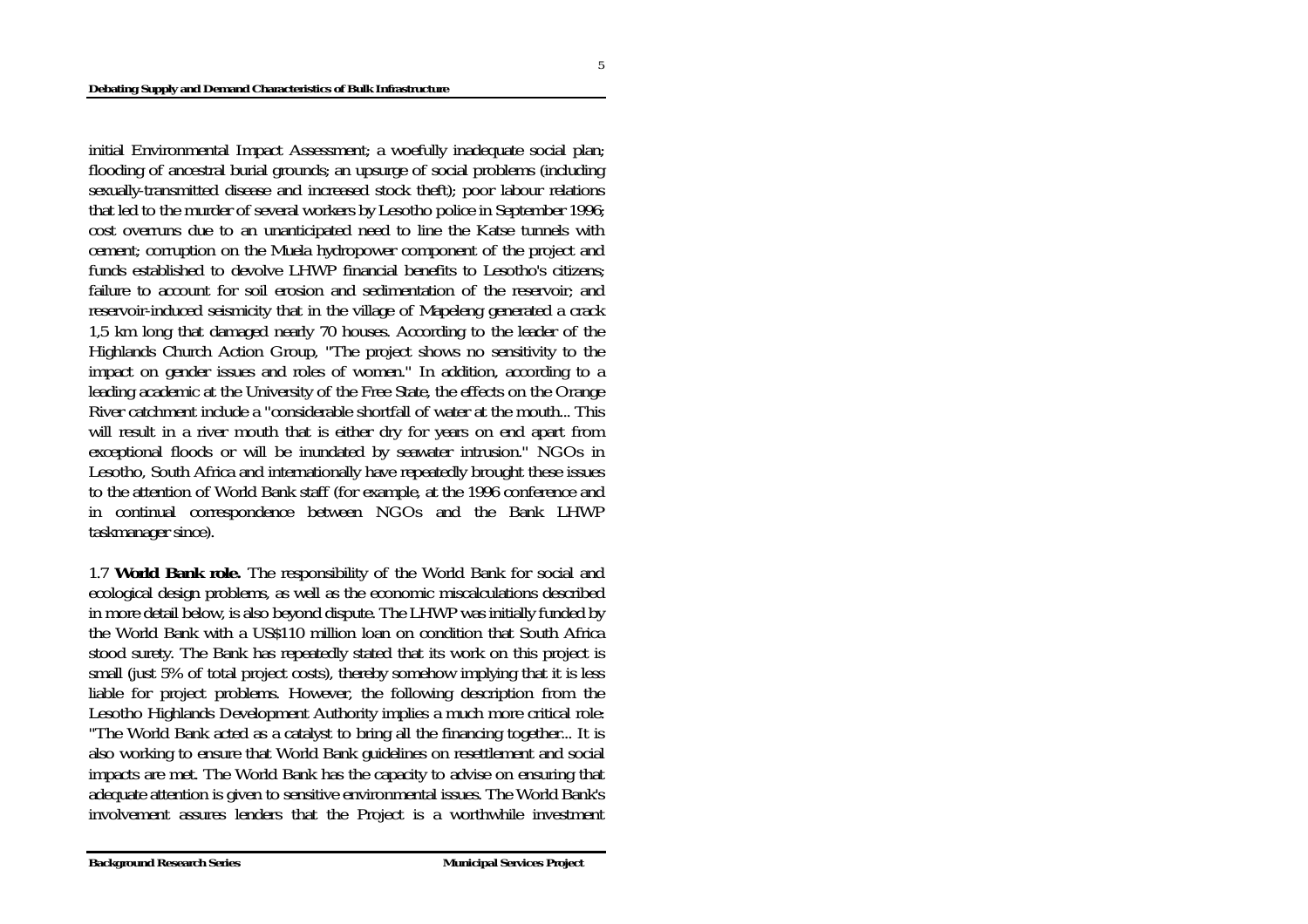opportunity." Thus the World Bank's role in this project extends beyond its role as a financial partner. The presence of the Bank provides the catalyst that allows the project to exist, and is supposed to provide guarantees of technical assistance and leadership on mitigation of social and environmental impacts. By rushing this project and requesting approval for financing from Bank Executive Directors before necessary studies and public participation have taken place, Bank staff are undermining the credibility of the institution and the LHWP, and, we argue, are causing material harm to the people of South Africa and Lesotho.

1.8 **South Africans' financial obligations.** Part of that harm can be measured in rands and cents. According to the Bank, "In terms of the Treaty, South Africa bears the full costs of the project as well as the associated debt, except for a hydroelectric component which will supply all of Lesotho's power requirements and which is being financed 100% by Lesotho with donor assistance. Lesotho bears none of the costs linked to the water transfer component of the project." As Water Affairs and Forestry Minister Kader Asmal put it in a speech to the 1996 Group for Environmental Monitoring Workshop on the LHWP, "The debt related to the water transfer part of this project will be redeemed by South Africa through income generated by the project. In other words, the end users will pay for the project, at tariffs well within the capabilities of the beneficiaries, making it economically viable." This is the crucial point of debate, and we want to assert that, in hindsight, Minister Asmal -- and World Bank staff who have advised him on water pricing, at retail level, for low-income residents of Gauteng townships -- are incorrect in this statement.

1.9 **Relative water access by low-income consumers.** Gauteng consumers bear the bulk of the LHWP costs, both for capital and recurrent expenditures. But millions of the province's low-income citizens are already beset by severe problems of poverty, disease, environmental decay, geographical segregation and women's oppression due to the inadequate levels and high costs of water and sanitation services. South Africa's inequality in access to water is striking. According to a recent Central Statistical Services Household Survey, only 27% of African households have running tap water inside their residences and only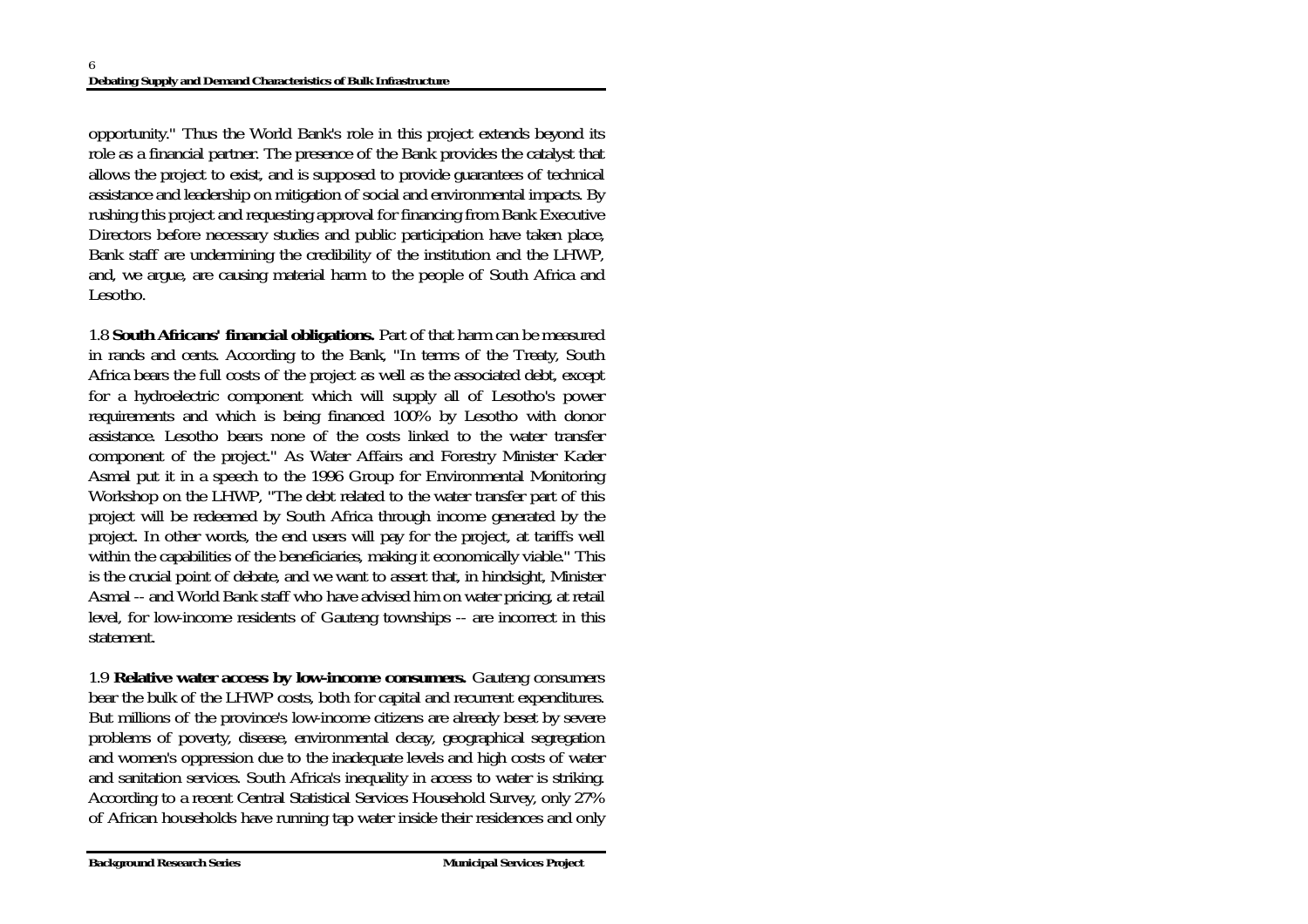34% have access to flush toilets. By consuming less than 2% of all South Africa's water, the country's black township residents together use less than a third of the amount used in middle- and upper-income swimming pools and gardens, not to mention white domestic (in-house) consumption or massive water wastage by white farmers who have had enormous irrigation subsidies over the years and who use 50% of South Africa's water. Moreover, out of every 100 drops that flow through Gauteng pipes, 24 quickly leak into the ground through faulty bulk infrastructure. Still more waste occurs in leaky communal, yard and house taps. In the higher elevations of Alexandra township, these problems are witnessed in the perpetual lack of water pressure. Hundreds of thousands of low-income people in Alexandra and other townships have no immediate house or yard access to reticulated water supplied by our Johannesburg municipality, and instead receive at best only communal access, with all the public health problems that this implies. Indeed, the lack of available water on a universal basis means that public health conditions are worse; geographical segregation of low-income Gauteng residents (from wealthier residents) is more extreme; women are particularly inconvenienced, and their income-generation and caregiving capacities are reduced; and the environment is threatened (in part because of the shortage of water-borne sanitation). For reasons established below, we believe that the LHWP expansion will exacerbate rather than ameliorate our access, equity and quality problems. This could not come at a worse time, as Gauteng municipalities -- including Johannesburg -- are suffering extremely serious financial difficulties that are forcing them to dramatically increase the pace of water cut-offs to low-income consumers, as well as the retail price of water.

1.10 **Alternatives not explored sufficiently.** Are there alternatives to Phase 1B? Bank staff do not know, for as far as we can determine, the desire by communities to address our townships' own water-infrastructure shortcomings -- especially leaky connector pipes, but also leaky water taps that together cost Sowetans approximately 40% of our water -- has never been fully explored or supported by Bank staff. The possibility for changing water usage patterns through progressive block tariffs has not been factored in (in part because Bank staff explicitly oppose differential pricing of water). The impact of water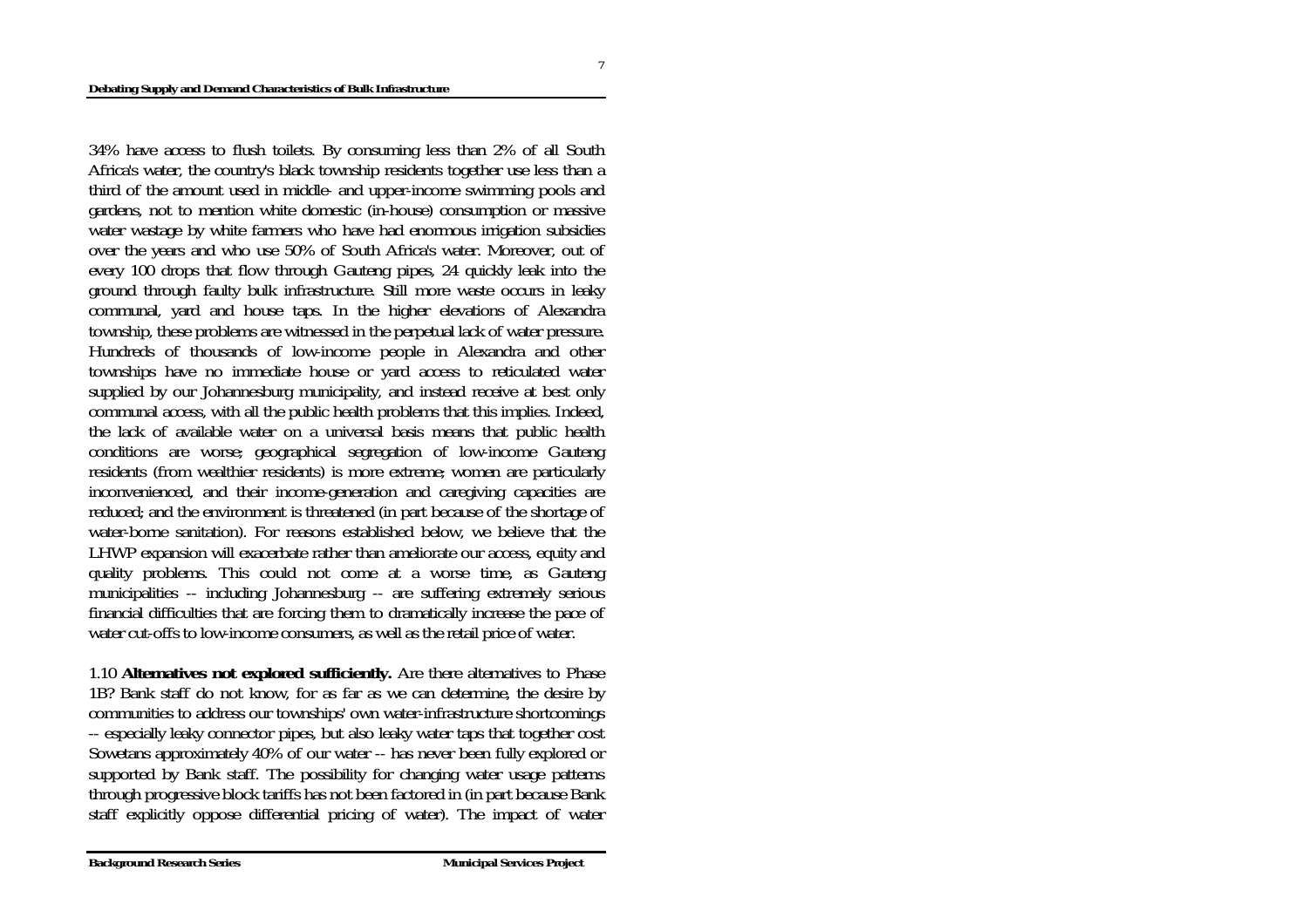conservation education has not been considered. The possibilities for regulations prohibiting excessive watering of suburban gardens has not been addressed by Bank staff. The potential for saving water through clearing invasive alien trees has not been calculated. The physical replacement or installation of low-flow showerheads, dual-flush toilets, and similar mechanical interventions have not been addressed. These are crucial alternatives which could ameliorate the need for the remaining phases of the Lesotho project. These alternative options have not been taken seriously, as far as we can tell from analysing Bank-supplied information.

# **2. The Inspection Panel Request**

2.1 **Requestors as affected parties.** As residents of Alexandra township, we are part of the low-income consumer population who must pay a disproportionate bill for the LHWP. As "affected parties," the claimants and others similarly situated have suffered and will suffer harm because of violations of Bank policies associated with LHWP Phases 1A and 1B, as outlined below. We live within the country or an area immediately affected by the Bank-financed project. Finally, through the contacts of our technical advisors, Non-Governmental Organisations here and abroad, community organisations in Alexandra with which we are allied, and more general public pressure and publicity, our concerns have been repeatedly raised with Bank management. We are not satisfied with the response, particularly in relation to the possibilities of combining demand-side management with universal access to water.

2.2 **Summary of Request. To briefly summarise our concerns, the LHWP represents an expensive, ecologically unsound water supply project whose expansion is not needed for many years (by some estimates, two decades) and that has resulted and will result in a variety of problems that represent material harm to the claimants and our allies:** 

**2.2.1 rising water prices (thus adversely affecting the ability of lowincome people to gain access to water, and in the process lowering public health status and environmental conditions, with particular**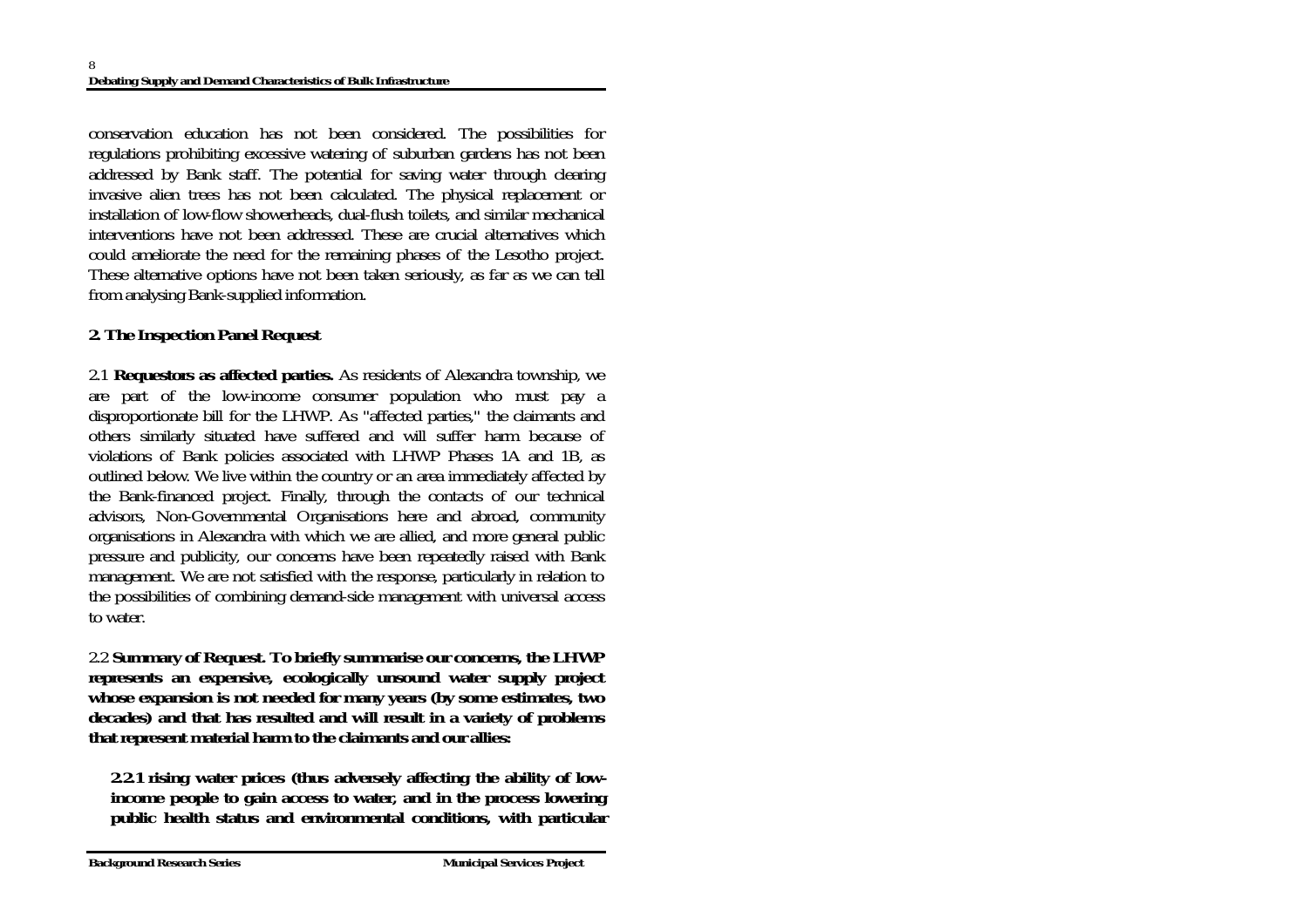**costs borne by women, children and the elderly);** 

**2.2.2 less incentive to instigate demand-side management measures (hence leaving townships with failing infrastructure and limiting the ability of service providers to cross-subsidise);** 

**2.2.3 increased fiscal stress on municipalities (which in turn will cost workers their jobs and/or income, and will lead to greater pressure to reduce subsidies to low-income people and to cut off water in the event of nonpayment); and** 

## **2.2.4 fewer resources for the capital and recurrent subsidies required to improve and construct water supply infrastructure appropriate for low-income communities.**

2.3 **Phase 1B delay is feasible.** Over the past six months, information has been presented publicly and privately by South African authorities as well as Bank staff, that lead us to conclude that a significant delay in further LHWP construction is not only possible but would save hundreds of millions of Rand per year (even considering the continuation of payments to Lesotho for water that would have been delivered with Phase 1B, and the economic loss to Lesotho if 1B was delayed). As stated by an official of Rand Water and reported in Johannesburg newspapers on 13 March 1998, "we could drop supply by 40%" and in the process delay the LHWP "by years," hence "conservatively" saving R800 million per annum. That money could be spent on demand-side management alternatives that would conserve water and assure equity.

2.4 **Demand-side alternatives not yet investigated.** We understand that Bank staff still have not required a full study of demand-side management alternatives before recommending a new LHWP loan, despite its own policies on Alternatives, Economic Evaluation of Investment Options and Water Resources Management, among others. Communications from Bank staff concede that demand-side management should have been studied in much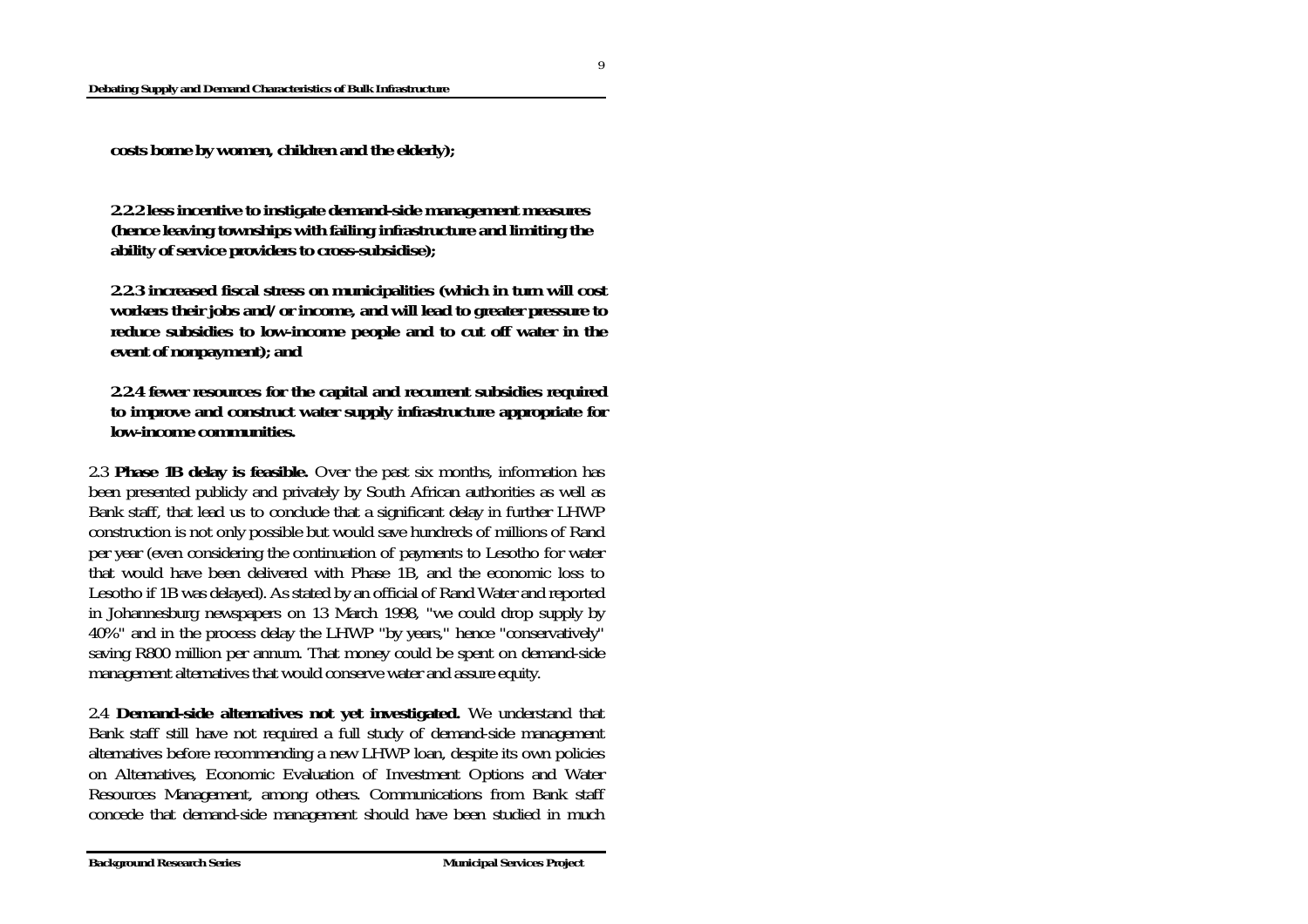greater detail at the outset, but the concluding argument is that the project is "too far along" to make a delay economically viable. Despite requests and extensive publicity about the issue in the South African press, information or studies that would clarify the economic consequences of enhanced demandside management have not been made available to us.

2.5 **Shortcomings in Bank study on economics of a delay.** The Bank's March 1998 study on the economics of a delay in the LHWP downplays the possibility of substantial demand-side management interventions. The new report assumes a 3,3% annual water demand increase in Gauteng, and therefore clearly does not take demand-side management arguments seriously. Specifically, the new study makes the following comments about demand-side management, which indicate a lack of serious consideration of the issues under debate: "It is not clear what the scope is for further demand management... Demand management capabilities and their impact in South Africa are theoretical and have not yet been tried and tested... The last thorough analysis of water demand in the Vaal system was done in the mid-1980s."

2.6 **Implications of proceeding too rapidly with Phase 1B.** Thus we are concerned that the decision to proceed based largely on sunk costs ignores the significant economic benefit of demand-side management (thereby failing to seriously consider a viable and important alternative, in violation of several Bank policies). Bank staff seem intent on moving this forward despite clear and obvious problems and policy violations, and we question the incentive structure that appears to encourage Bank staff to throw good money after bad. Bank staff appear to be motivated to move money for the sake of moving money, rather than carefully considering the implications of moving forward with the project or the cost savings, social and environmental benefits inherent in a delay. We question the wisdom of throwing more money at a project when important questions about the need for the project exist. We also note that, as discussed more fully below, continuing with this project will have an enormous effect on South Africa's future water management planning.

2.7 **Implications of delaying Phase 1B loan decision.** A reconsideration of this project in accordance with the Bank's policies on environmental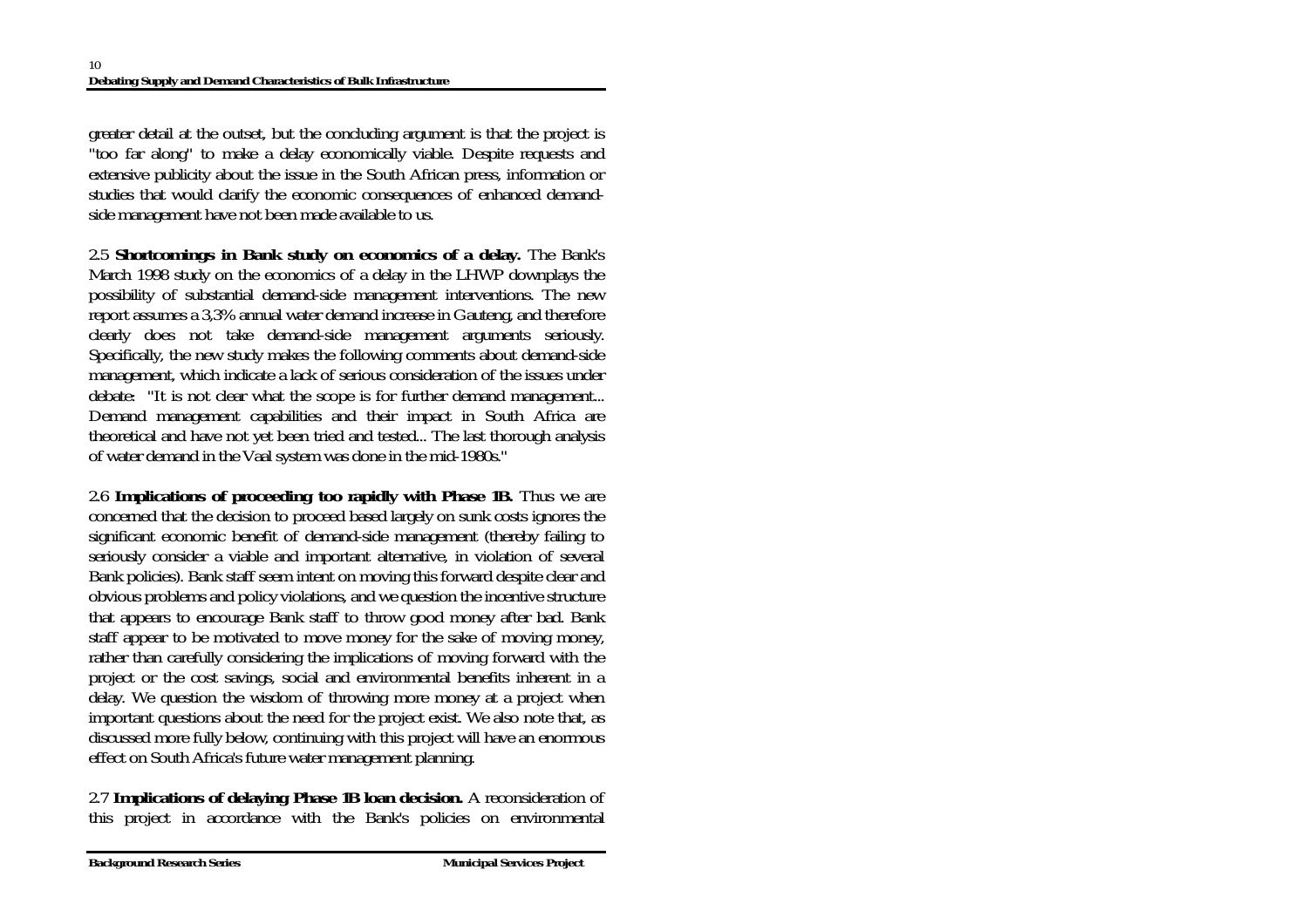assessment, consultation, and consideration of investment alternatives would allow the parties concerned to save money and would give further incentive to South African state agencies -- at national, catchment-area and municipal levels -- to focus on steps that are consistent with the objectives of poverty alleviation and access to water for the poor. The authorities could take steps to fix the region's badly leaking delivery system, install water-conserving appurtenances, and implement measures such as tariff reform to reduce use by the biggest and most wasteful users. Otherwise, we believe this very costly project will force Rand Water -- responsible for 18% of debt-service costs of the project -- to sell greater amounts of higher cost water. The requirement that Rand Water pays for the unneeded water will generate a strong disincentive for conservation. We believe that the Bank has failed to adequately consider the impacts that the project will have on South African consumers and the environment.

2.8 **Delay of approximately ten months required.** A delay in a funding decision is necessary until a demand-side management report is prepared, which is anticipated in early 1999. We understand there have been no public studies that document the economic impact on Rand Water of bringing this water online before it is needed. Given the inaccuracy of earlier Bank demand estimates (which were overoptimistic by a factor of 40%), the project's economic analysis could be profoundly affected by new information on demand. Moving ahead before the information is complete violates policies on Economic Evaluation. To wait ten months for more scientific demand-side management studies would not, Bank staff concede in the study on the economics of delay, result in the withdrawal of favourable bids by construction companies.

2.9 **Implications for retail water pricing and investment.** Finally, the claimants are also concerned that the high cost of LHWP water will worsen the impact that follows directly from other Bank advice to the South African government regarding fiscal management, water pricing and infrastructure investment. The Bank's policy advice and the Bank's promotion of LHWP are integrally linked, as was demonstrated during an October 1995 presentation by Bank staff to a Department of Water Affairs and Forestry (DWAF) conference. At that conference, detailed water pricing principles contrary to those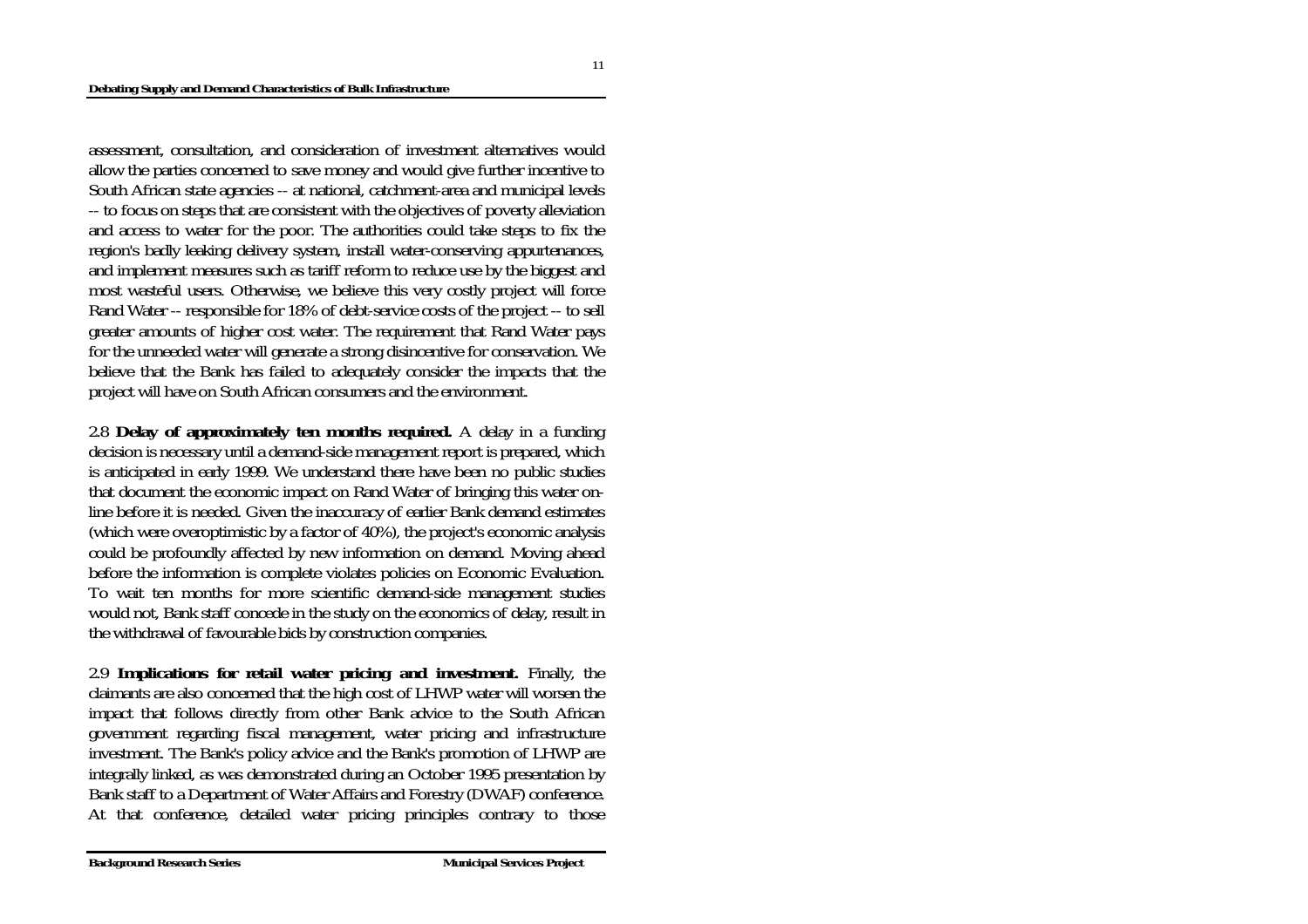advocated by civic associations and even the main purchaser of LHWP water, Rand Water, were promoted during a Bank slide presentation on the LHWP, notwithstanding explicit suggestions to the contrary by civic movement representatives and Rand Water in consultations prior to the conference. Indeed the Bank's South African policy advice -- in the water sector for both urban consumers and low-income rural farmers (during the October 1995 conference and in subsequent communications with DWAF) and regarding infrastructure investment (the *Urban Infrastructure Investment Framework* of March 1995) -- has consistently contradicted the traditional civic movement demand, and constitutional guarantee, that water is considered a human right, and that a universal entitlement be provided. The Bank staff's advice is also opposite to that found in the 1994 *World Development Report: Infrastructure for Development*, and is fundamentally incompatible with the Bank's mission of poverty reduction, as discussed below.

2.10 **Implications for municipal fiscal stress.** Municipalities have borne the costs of rising water prices and limited retail affordability in recent months, and are passing them on to workers, who are increasingly suffering wage and retrenchment pressure, and to communities, in the form of increased levels of water cut-offs. This reflects both overall municipal fiscal stress (as central to local grants declined by 85% in real terms from 1991/92 to 1997/98) as well as higher priced bulk water costs. Debts by Gauteng municipalities for bulk sewerage and bulk water supplies that are more than 60 days overdue amounted to R69 million at the end of 1997, and another R20 million in water-related debts were between 30 and 60 days overdue. The 24 Gauteng municipalities raised total income of R968 million from water bills to all classes of consumers in 1997 and spent R1 019 million on water services (a deficit of R51 million). In contrast, of the 236 municipalities that report across South Africa, water bills raised R2 414 million in 1997, and expenditures were just R2 388 million (a surplus of R26 million). This is surprising given that Gauteng is South Africa's wealthiest province. The fiscal stress caused by deficits on the water account are part of the reason that the following Gauteng municipalities were declared, in December 1997, to be in default of government "viability" criteria (sufficient cash and investments to meet one month's personnel bill): Johannesburg, Pretoria, Alberton, Brakpan, Randfontein, Bronkhorstpruit, Walkerville and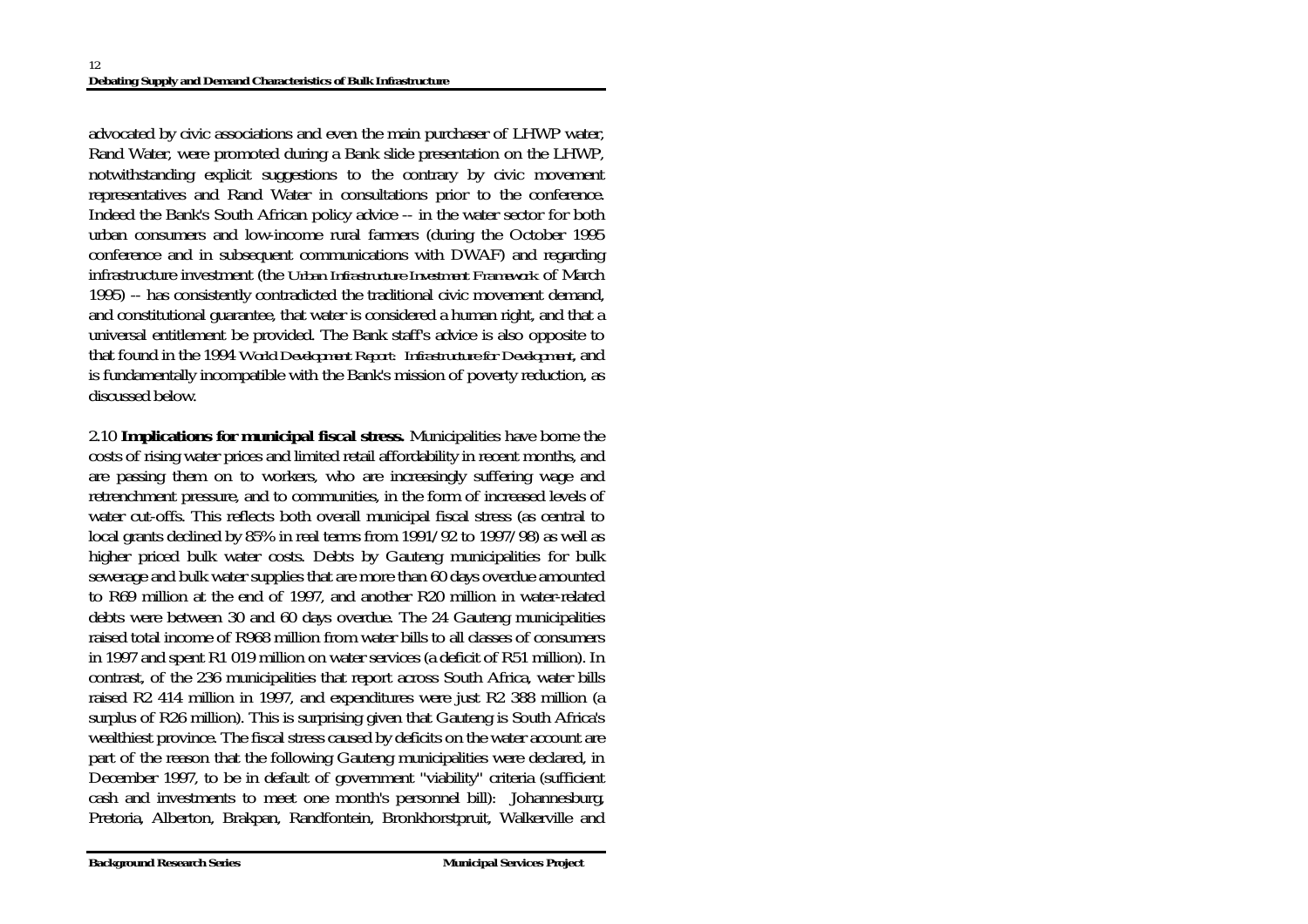Vereeniging Koponong.

2.11 **Implications for low-income residents.** The direct consequence of rising indebtedness has been intensified municipal "credit control" against those households who can not afford to pay for increasingly costly water. Rand Water price increases announced in February 1998 -- which were more than 50% above the inflation rate, because 75% of the increase is from the LHWP -- will affect the claimants at a time that unemployment is increasing, overall municipal bills are being increased and some wealthy ratepayers are offering stiff resistance to paying their fair share. The implications of rising water prices and the lack of a "lifeline tariff" -- a basic water service available to even to the very poor -- include not only switching of funds in household budgets away from other necessities, but also a dramatic increase in residential water cut-offs in Gauteng since early 1997. According to the Department of Constitutional Development's "Project Viability," 24 out of the 30 Gauteng local authorities (representing a population of more than 12 million people) that replied to an official questionnaire, engaged in water cut-offs. These cut-offs affected 512 households in the first quarter of 1997, 932 households in the second quarter, 1 210 households in the third quarter and 5 472 households in the fourth quarter. The ability of many of these households to afford their bills was limited, as witnessed by the fact that only 252, 449, 613 and 1 064 Gauteng households were reconnected in those four quarters of 1997, respectively. There are many other potential indicators of the costs of increasing water tariffs associated with the LHWP, including public health costs and ecological problems (as excessive water-borne sanitation costs lead to informal sanitation arrangements), most of which generate a bias against low-income women, which should also be researched and factored into the water pricing and access policies. However, these are at present not being adequately considered, due to the intensive pressure municipalities face to balance their books in the very short term...

[Sections 3 and 4 are omitted as they merely deal with contact between the claimants, the World Bank and the South African government.]

# **5. Applicable World Bank Policies and Operational Directives**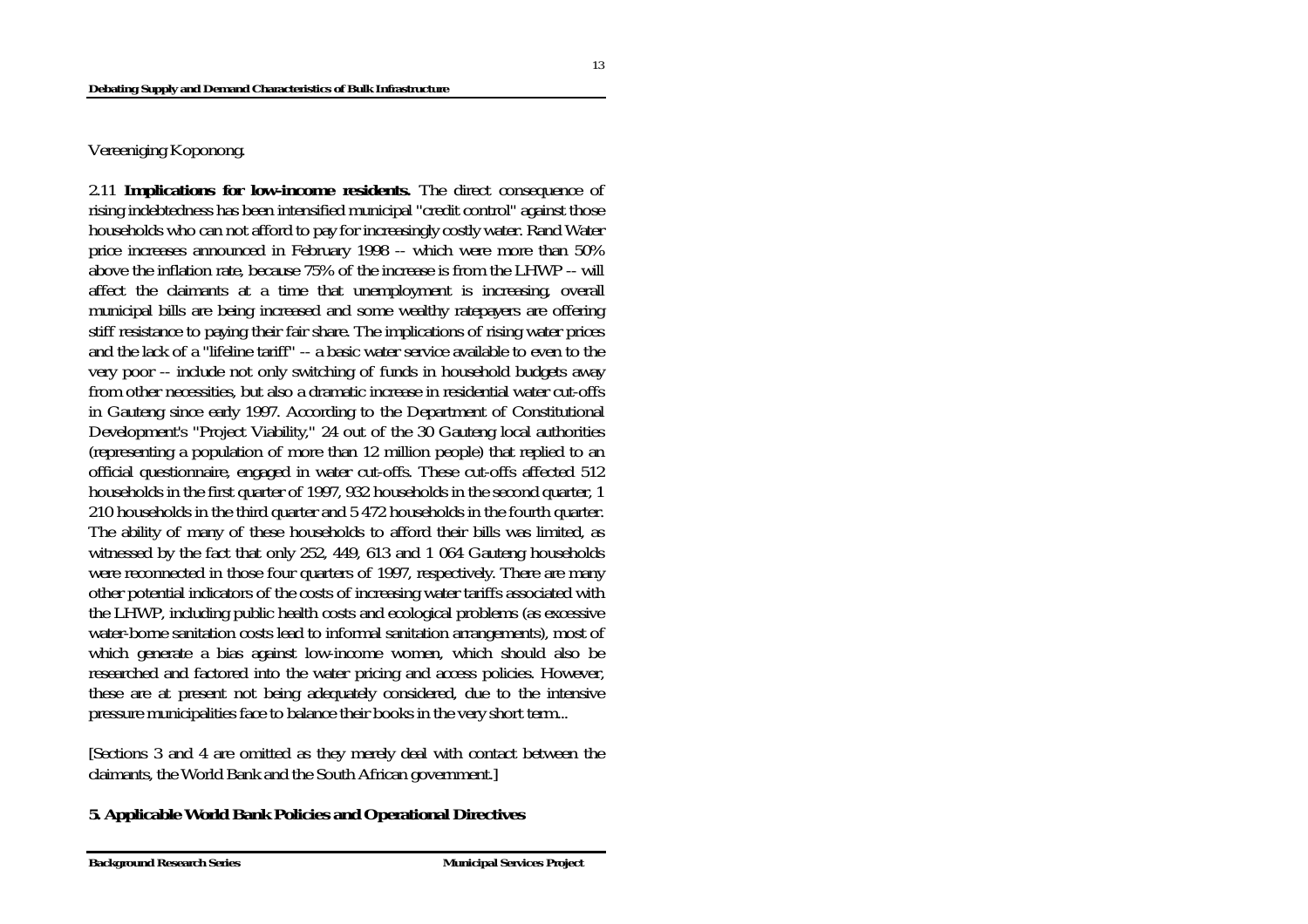5.1 **Relevant policies.** The World Bank abides by numerous policies and procedures that may have been violated by the LHWP. These policies are applicable (though not universally) to Phase 1A as well as (universally) to the next phase of the project, Phase 1B, now under consideration by the Bank. The following are relevant policies which we believe were violated by Phase 1A (though some did not apply at the time 1A was constructed) and that will be violated by Phase 1B.

5.2 **OD 4.00, Environmental Policy for Dam and Reservoir Projects (Consultation).** Para 19. Consultation with Nongovernmental Organizations (NGOs) and Affected Groups, states: "Community organizations, research centers, environmental advocates, and other NGOs can often provide valuable perspectives on improving both project design and implementation. To tap these perspectives, the Bank encourages consultations by project authorities (including consultants preparing the project) with appropriate NGOs, particularly local NGOs... In addition, the Bank encourages consultation between project executing agencies and the population affected by the project, as part of the project design process."

5.2.1 As consumers and citizens who will have to pay for the LHWP, we have not had a truly adequate consultation with the Bank at any stage of this project, but the failure to consult more widely, notwithstanding opportunities presented to World Bank staff, is especially evident and problematic in light of the questions raised about demand-side management and project costs.

5.2.2 We believe it essential that civil society be brought into a public debate about the expansion of the LHWP, in part through a project delay. Because low-income water consumers have not been adequately consulted, we will suffer adverse consequences, including less access to Government officials and lower consciousness of our conditions than would have otherwise been the case had Bank staff taken seriously their mandate in the area of consultation.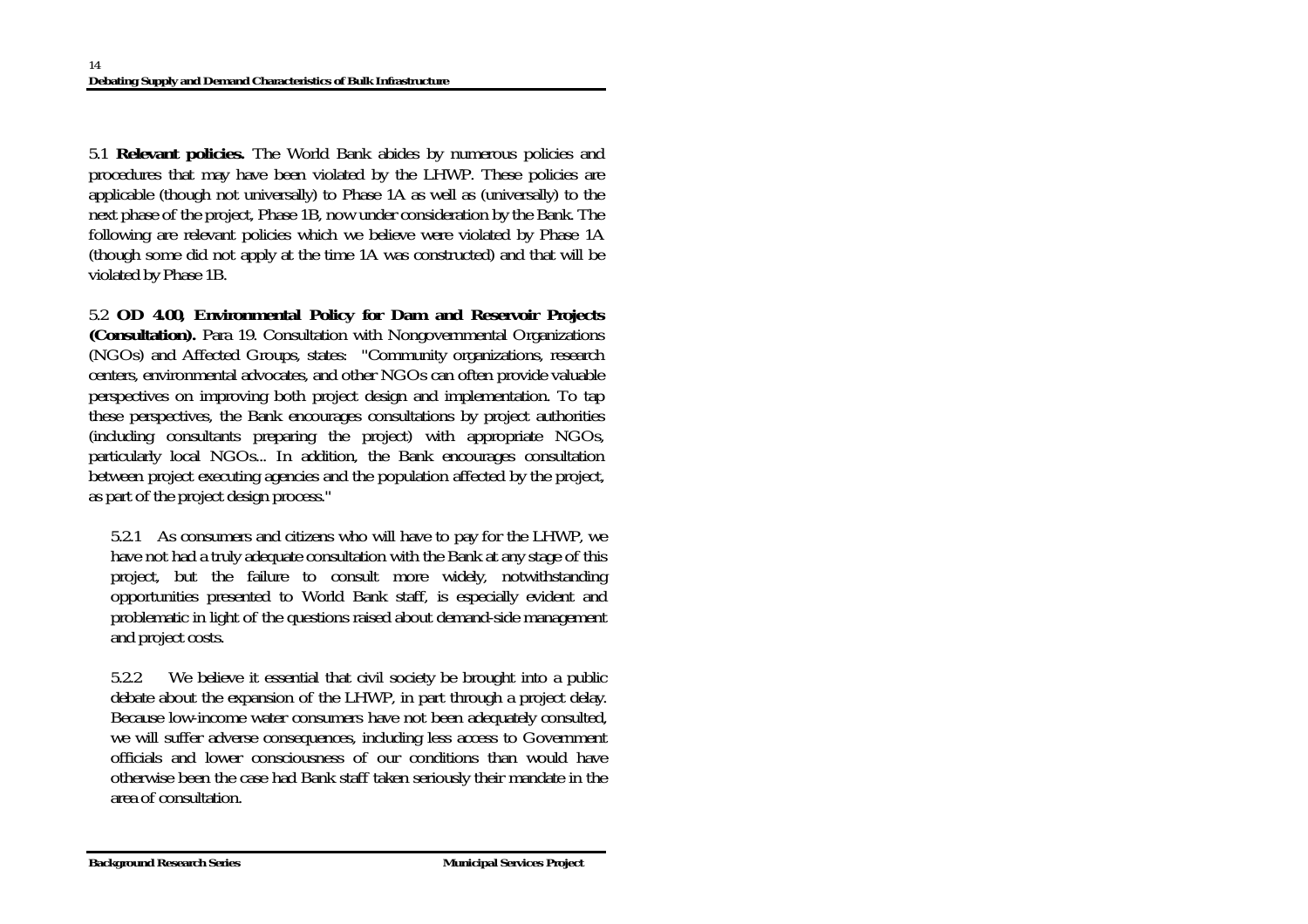5.3 **OD 4.00, Environmental Policy for Dam and Reservoir Projects (Design Alternatives)**. Para. 5, Design Alternatives, states: "Design of investment programs for supplying water or energy should consider demand management as well as supply options (e.g., conservation of water and energy, efficiency improvements, system integration, cogeneration, and fuel substitution)."

5.3.1 The Bank has not fully investigated demand-side management options during the planning of either phase of the LHWP. As noted above, Bank staff have inadequately responded to findings relating to demand-side management, by failing to conduct rigorous evaluations prior to seeking further funding for 1B. It is possible that effective demand-side management could delay for many years the need for this massive project, and Bank staff's failure to consider this possibility seriously is a fundamental violation of Bank policy with considerable economic, social and environmental impacts. Moreover, the Bank's initial 1A demand calculations were terribly inaccurate -- 40% higher than actually occurred -- and it is worrying that scientific analysis associated with 1B-related water demand will not be available for some time.

5.3.2 Demand-side management in the townships has not been taken seriously by officials, for it is only now that attempts to address faulty, apartheid-era infrastructure are being made, and even now only in a tentative way without sufficient financial commitment. It is true that there are (very minor) financial commitments now being made in these areas, but in the context of municipal fiscal stress discussed above these are not likely to make a substantial difference. We are aware that the Bank has made its own contributions to South African debates over demand-side management, but in these contributions, Bank staff have overstressed financial (not economic) efficiency measures (through a proposed pricing system) and downplayed - often even arguing explicitly against -- entitlement access through the kind of lifeline tariff and progressive block tariff measures supported widely in South African townships, and endorsed in the *World Development Report 1994* and the *Reconstruction and Development Programme*. The latter document clearly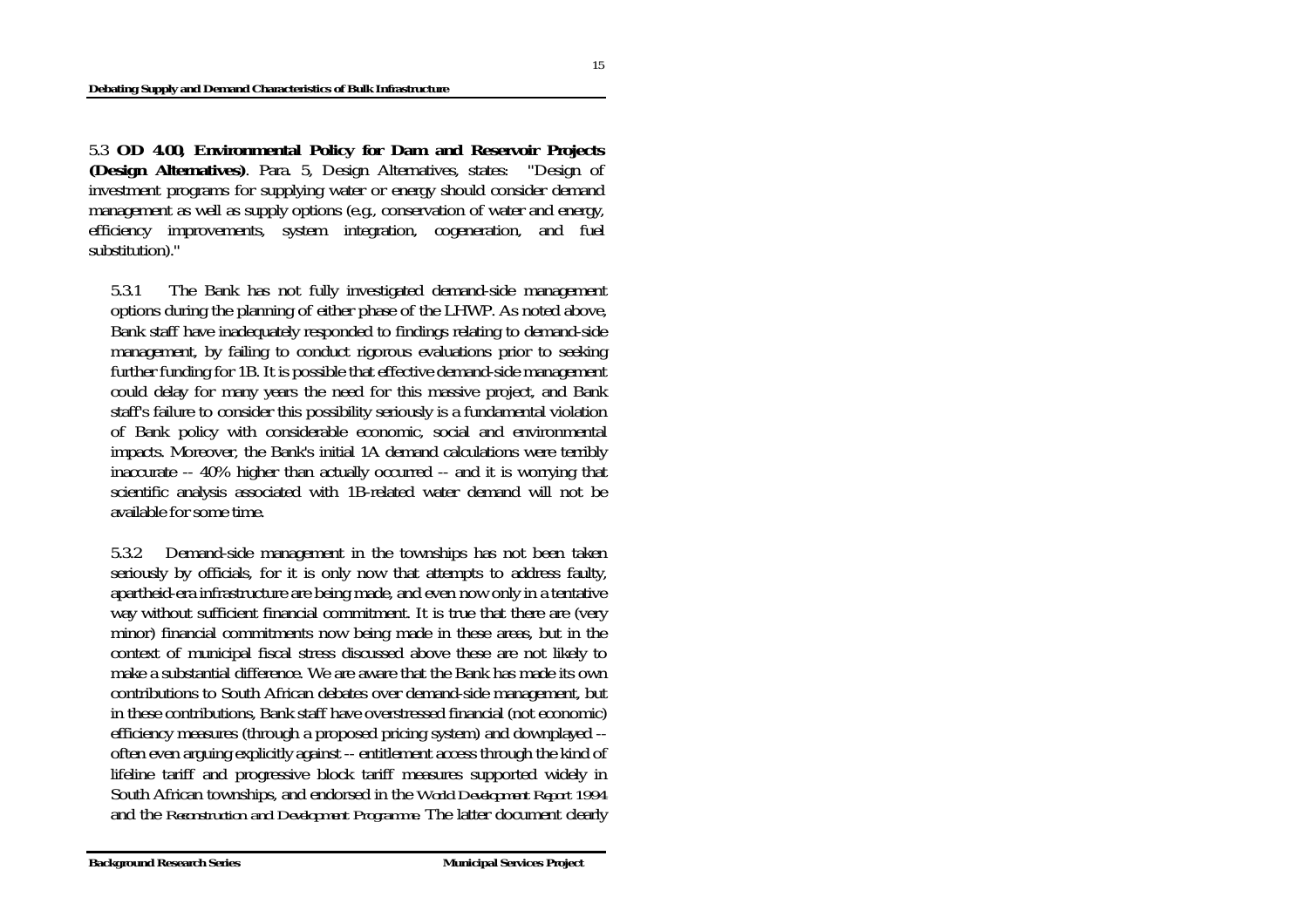specified the need for tariff restructuring, cross-subsidies and lifeline services to the poor:

> To ensure that every person has an adequate water supply, the national tariff structure must include the following:

- a lifeline tariff to ensure that all South Africans are able to afford water services sufficient for health and hygiene requirements;
- in urban areas, a progressive block tariff to ensure that the long-term costs of supplying large-volume users are met and that there is a cross-subsidy to promote affordability for the poor, and
- in rural areas, a tariff that covers operating and maintenance costs of services, and recovery of capital costs from users on the basis of a cross-subsidy from urban areas in cases of limited rural affordability (section 2.6.10).

5.3.3 Similar points were also made repeatedly in the *World Development Report 1994*, though they were rejected by Bank staff operating in South Africa (both in the water pricing advice and in the *Urban Infrastructure Investment Framework*):

> There are, however, ways in which infrastructure subsidies can be structured to improve their effectiveness in reaching the poor. For example, for water, increasing-block tariffs can be used - charging a particularly low "lifeline" rate for the first part of consumption (for example, 25 to 50 liters per person per day) and higher rates for additional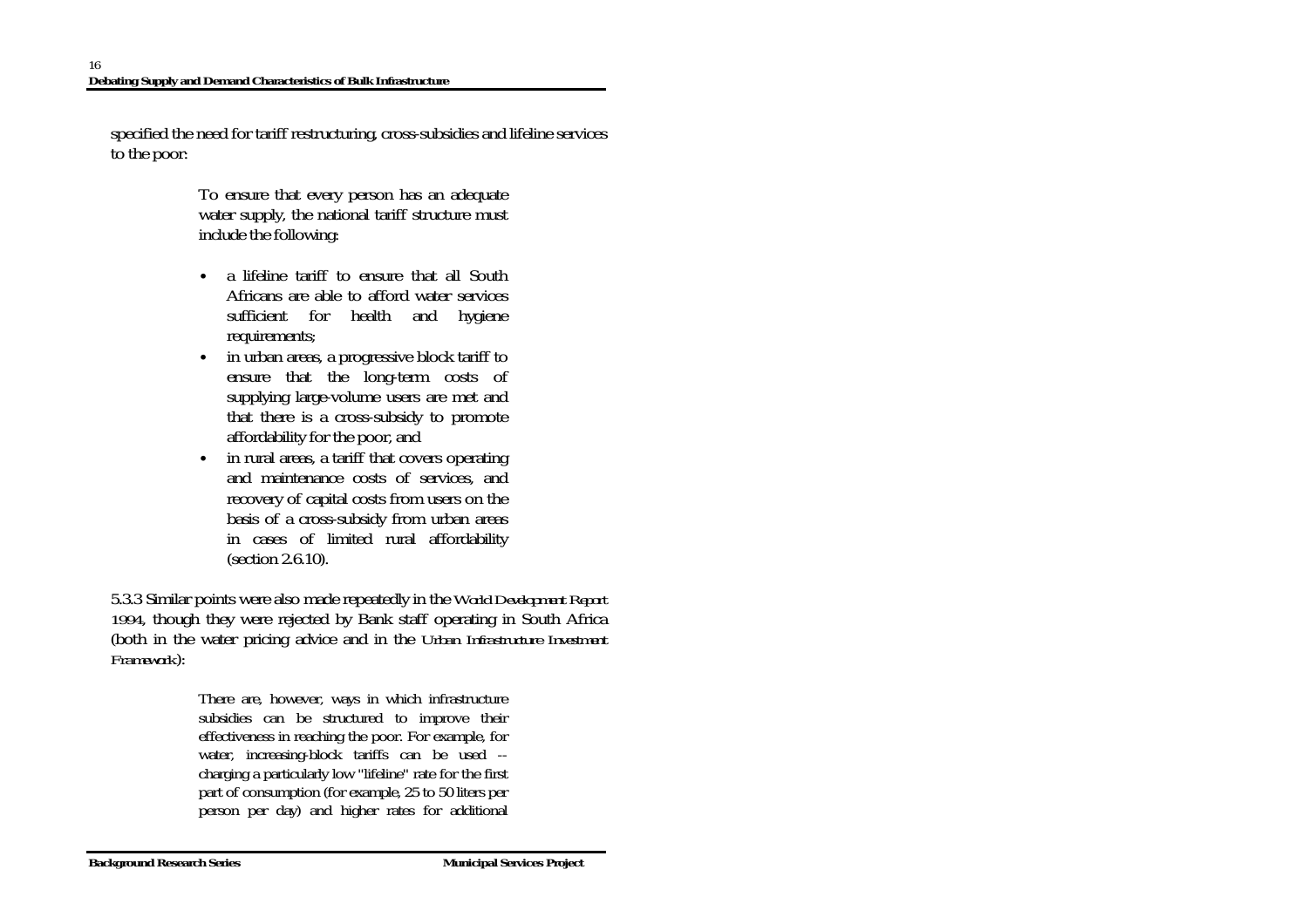"blocks" of water. This block tariff links price to volume, and it is more efficient at reaching the poor than a general subsidy because it limits subsidized consumption. Increasing-block tariffs also encourage water conservation and efficient use by increasing charges at higher use. These tariffs are most effective when access is universal. When the poor lack access, as is frequently the case, they do not receive the lifeline rate and typically end up paying much higher prices for infrastructure services or their substitutes (pp.80-81).

5.3.4 The Bank staff's acts of omission are having and will continue to have serious material, adverse consequences for low-income residents -- such as water cut-offs, water wastage and unhygienic conditions associated with leaky township water systems -- and will in the process exacerbate the dramatic inequalities between races and income groups inherited from the apartheid era.

5.3.5 As mentioned above, many design alternatives to the LHWP are now being seriously explored within DWAF. Yet various demand-side techniques have apparently not been factored into demand schedules or demand curves for the Vaal basin. They include repairing our townships' leaky connector pipes and leaky water taps, modernising and fixing meters, changing water usage patterns through progressive block tariffs, promoting water-sensitive gardening and food production, intensifying water conservation education, regulating or prohibiting excessive watering of suburban gardens, implementing other water use regulation, clearing invasive alien trees, promoting school water audits, billing consumer with more informative material, and installing low-flow showerheads, dual-flush toilets and similar mechanical interventions. The Bank has the resources to -- and should as a matter of policy -- evaluate such options, but in the case of both phases of LHWP, did not. In violation of Bank policies, alternative options have not been considered seriously.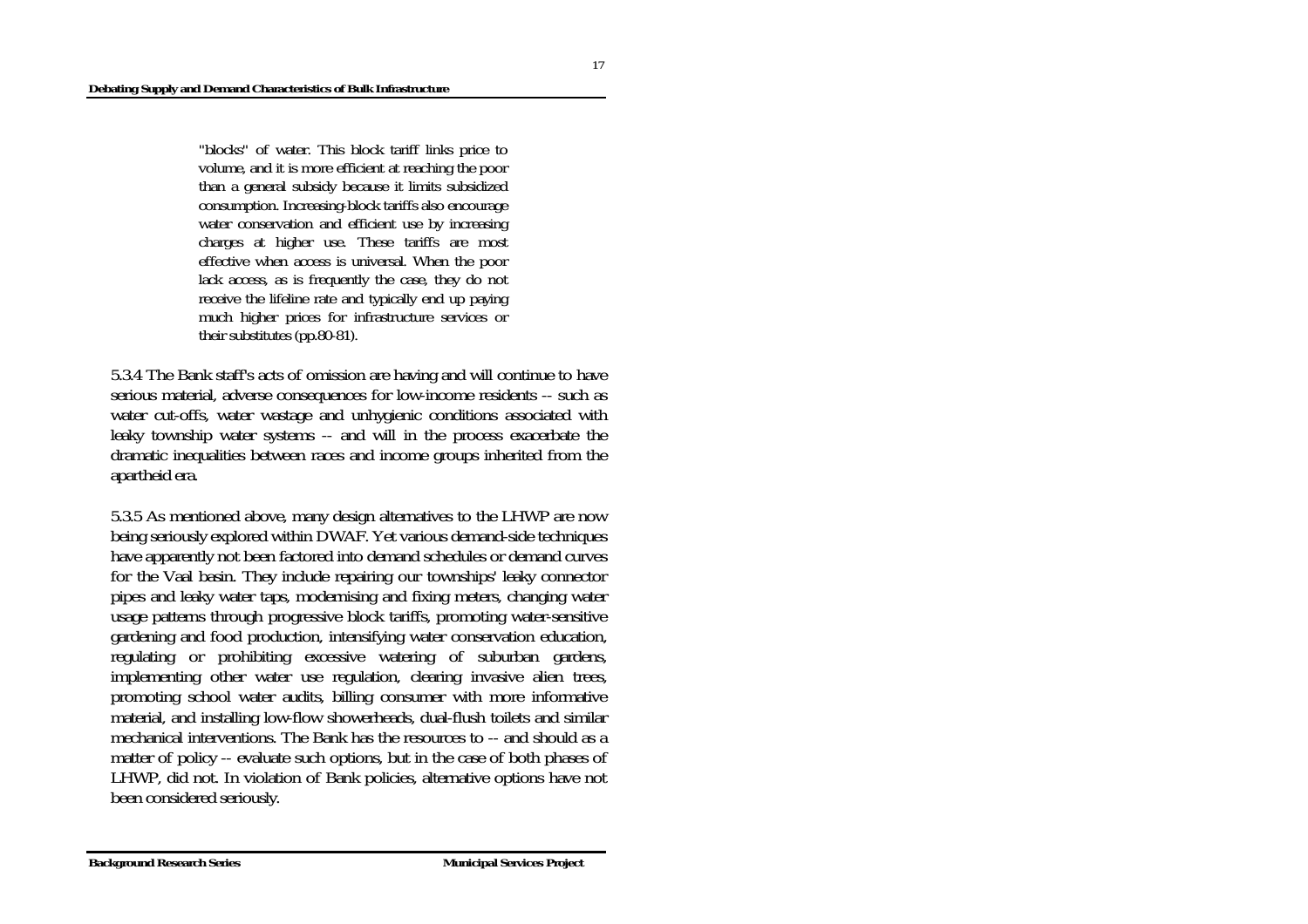5.4 **OD 10.04, Economic Evaluation of Investment Options**. Para. 3, Alternatives, states: "Consideration of alternatives is one of the most important features of proper project analysis throughout the project cycle. To ensure that the project maximizes expected net present value, subject to financial, institutional, and other constraints, the Bank and the borrower explore alternative, mutually exclusive, designs. The project design is compared with other designs involving differences in such important aspects as choice of beneficiaries, types of outputs and services, production technology, location, starting date, and sequencing of components. The project is also compared with the alternative of not doing it at all." Moreover, Para 5, Sustainability, states: "To obtain a reasonable assurance that the project`s benefits will materialize as expected and will be sustained throughout the life of the project, the Bank assesses the robustness of the project with respect to economic, financial, institutional, and environmental risks. Bank staff check, among other things, (a) implementation to ensure that the project functions as designed, and 9b) whether critical private and institutional stakeholders have or will have the incentives to implement the project successfully."

5.4.1 There has been little or no analysis of how building either 1A from 1986-97, or building the proposed 1B now, before the water is needed, has affected and will affect Rand Water and its end-users, especially low-income users with inadequate access to water or who suffer the effects of failing infrastructure. Analysis conducted to date does not sufficiently evaluate alternatives to 1B, by fully considering the costs and benefits -- including social and environmental benefits -- of not building the project. In short, Bank analysis regarding 1A was innocent of any of the economic and sustainability concerns we raise now, and analysis of 1B's optimum starting date has not seriously incorporated demand-side management possibilities, and hence is weighted toward funding and completing the project at the earliest opportunity. A more thorough analysis of 1B may reveal that a major delay is not only cost-effective but also desirable.

5.4.2 One important economic justification for building the project now is the possibility of a major drought. The detailed economic analysis of drought, and possible scenarios for dealing with it other than building this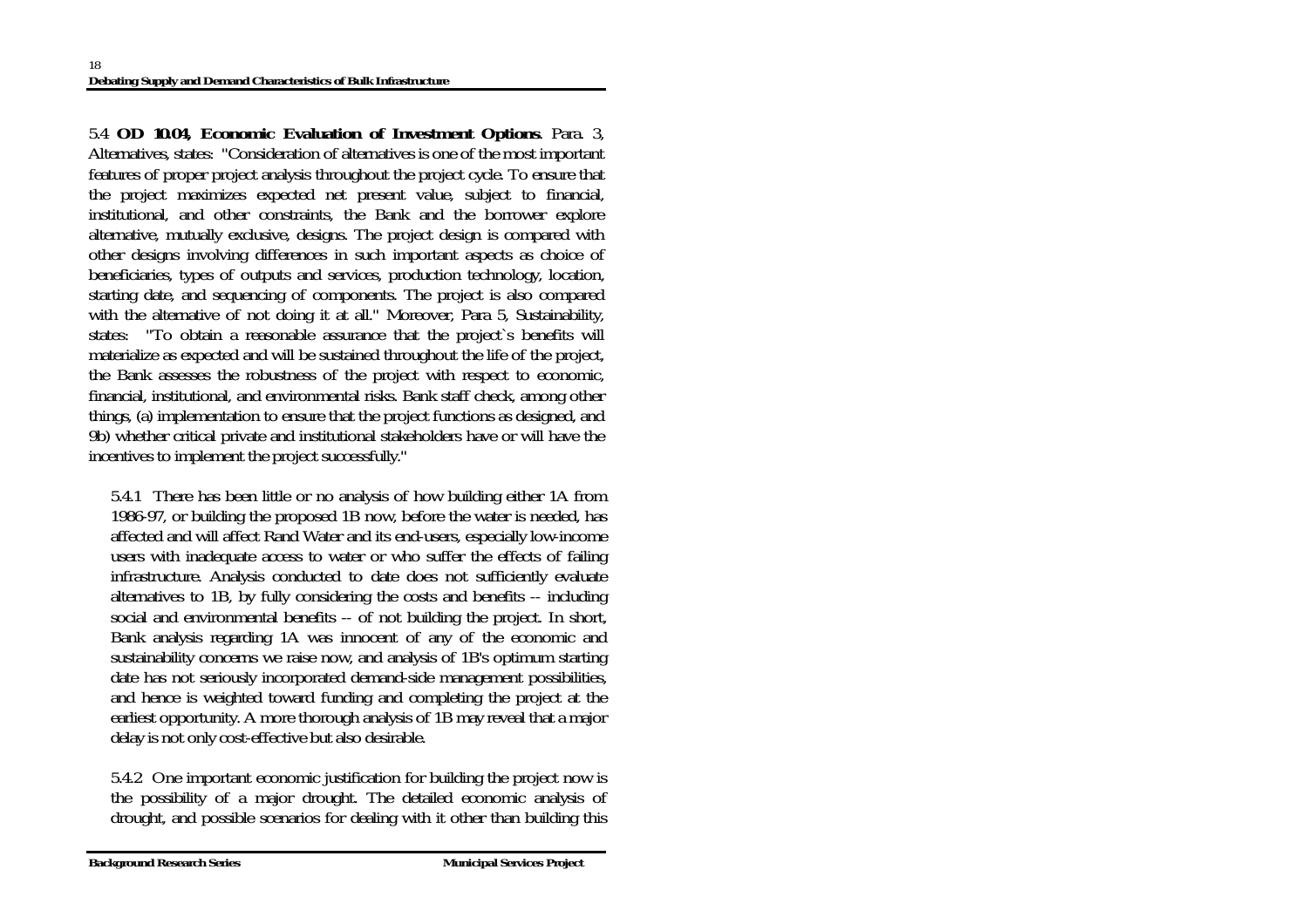#### **Debating Supply and Demand Characteristics of Bulk Infrastructure**

dam, have not been shared with affected communities. Whether demandside management that could reduce the supply need by 40% would mitigate the drought costs has not been considered by the Bank. Moreover, the expansion of water storage (through Phase 1B's construction) beyond that presently required will have the effect of hindering conservation efforts, compared to the option of dam delay, thus exacerbating problems in the event of a drought.

5.4.3 The sustainability of Phase 1B has not been securely established, since a thorough study on its impacts on the downstream environment is not yet complete and will not be for a few years. The Orange River is already suffering from over-allocation problems downstream, and this project will add to that problem. Again, the Bank is proceeding with a project without considering the important social and environmental impacts of its actions, in violation of its policies.

5.4.4 This project is also not sustainable economically, due to the burden it will place on Rand Water and its end-users. To illustrate, according to 1995 Bank reports, a cubic meter of water from the Vaal Dam costs (in SA currency) 8 cents (US\$0,016), from Bloemhof 10 cents, from Tugela Vaal 21 cents, and from the combination of Lesotho's Katse (complete) and Mohale (proposed), a staggering R1,50 (US\$0,30). Bank staff have told Minister Asmal that it would be "economically appropriate" to raise the price of Vaal water from 30 cents to R1,50 per cubic meter. To put this in perspective, the three other projects provide Gauteng with 2,3 billion cubic meters a year, while the two Lesotho dams together would add just another billion. There has been no published information on whether the economy of Gauteng can absorb such price increases.

5.5 **OD 4.07, Water Resources Management**. Para. 1 states: "Bank involvement in water resources management entails support for providing portable water, sanitation facilities, flood control, and water for productive activities in a manner that is economically viable, environmentally sustainable, and socially equitable." Moreover, Para. 2 states: "The Bank assists borrowers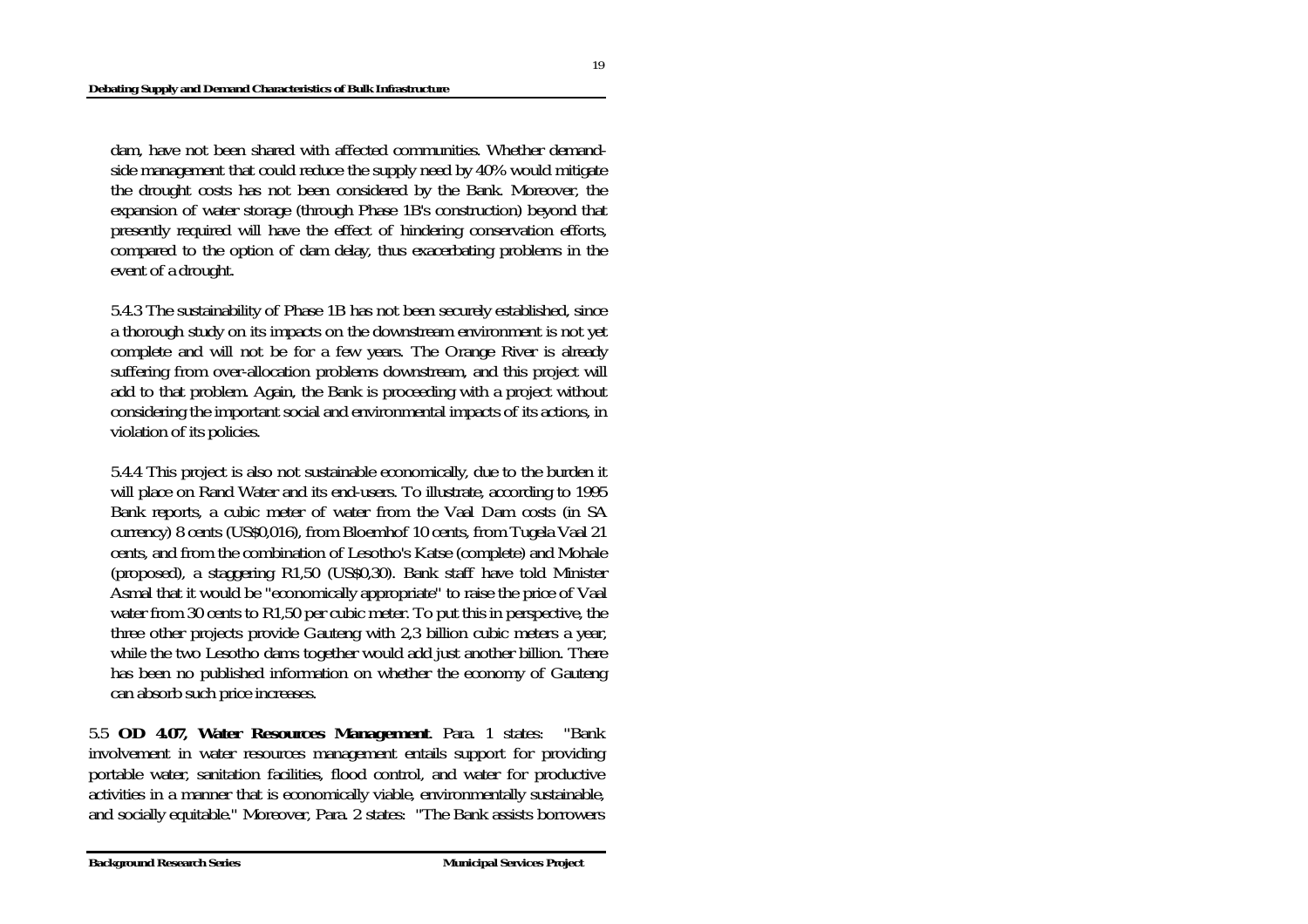in the following priority areas: (a) Developing a comprehensive framework for designing water resource investments, policies and institutions. Within this framework, when the borrower develops and allocates water resources, it considers cross-sectoral impacts in a regional setting (i.e. a river basin). (b) Adopting pricing and incentive policies that achieve cost recovery, water conservation, and better allocation of water resources. (c) Decentralizing water service delivery, involving users in planning and managing water projects, and encouraging stakeholders to contribute to policy formulation. The Bank recognizes that a variety of organizations `private firms, financially autonomous entities, and community organizations `may contribute to decentralizing water delivery functions. Thus it supports projects that introduce different forms of decentralized management, focusing on the division of responsibilities among the public and private entities involved. (d) Restoring and preserving aquatic eco-systems and guarding against overexploitation of groundwater resources, giving priority to the provision of adequate water and sanitation services for the poor."

5.5.1 Because the LHWP will result in water cost increases (9% this year, following a 30% increase last year) of above the inflation rate (last year below 8% and presently below 6%) for poor users (according to Standard and Poors analysis of Rand Water, and in a press conference on 27 February, according to Rand Water itself), and because it will add supply that is not needed at this time, the LHWP does not meet the standard of social equity described in this directive, and fundamentally contradicts the terms of Op 4.07. It will likely reduce the incentive to force the biggest users to practice water-conservation and will not encourage better allocation of resources -- in fact, more likely Phase 1B will have the opposite effect.

5.6 **OD 4.15 Poverty Reduction**. Para. 28 states: "The Bank`s role in supporting poverty reduction through individual investment operations goes beyond financing. The Bank supports sustainable, high return projects and project components that benefit the poor and that would not be done, or would be done differently, without the Bank. Since an improved policy framework can increase the returns to individual projects, Bank project support should also encourage the authorities to eliminate policy and institutional biases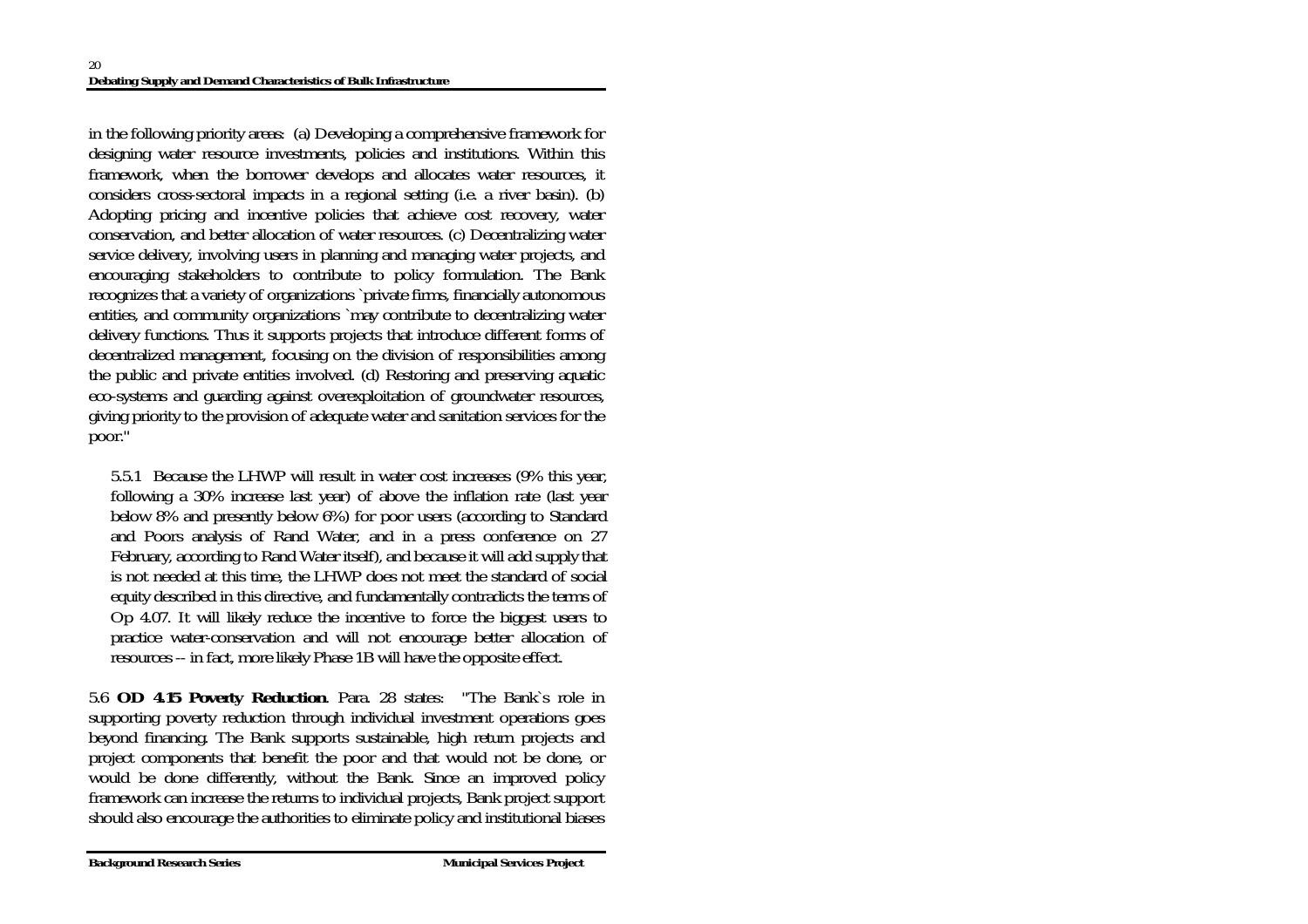against the poor." Moreover, Para. 39. states: "Popular Participation and NGOs Effective implementation and operation of most poverty-reduction projects require the active involvement of the beneficiaries. Active beneficiary participation also should be built into earlier stages of the project cycle. Participation is most critical to the success of projects designed to help specific groups of people. It is important, for example, in family planning, community health, food security, urban upgrading, nutrition, and community water supply projects."

5.6.1 In contradiction of the terms of OD 5.16, this project will create undue burdens on low-income people, not only on project-affected people in Lesotho, but in Gauteng Province, where as noted, water rates have already risen dramatically due to the LHWP and are expected to rise further as the LHWP bills begin to rise. Bank staff have in fact helped to undermine attempts to serve the needs of low-income people and rather than eliminating, are encouraging "policy and institutional biases against the poor." To undertake such a costly infrastructure project well before it is needed shows, we believe, a bias against low-income people (in favour of those associated with the very profitable construction of the LHWP), who would be better served by changes in water allocation, repair of leaky infrastructure, a daily lifeline amount of water (50-60 liters per capita per day is the *Reconstruction and Development Programme* medium-term objective) and other approaches.

5.6.2 As noted above, affected people have not been fully consulted, not at early stages nor more recently, about the impact of the water pricing implications of the LHWP on poverty. Within the past six months, hundreds of thousands of low-income South Africans have had their personal water supplies cut off as municipal authorities have had to come to grips with persistently lower Intergovernmental Grants (in 1997-98, 85% below the real 1991-92 levels, according to the Financial and Fiscal Commission). These diminished transfers, which explicitly harm low-income consumers, are apparently required because of the ambitious deficit reduction targets in the *Growth, Employment and Redistribution* strategy adopted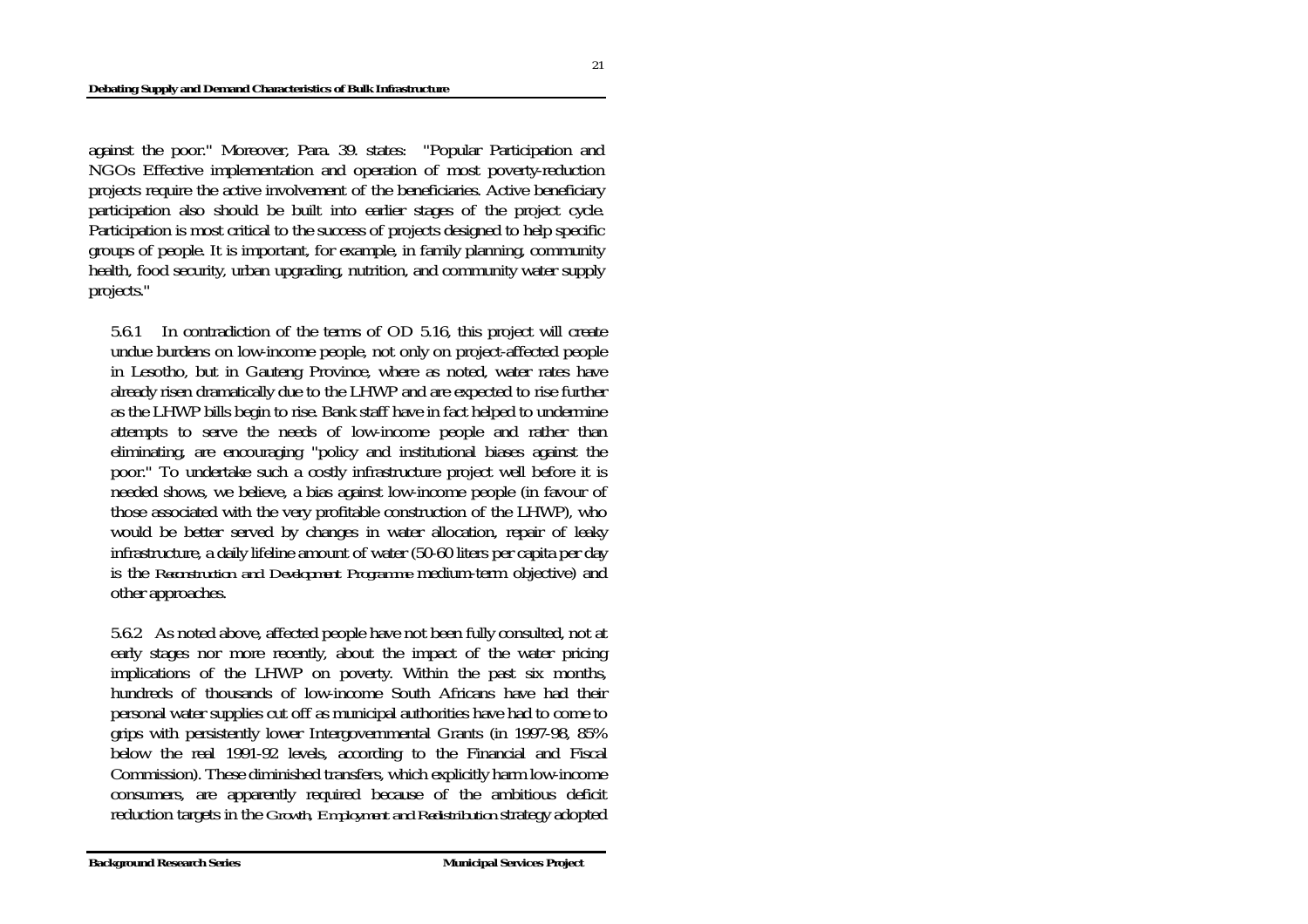in June 1996, following extensive World Bank staff inputs and Bank modelling, but without an adequate safety net for those in default on municipal water accounts.

## **6. Conclusion**

6.1 **Summary information.** We state the above concerns as summary information. There is a great deal of backup documentation available to justify all of our concerns, including detailed e-mail discussions with World Bank staff that record the Bank's failure to adequately carry out conservation and equity measures, and Bank acknowledgement that a long delay in the next phase of the project is not unreasonable. The claimants will provide the panel with this information, much of which needs to be kept confidential to protect claimants' identity, in a supplemental package.

6.2 **Wide support for demand-side management approach.** There is, in fact, little controversy over the need for South Africa to focus more on demand-side management. The case for a delay in the LHWP's expansion is strongly supported in South Africa, and indeed the environmental reporter for *Business Day* newspaper recently (on 19 March) concluded that "calls for delay [in Phase 1B]... may be justified in order to allow SA to clean up its own backyard concerning water wastage." As the Bank's LHWP task manager himself expressed the shortcomings of previous Bank studies (in an October 1997 memo), "All of this shows that if demand management had been on the table in 1986 at the time of the treaty negotiation, and if the commitment to 1B had not been made on the terms that it was -- then the whole story would be different. Lesson: push the demand management stuff."

6.3 **Conclusion.** It is therefore logical both for the Bank Inspection Panel to initiate an investigation, and for the Executive Directors of the Bank to delay any funding approval until a clearer picture emerges of whether the Lesotho Highlands Water Project should go ahead as is currently envisaged, or whether viable alternatives should not, perhaps, first be given a chance...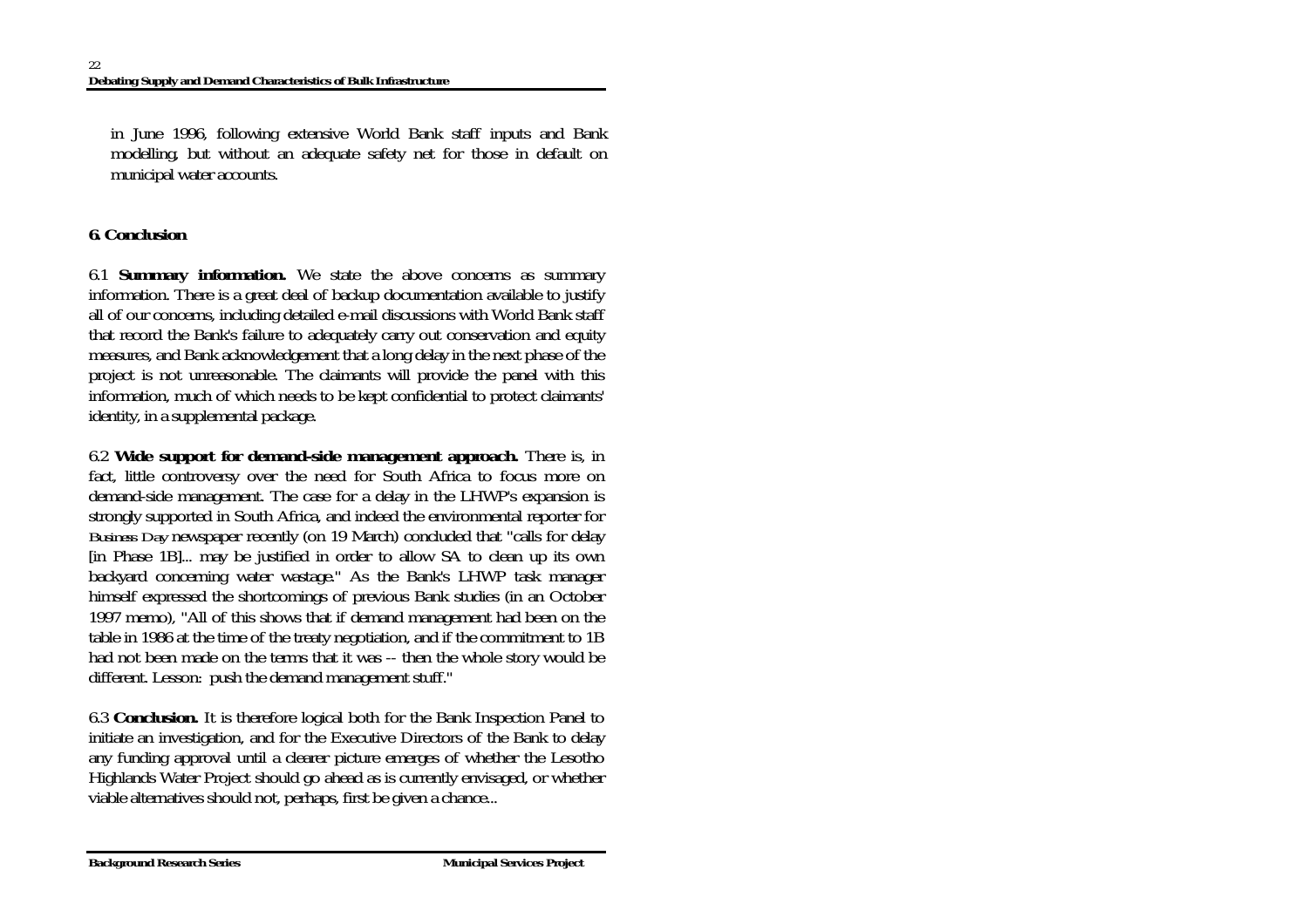**III. The World Bank Respons[e \(](#page-75-0)1): "The Economics of Phase 1B"**3

DATE: April 24, 1998 FROM: World Bank (Africa Region), Washington, DC

#### **1. Introduction and summary**<sup>4</sup>

One of the critical questions in assessing Phase 1B is its economic viability, i.e. whether the benefits of the project outweigh its costs by a sufficient margin to justify the investment and the associated environmental and social costs. This note summarizes this economic assessment for Phase 1B. It concludes that the project has a rate of return of nearly 16%, is more economical and feasible than alternative supply restrictions or demand management efforts (which nevertheless are being pursued to curb the demand for water in coming decades), and is the least cost option among available alternatives.

 In addition, the benefits far outweigh the costs for both partners in the project, South Africa and Lesotho. For South Africa, it is the least cost option to supply water to the Gauteng region and for Lesotho, it generates considerable additional revenue and economic activity that will play a critical role in Lesotho's economic development. There are environmental and social costs associated with the project, principally due to resettlement, loss of economic resources, possible adverse health and social impacts of the construction activities on the remote mountain area, and some impacts on the natural environment. The plans for mitigation of these impacts are included in the project costs and the rate of return calculations, and amount to 8% of the total project costs. If implemented fully, they are likely to mitigate most of the losses and will generate some additional benefits to people affected by the project. Even drastic changes in the assessment of the environmental and social costs will have a small impact on the economic viability of the project (even if they necessitate larger, more extensive and costly mitigation measures).

**Background Research Series Municipal Services Project**  Municipal Services Project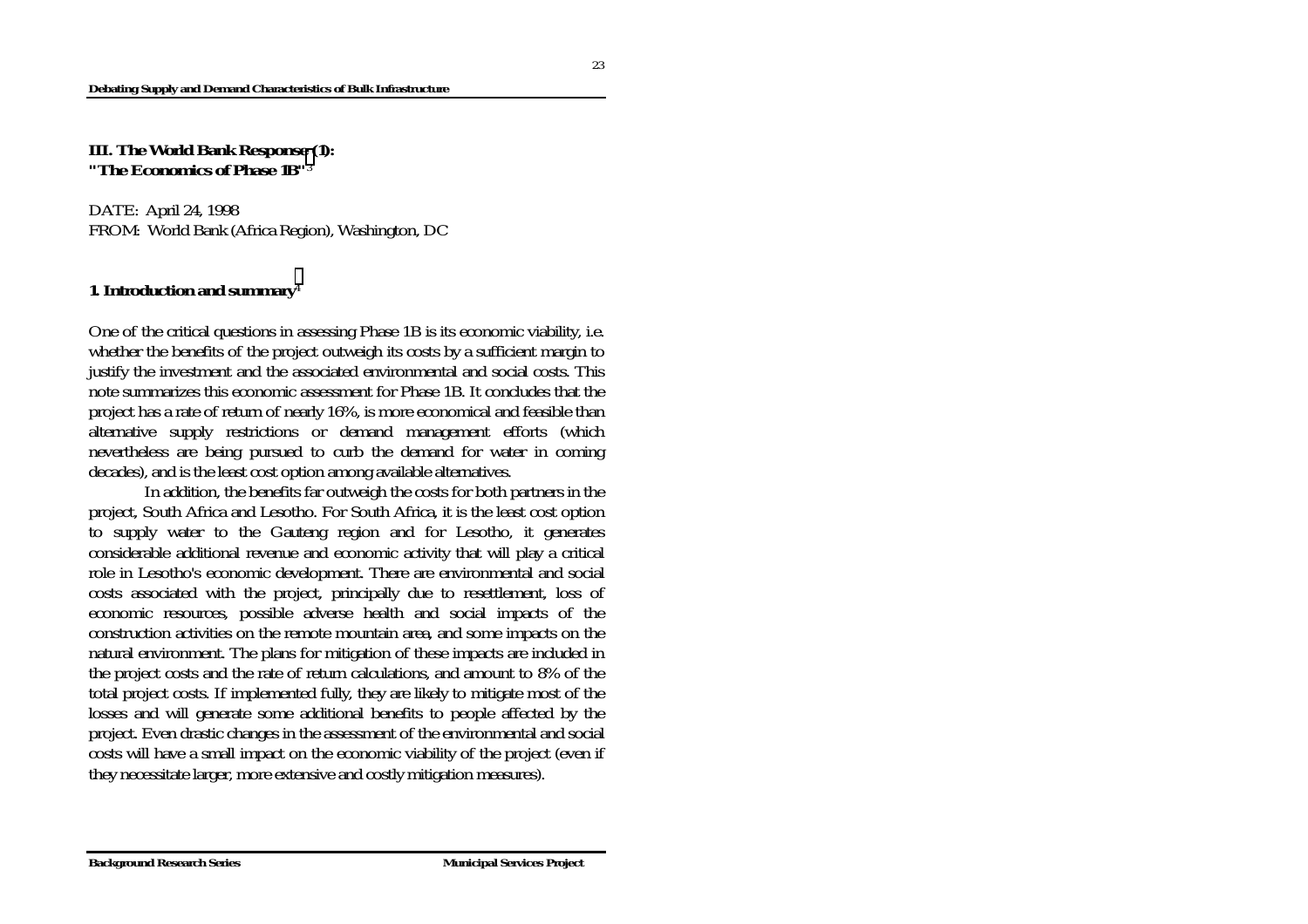## **2. Methodology**

This assessment only considers the incremental benefits of costs of Phase 1B and for most of the analysis, all benefits and costs incurred under Phase 1A that may have an impact on Phase 1B will be considered sunk and will not be included in the assessment. In the cost-effectiveness analysis, however, the cost-effectiveness of 1B alone as well as 1A and 1B together will also be assessed. Based on most recent assessments of water demand in South Africa, it was determined that Phase 1B reduction in demand could possibly have enabled a delay of up to 7 years. Such a delay is not cost-effective at this stage and very damaging to Lesotho (see separate document). The very conservative assumption used for the cost-benefit analysis is, however, to assume that the water will not generate any benefits to South African water users until 2010 (seven years after the completion of Phase 1B).

 For the project to make economic sense, the benefits must exceed the costs for the project as a whole, from South Africa's point of view, and from Lesotho's point of view. The project must therefore be analyzed from these three points of view. Table 1 summarizes the benefits and costs of the project from the three points of view. The major costs of the project are the investment costs, the environmental and social losses associated with the project, and the costs associated with mitigating these losses. In addition, there may be costs borne by downstream agricultural users in the lower Orange River in South Africa, where after a string of exceptionally dry [ye](#page-75-0)ars, there may be less water available for irrigation use in the lower Orange. 5 The most important benefits are the benefits to consumers in South Africa of more water (in the face of rising industrial and household demand for water in the Gauteng area), the revenues to the South African government of selling bulk water, additional hydropower benefits of 1B water flowing through the Muela hydropower station (at no additional cost), the benefits of environmental and social mitigation expenditures, and the economic activity and infrastructure (roads, powerlines, buildings, etc.) generated by the project. For South Africa and Lesotho, the assessment is slightly different as the costs and benefits are apportioned asymmetrically between the two countries. South Africa bears the project costs, most of the environmental and social mitigation expenditures, pays royalties to Lesotho for the water transfer, may suffer some losses to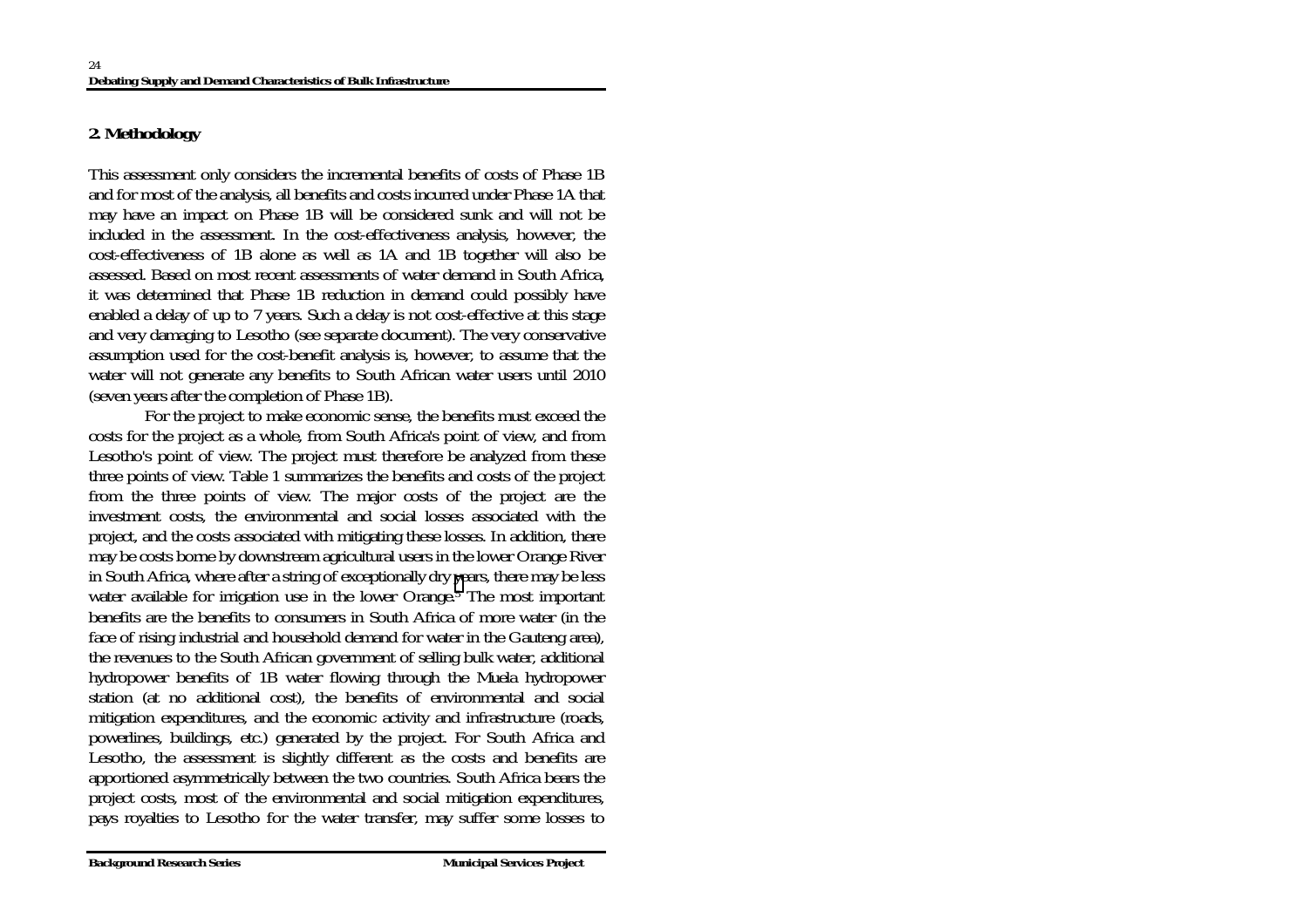irrigated agriculture in the lower Orange, but gets all the consumer and bulk sale benefits of the water and some of the economic spin-offs. Lesotho bears the environmental and social losses and pays a small share of the rural development program (those elements going beyond the direct compensation), gets none of the water use benefits, but receives the royalties, the hydropower benefits, the benefits of all of the environmental and social mitigation measures, most of the economic activity generated by the project, and the benefits of all the infrastructure.

 All costs and benefits are expressed in 1995 prices. The 1995 exchange rate was \$1=3.65 Rand or Maloti. Discounted values are discounted back to 1995.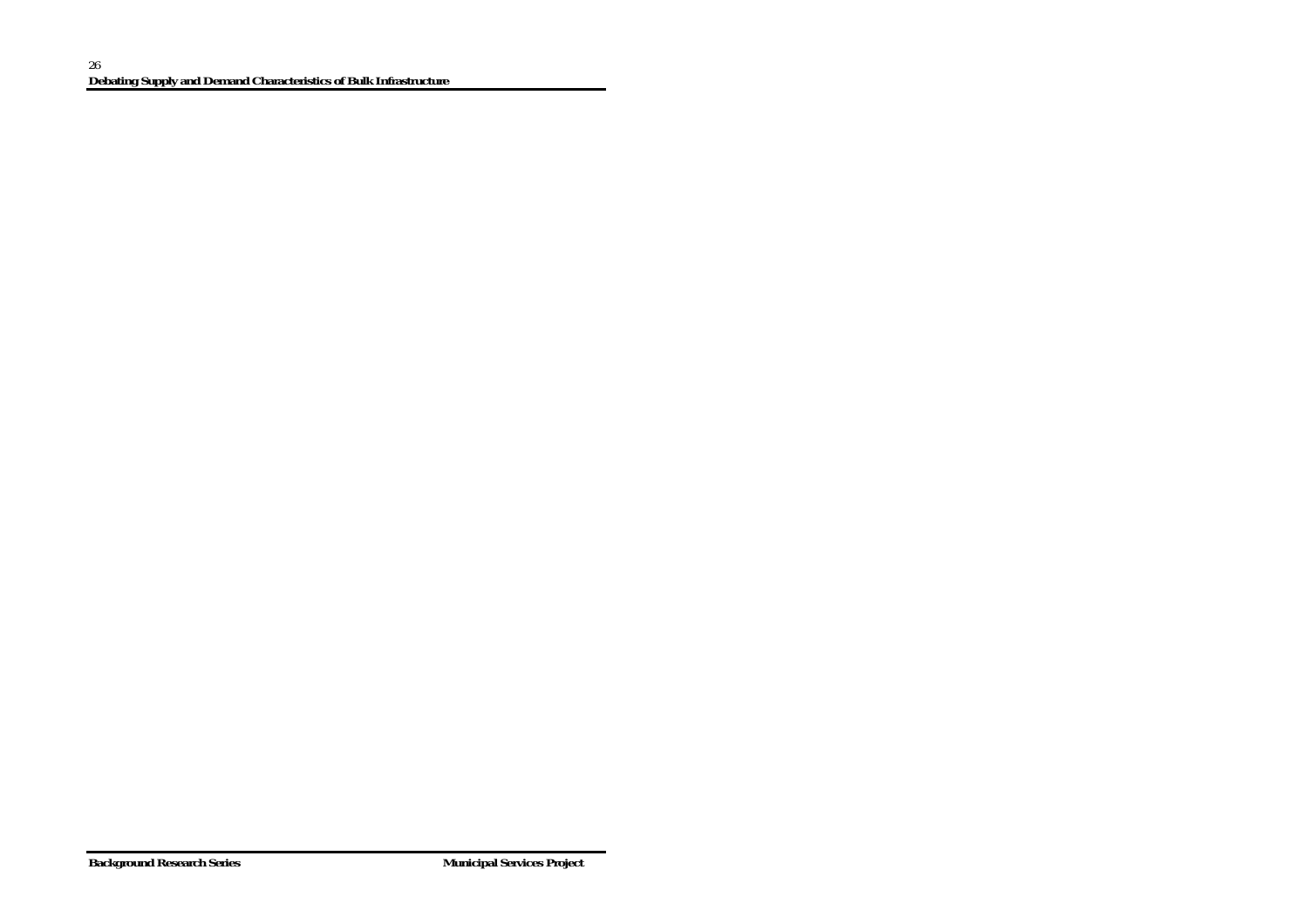In order to estimate the benefits to South African consumers of the additional water supplied by Phase 1B, the situation with Phase 1B has to be compared to a situation without Phase 1B. In other words, what are the costs to South African water users to make do without the additional water provided by Phase 1B? Three methods of obviating the need for Phase 1B water are considered. The first is to simply use the price mechanism to restrict demand to a point that Phase 1B water is no longer needed. The loss of consumer surplus as a result of the price rise needed to make do without Phase 1B is then the benefit of the project (alongside the bulk water revenues and the hydropower benefits) [6 w](#page-75-0)hich is compared to the costs of the investment (project costs plus environmental and social mitigation expenditures). A second way to examine the alternatives to Phase 1B is to look at ways to restrict the demand either through selective water restriction to specific water users (e.g. agriculture, new industry in the Gauteng area, power stations) or by generalized demand management policies. [7 T](#page-75-0)he costs, benefits, timing, and feasibility of these strategies are then compared to Phase 1B. While a high rate of return using these analyses would suggest that increased water supply through Phase 1B is superior to using the water price or selective water restrictions or other demand reduction policies to obviate the need for Phase 1B, it does not necessarily prove that Phase 1B is the best method to increase water supply to the Gauteng area. Therefore, a third way to look at the alternatives to Phase 1B is to examine the costs, benefits, timing, and feasibility of other supply alternatives to Phase 1B. In particular, supplying the same amount of water through an alternative Orange River transfer scheme (wholly within South Africa called the OVTS which would use the same water transferred by Phase 1B and is thereby a direct competitor to Phase 1B) or a transfer scheme from the Tugela River (called the TVTS which would use different water but, if found cheaper, should be implemented before Phase 1B) will be considered.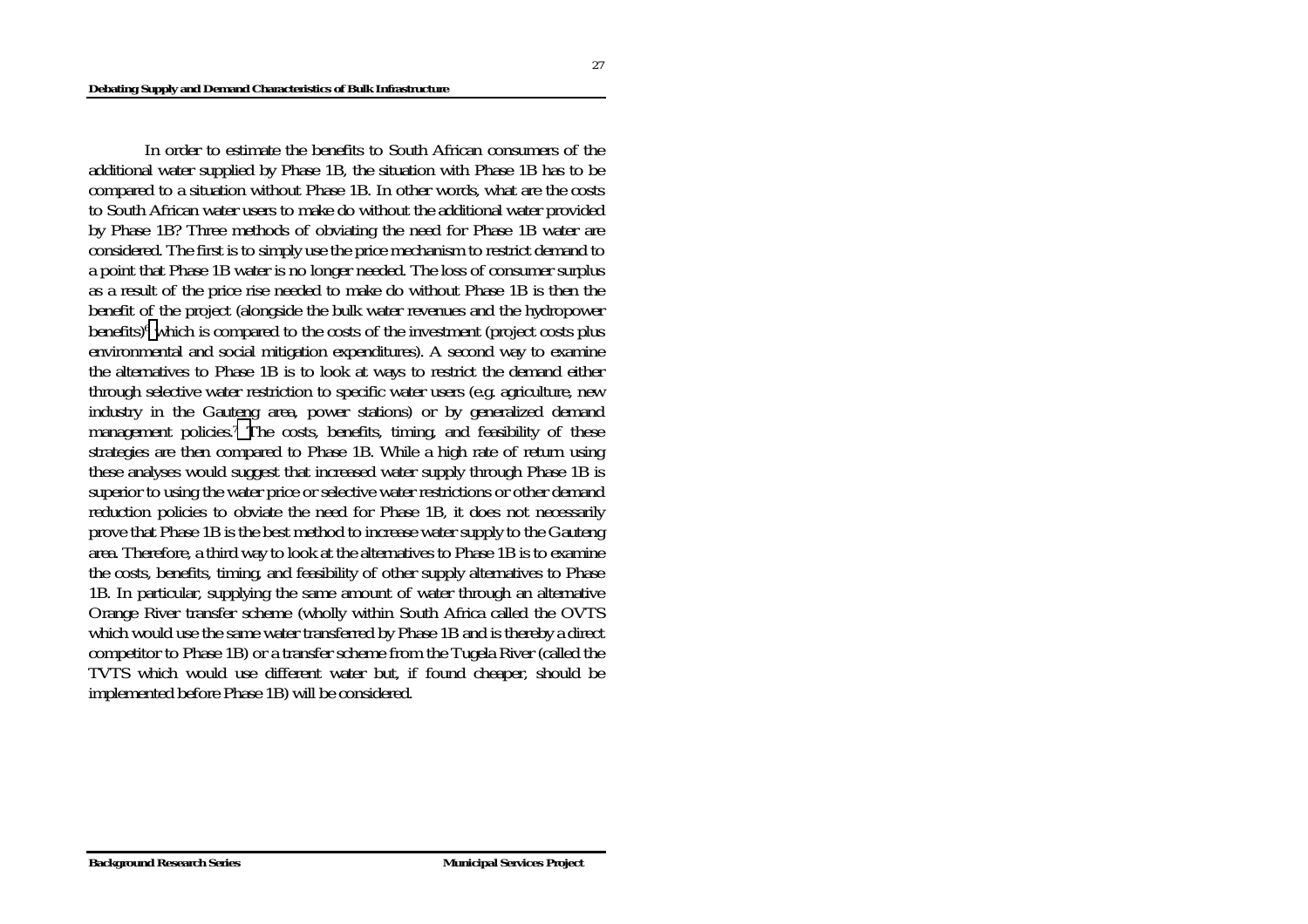## **3. Results**

## **a) From the Project's and South Africa's point of view**

Based on the consumer surplus analysis, water prices will have to rise dramatically (by a[bou](#page-75-0)t 8% in real terms every year) to restrict growing demand to available supply.8 This is true even if Phase 1B is implemented. The needed price increase is, however, much less than in the case without Phase 1B leading to a gain of consumer surplus to South African water users. This surplus, combined with the revenues of bulk water sales and the hydropower benefits ensure that the real rate of return of Phase 1B is about 15.9%, far above the 10% cut-off usually applied for projects of this nature. Table 2 shows that only inconceivably large escalations in costs and reductions or delays in benefits would reduce the rate of return to below 10%. Moreover, even if demand changes were so dramatic that they would allow a theoretical delay of Phase 1B by 10 years, it would still carry a 14% rate of return. If the water was needed after 2025 (allowing for a 22 year delay), the rate of return would fall below 10%. (This however implicitly assumes that such a delay could be attained at no extra cost. If a 22 year delay were to require significant other investments then this "switching value" is no longer valid.) This calculation also includes a worst-case assumption about the magnitude of losses to downstream agricultural users in the lower [Or](#page-75-0)ange. Without these worst case assumptions, the rate of return would be 18%. 9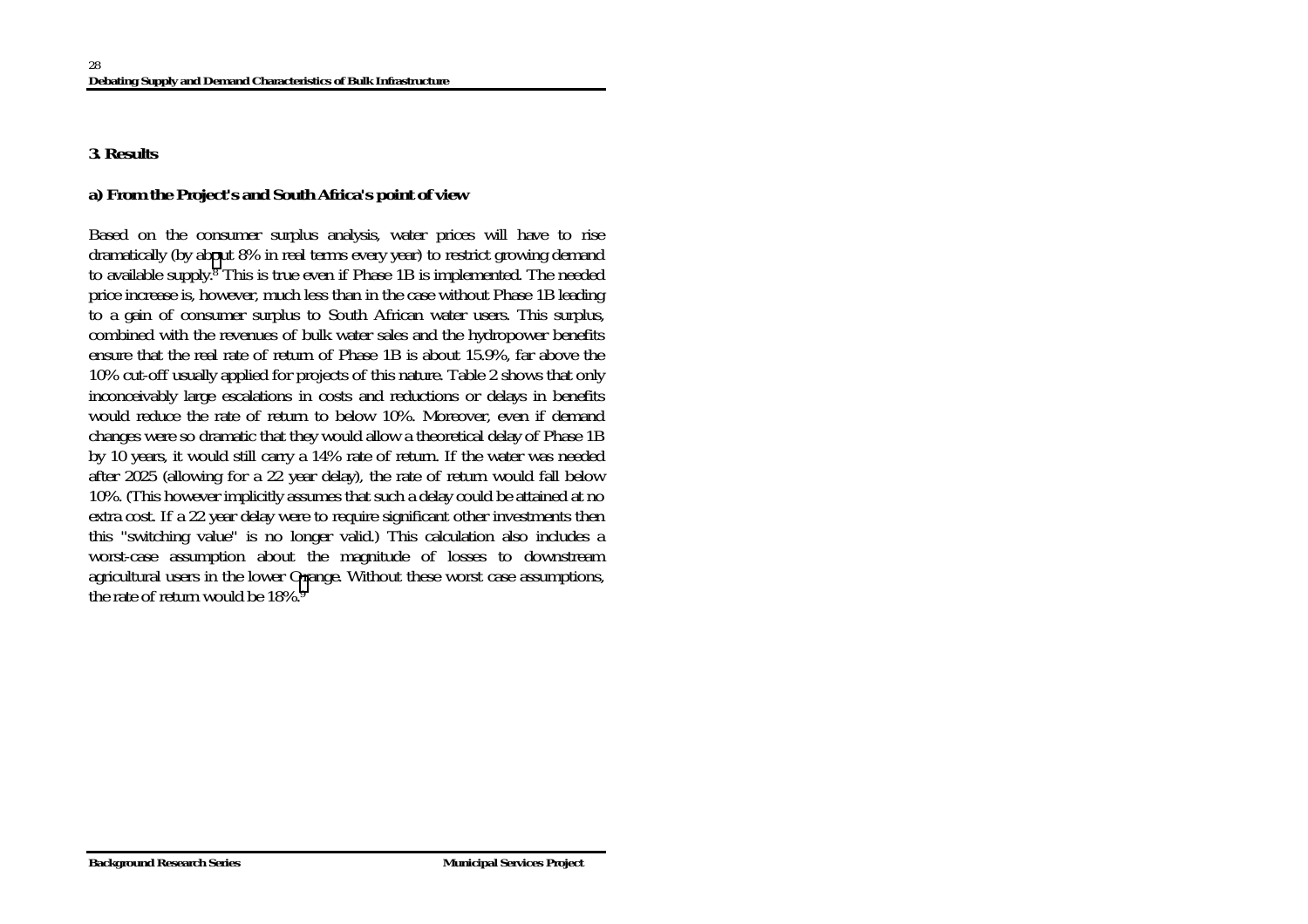**Debating Supply and Demand Characteristics of Bulk Infrastructure**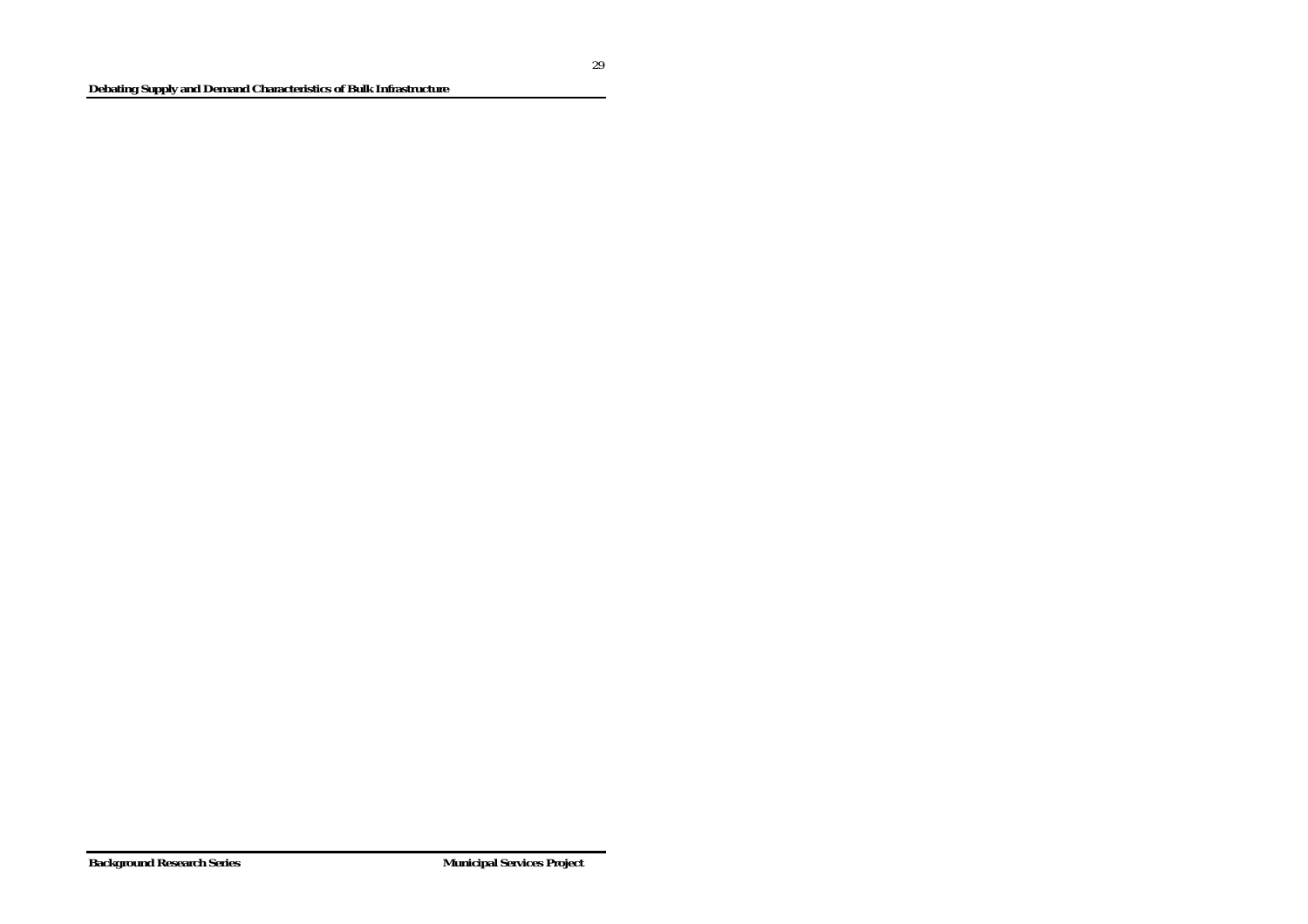From South Africa's point of view, the rate of return is only slightly less at 15.7% since the benefits of increased consumer surplus and bulk water sales are much larger than the hydropower benefits (not considered from RSA's point of view) and the royalties (added as additional costs from RSA's point of view).1[0](#page-75-0) The sensitivity analysis shows very similar results to those in Table 2.

 It has to be investigated whether other supply augmentation schemes would be more economical than Phase 1B. The best way to compare different schemes using the same measuring rod is to use unit reference values which is the price per cubic meter of water which would yield a present value of revenues equal to the present values of the project costs, i.e. how much one would need to charge for a cubic meter of water to recover all costs. Table 3 shows the URVs for Phase 1B, the OVTS scheme using the same water, and the TVTS scheme using different water. From the project's point of view, Phase 1B is considerably cheaper than the two alternative schemes to supply water to the Gauteng area. Even when the royalties are considered (which only fall due in the case of Phase 1B since the other schemes are wholly within South Africa), Phase 1B is cheaper than competing schemes. Thus also from South Africa's point of view, Phase 1B is the most economical and timely project to be implemented.

 Table 3 also investigates whether Phase 1A+1B combined are the most economical way of supplying water to the Gauteng region. Since Phase 1B benefits from some sunk expenditures made under Phase 1A (esp. the transfer and delivery tunnels from Katse Dam to RSA), the combined URV costs for Phase 1 as a whole is larger than for Phase 1B alone. At the same time, the table shows that both combined are still much cheaper than the alternative way of transferring the same water, the OVTS. However, it al alternative contract the contract of the contract of the contract of the contract of the contract of the contract of the contract of the contract of the contract of the contract of the contract of the contract of the co

tallation of low-flow showerheads, dual-flush toilets, and similar mechanical interventions have not been addressed. These are  $\mathbf c$ 

óó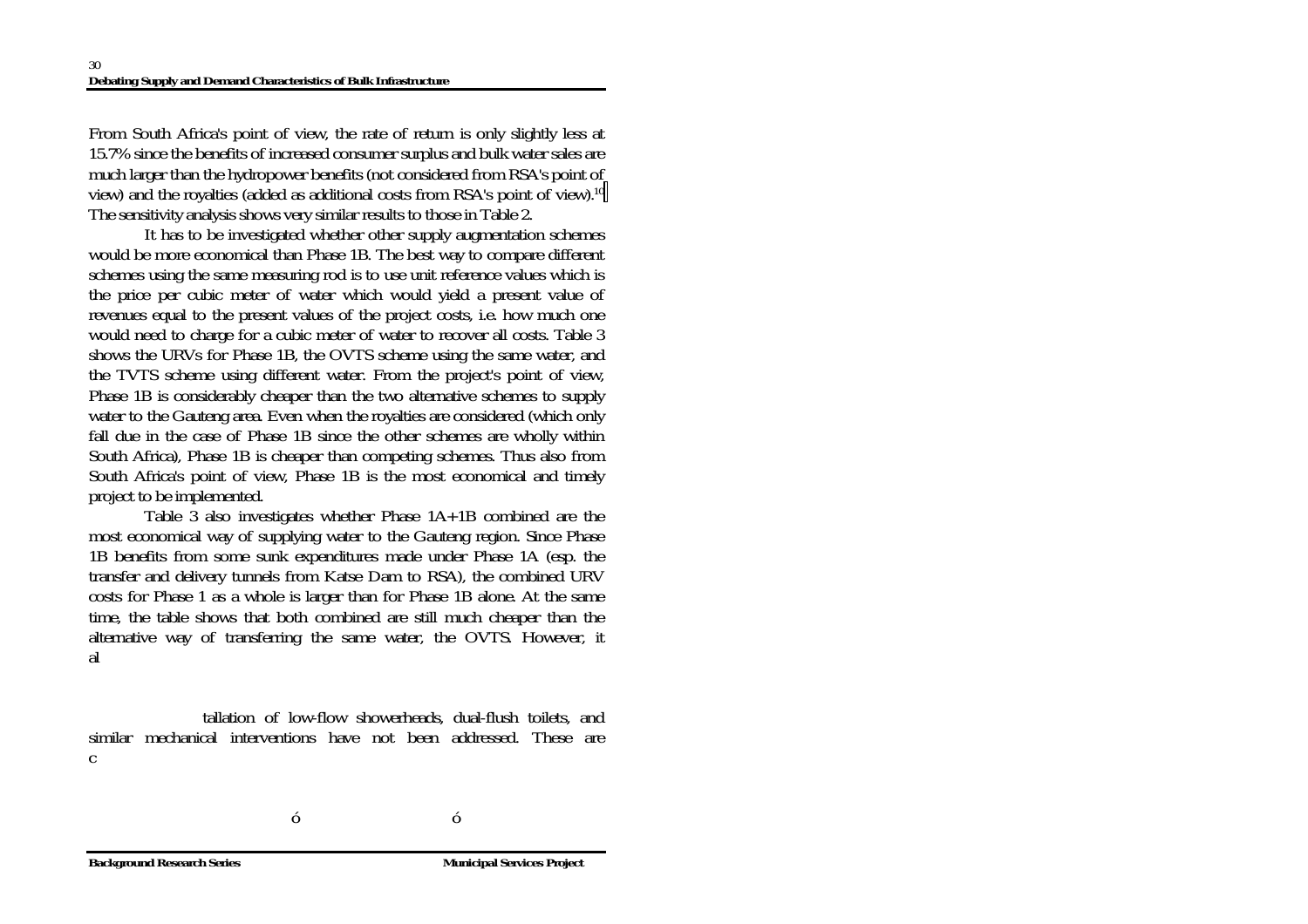**Debating Supply and Demand Characteristics of Bulk Infrastructure** 

óóóó $\acute{\rm{o}}$ óó ðeme is derived from spare pumping capacity in the Drakensberg, whi[ch](#page-75-0) was not anticipated at the time LHWP and TVTS were initially compared.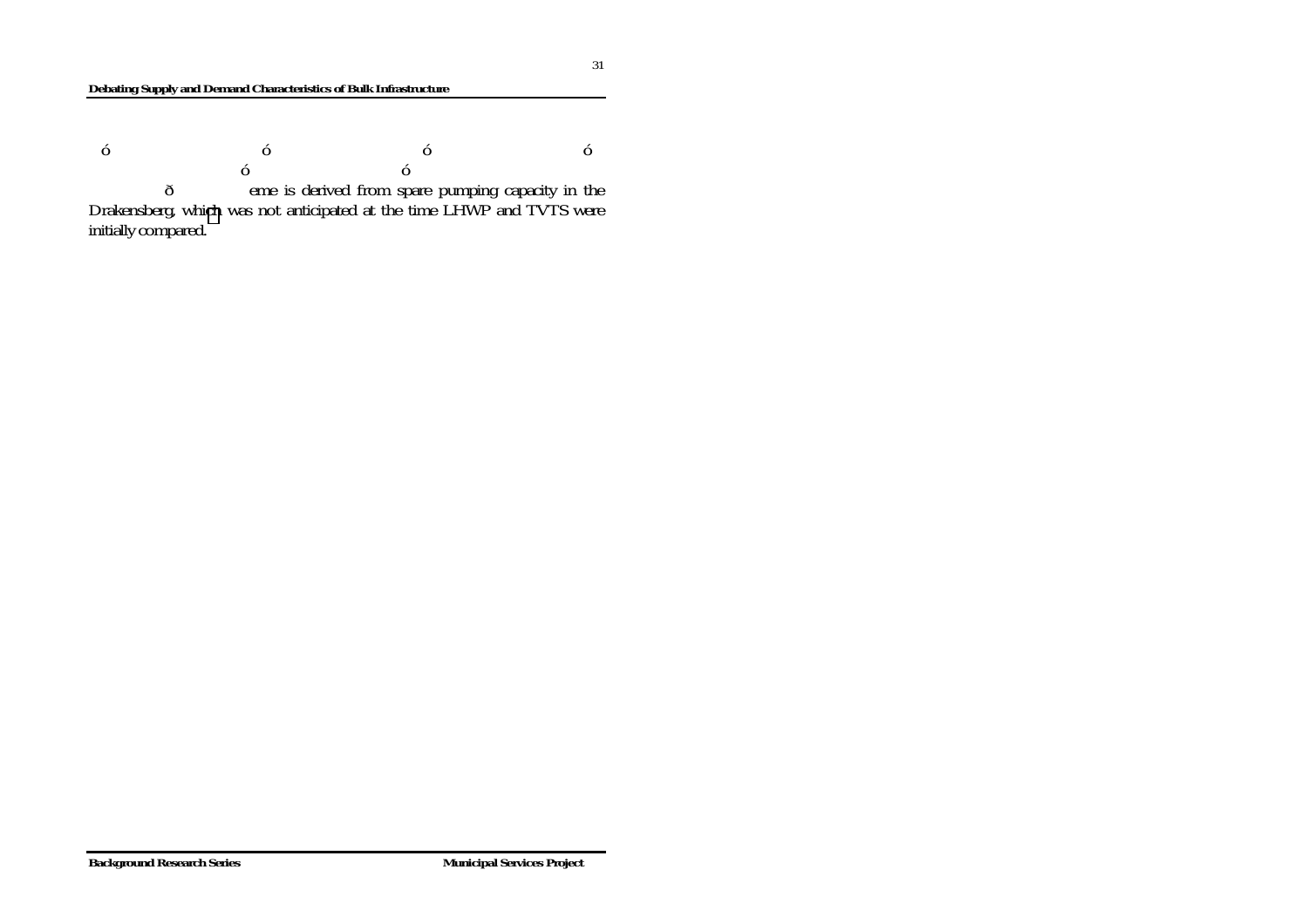The analyses from the Vaal Augmentation Planning Study also allow a comparison of Phase 1B with four alternatives to meet the demand in the Gauteng area. The first is to allow no further development of manufacturing enterprises in the Gauteng area, thereby reducing the demand for water from industry (and the households employed by these industries). The study concluded that Gauteng's locational advantage including market access, infrastructure, availability of skilled and unskilled labor is so large that Phase 1B would have more than a 22% rate of ret[urn](#page-75-0) over imposing the costs of restricting industrial development in Gauteng. The second option is to outlaw all remaining irrigation in the Vaal catchment area (beyond the moratorium on new irrigation in place since the early 1970s). A comparison of the benefits and costs of such a policy would yield a rate of return of Phase 1B of about 8%. Additional difficulties of such a policy would include the need to upgrade water quality of the water currently used for irrigation and the need to transfer water from the lower Vaal to the upper Vaal where the most of the non-agricultural use takes place as well as the social ramifications of such a policy. Nevertheless, changes in the water law and water policies are aimed at reducing the use of water in the Vaal catchment area for relatively low value irrigation and will further reduce the share of water used for irrigation.

 The third alternative considered was to force ESKOM to change its power stations in the Vaal catchment area from wet to dry cooling. Compared with implementing this change, Phase 1B yields a rate of return of approximately 14% making supply augmentation cheaper than this demand restriction.

 The fourth alternative are demand management measures to reduce the demand for water. Measures include metering, raising water tariffs, loss and leakage control, and the like. The VAPS concluded that effective implementation of these policies could reduce water demand by 9-12% so that the next scheme (after Phase 1B) could be delayed by up to 8 years. The costs of such measures (esp. universal metering and effective loss and leakage control) were not considered and are likely to be considerable. As far as water pricing measures to reduce demand are concerned, they will carry costs to consumers of the magnitude described above in the consumer surplus analysis. DWAF and the Water Boards have implemented a range of measures to reduce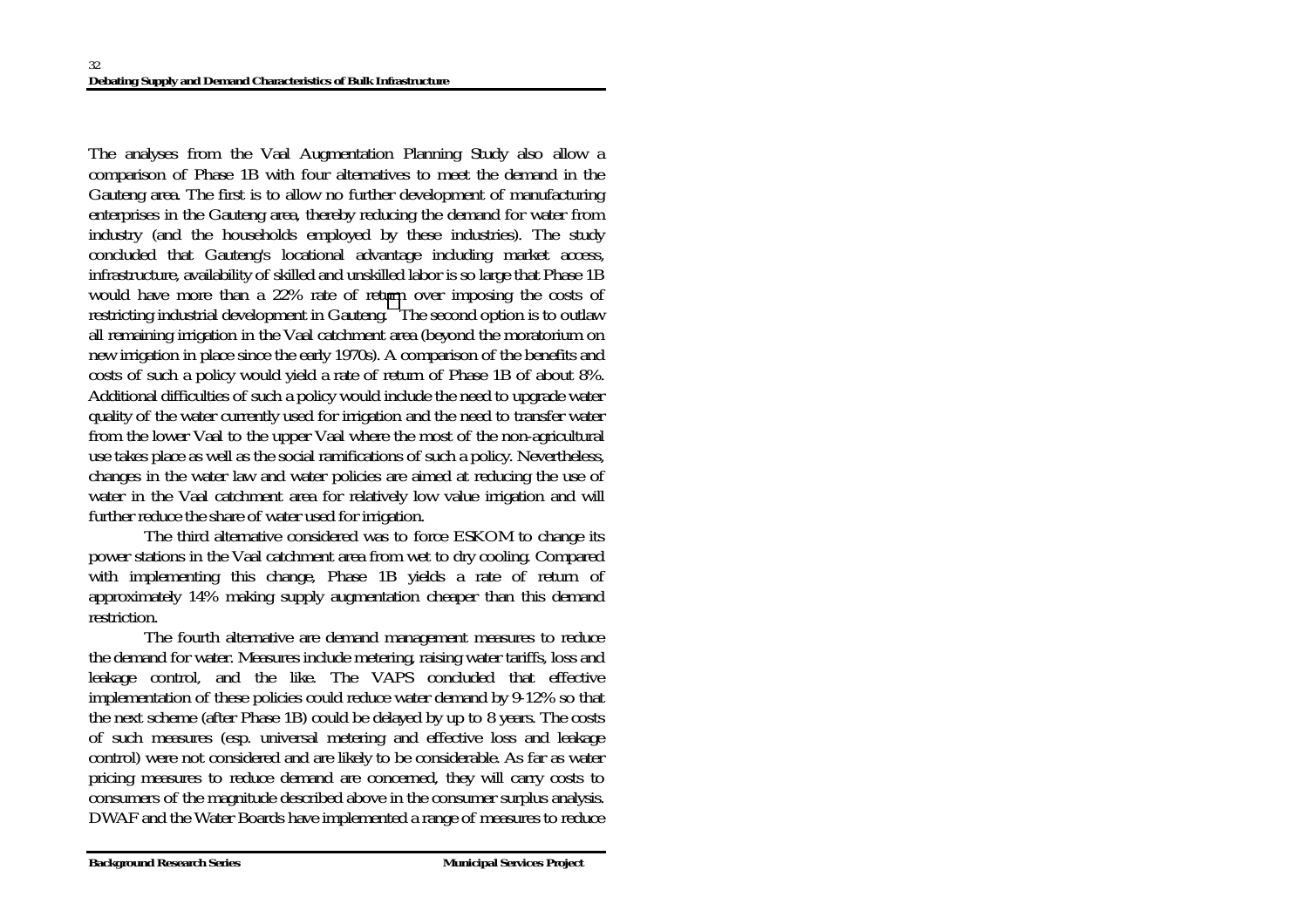water demand by DWAF and the Water Boards (including two consecutive water tariff hikes of 30% in 1995 and 48.5% in 1997 and aggressive water conservation campaigns and regulations to restrict water use and promote the use of water-saving devices), which are likely to have already contributed to some reduction in water demand. The imposition of water restrictions in 1995 (during the last drought) have also served to reduce levels of demand. The total reductions of demand already achieved could have possibly allowed for a delay of Phase 1B by between 4-7 years (the precise magnitude is currently being investigated and will not be available for another 1-2 years), had these reductions taken place before the implementation of Phase 1B began. As shown in a separate analysis, it is not cost-effective to delay the project at this stage. Instead, DWAF is delaying any decision on a future project until further demand management initiatives have had time to have an effect.

#### **b) From Lesotho's point of view**

As Lesotho bears none of the costs related to the water transfer (including all environmental and social expenditures directly associated with mitigation and compensation) and does not benefits from the transferred water, it is not possible to calculate a rate of return from Lesotho's point of view. Nor does Lesotho currently use any of the water to be transferred to Gauteng (with the possible exception of very small amounts of water immediate downstream of the dam for which users will be compensated at South Africa's expense). Instead, the question to be examined is whether Lesotho derives sufficient benefits from transferring one of its few and most precious resources to South Africa.

 Lesotho will derive a range of permanent and temporary benefits from the project. The most important benefits are the royalties associated with the additional water to be delivered from Phase 1B. The incremental royalties associated with Phase 1B will amount to M 30m per year in 1995 prices, equivalent to about 1% of Lesotho's 1995 GDP. These royalties are payable in perpetuity, as long as the water is delivered, and are [pay](#page-75-0)able regardless of the decision to proceed with further phases of LHWP. With Phase 1B fully implemented, Lesotho is then expected to earn a total of about M130m in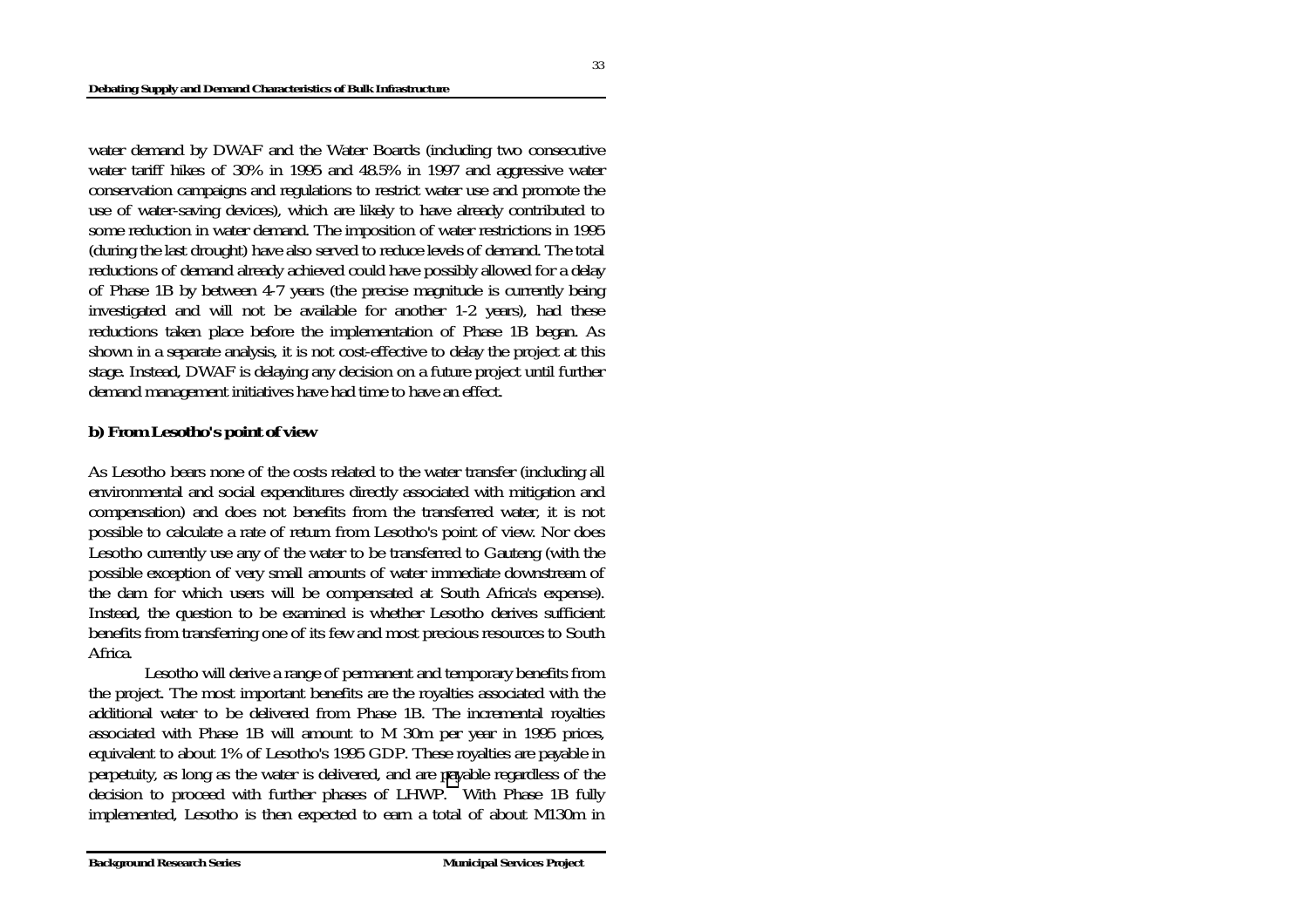royalties per year (in 1995 prices) for Phase 1A and Phase 1B combined. This is equivalent to about 4% of Lesotho's 1995 GDP. A second permanent benefit will be the hydropower generated by Phase 1B which will generate about M 12m (1995 prices) of revenue per year at no additional costs (installed hydropower capacity under Phase 1A is designed to include Phase 1B water). Third, the increased tourism potential and the permanent infrastructure created by the project (including a paved road into the highlands to be built and upgraded as part of Phase 1B as well as powerlines, telecommunications facilities, and housing and services in the project area) provide further permanent benefits to Lesotho.

 At the same time, Lesotho will bear most of the environmental and social losses of the project, including the loss of land and livelihood for several hundred households, possible adverse health and safety in the project area, and some environmental problem including the threat to two rare species. The environmental impact assessment identifies all of the expected losses and the environmental action plan is designed to minimize all the losses and fully compensate those that are suffering them. The plan is designed to more than compensate for the losses incurred and to provide additional benefits (such as improved infrastructure, public health and health care, development of tourism potential, etc.) to surrounding communities (and host communities of resettled households). The economic analysis estimates that the losses incurred will be amount to an economic loss of about M300m. Compensation, mitigation, and additional development measures going beyond direct financial compensation to restore livelihoods in affected communities are expected to cost M370m. and, if implemented successfully, should therefore yield about M70m in additional benefits to affected communities.

 In addition to the permanent benefits generated by the project, Lesotho will benefit considerably from the construction activities of Phase 1B. The project is expected to generate about 3000 jobs for Basotho, yielding a total of about M275m in wages. This will be augmented by another M200m of wages paid to about 300 Basotho employees of LHDA over the construction phase of the project. In addition, sub-contracting and supply opportunities are expected to generate M140m in revenues for Basotho companies. SACU revenues associated with the project and related economic activity are expected to amount to another M300m. Finally, project-related tax revenues (income,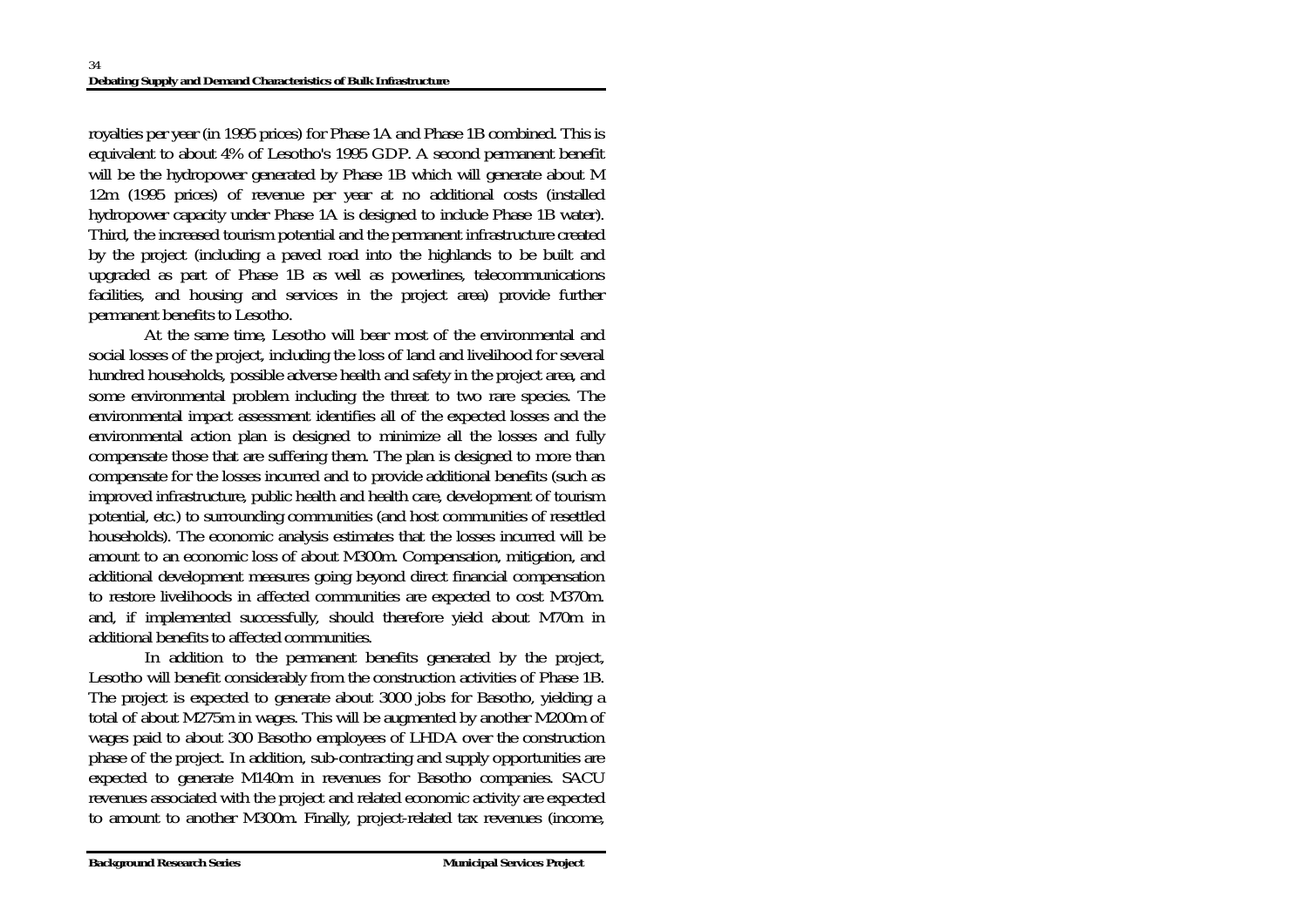sales, and company taxes from direct project-related activities as well as spin-off activities) are expected to bring in about M100m to the government over the coming years. In total, the direct and indirect effects of Phase 1B are expected to account for 6.5% of GDP in 1998 (3.9% of GDP in 2002), 21.4% (12.3%) of value-added in the building and construction sectors, and about 7.4% (9.3%) of government revenues. These benefits will all accrue before most of the permanent benefits, including the royalties and hydropower benefits (as well as the tourism benefits) start materializing in 2003.

## **4. Conclusion**

If implemented as projected, Phase 1B will generate considerable benefits to all parties of the project. It carries a very high rate of return that is not sensitive to large changes in costs or delays in implementation. It provides huge benefits to South African consumers that cannot be generated using alternative water supply schemes or means to restrict water demand. For Lesotho, it will assist Lesotho in developing one of its very few assets, and generate considerable permanent benefits in the form of royalties, hydropower, tourism, and infrastructure. The economic activity generated by the project will help Lesotho sustain its unprecedented growth boom of the past five years where, with substantial assistance from the construction activities of Phase 1A, GDP growth averaged more than 8% per year, making it one of the fastest-growing economies in the world.12 The SACU and tax revenues generated will also help sustain sound government finances which helped GoL turn a deficit of 17% of GDP in 1987 into a surplus of 3% in 1994.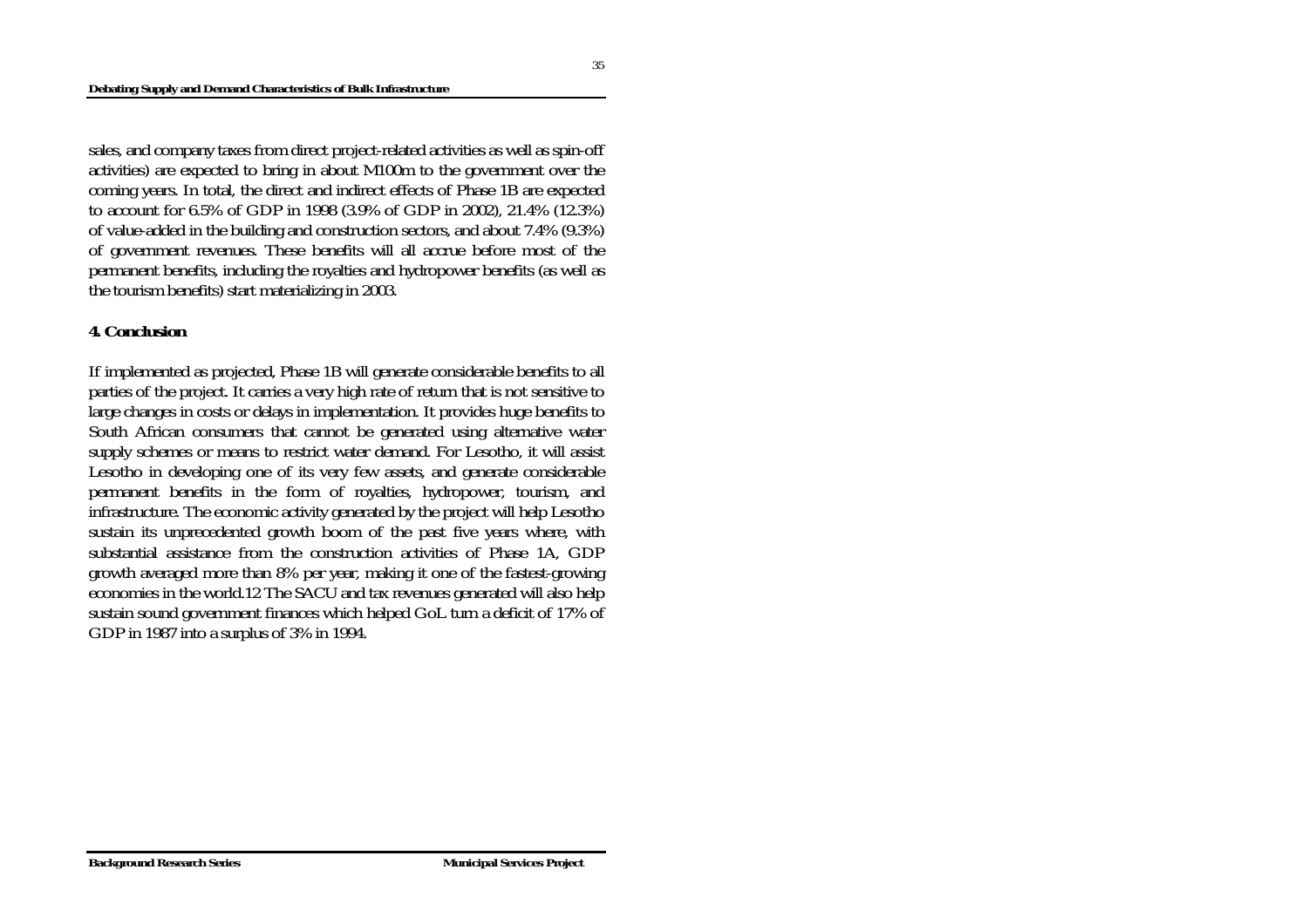**IV. The Ministry of Water Affairs and Forestry [Res](#page-75-0)ponse: "Watering Down the Facts"**

7 May 1998, *Mail and Guardian*

The content and the cloak-and-dagger presentation of the article "Damn dams, look in your own backyard" (*Mail and Guardian*, April 30 to May 6), alleging powerful opposition to the Lesotho Highlands Project by unnamed Alexandra individuals, need to be tested and placed in context.

 Much of what is said in the name of "residents of Alexandra township" reflects the line, indeed the phrasing, of international groups opposed to the World Bank, its policies in general, its policies in the water-resource sector and its funding of dams. To be effective, and to gain formal audience, they must have local allies.

 Yet almost all Lesotho NGOs have withdrawn their criticisms of the Lesotho project. So did the South African civics, including Alexandra, after visiting and discussing with the people affected, and not "intimidation", which is claimed in the article.

 We have sympathy for the difficulty some international critics face, particularly now as World Bank executive directors were about to visit South Africa to review, among other things, the Lesotho project.

 We suggest the real authors stand up and put their case in person. Your readers may as well escape being given the impression -- complete with editor's note that "identities are known to the Mail & Guardian" -- that we live in the Stoffel Botha days, when blank spaces and withheld names were the only way to tell the story.

 There are, of course, substantive matters of debate around the Lesotho Highlands Project and its possible future phases. These large dam projects are essentially insurance against the risk of drought. Had the predicted El Nino-induced drought materialised as it did elsewhere, Gauteng and surrounding provinces would have faced a choice between severe water restrictions and the dam.

 At current levels of development, our experience is that, in a severe drought, the restrictions go beyond what is achievable through domestic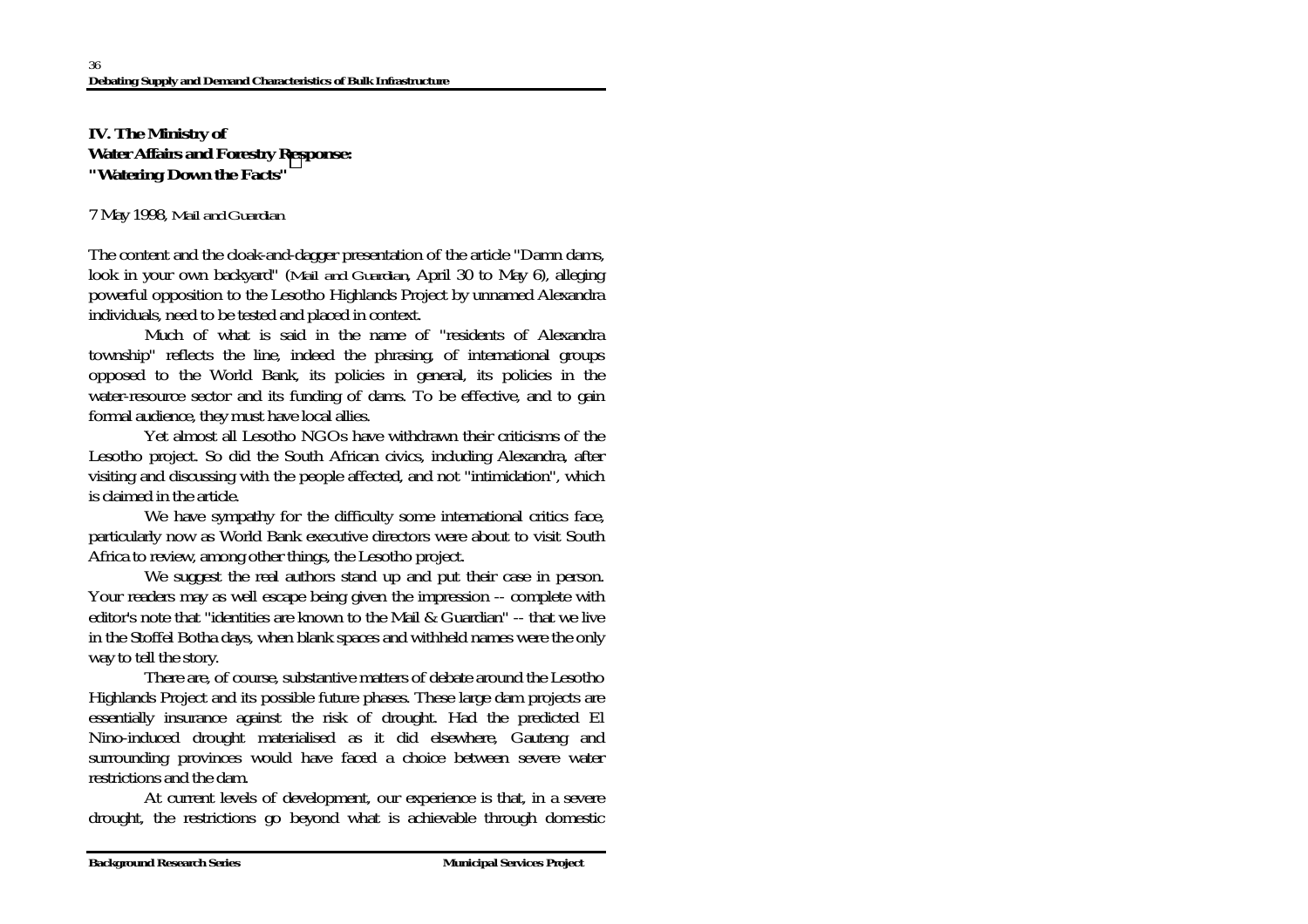conservation, however well-run our national conservation programme is - and we appreciate the back-handed compliment for this programme in the anonymous article.

 The hardship of drought falls on economic activity as well as on householders and imposes huge costs on the economy. So we believe the majority of residents would have opted for the first dam, Katse, and the assurance it provides. Phase 1A was ready just in time to avert the risk of economic shutdown. We face similar choices over Phase 1B, which is now under way and is not reversible without massive cost.

 Planning is an imprecise science, particularly during the sort of political and economic transition South Africa is traversing. We would be irresponsible to plan for a stagnant economy, with no growth in incomes and jobs. We have rather chosen to plan for a better South Africa, specifically for a growing and prosperous regional economy.

 We accept the responsibility to help to ensure that unacceptable environmental degradation and social disruption do not result from this project, which is constantly under review. It has been made more environment-friendly and people-friendly. Although the treaty ensures people should not be worse off after construction, we are committed to ensuring they are better off.

 We agree the Phase 1B project could have been delayed for a year or two. That would have lost the effective "continuity bonus" (worth at least R600-million) that we have gained by using capacity established for Phase 1A. In taking this decision, we are also guided by the policy consensus that it is helpful to the regional economy during the present phase to maintain current levels of domestic fixed investment.

 Water tariffs to consumers and management of distribution networks in Alexandra and in the Johannesburg area generally are the responsibility of Johannesburg's local government. So we hope the critics will take the debate into the forums that have the power to act. Specifically, we would like to know whether they are using the opportunities opened to them by the Water Services Act to intervene at local level.

 To our knowledge, this is not happening in any structured way. In terms, for instance, of our policy of promoting block tariffs, Alexandra residents without full household services or making relatively low use of water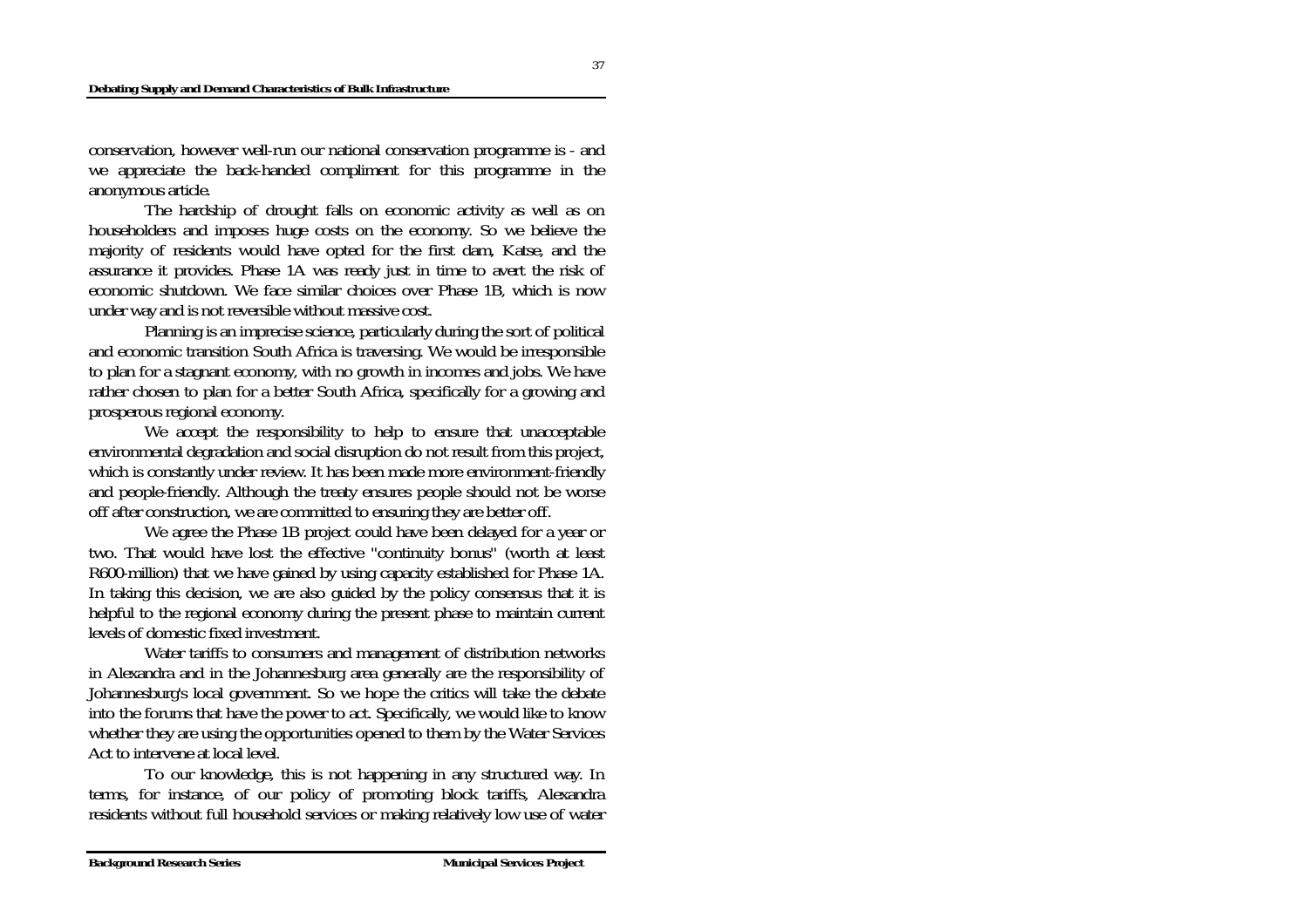should not have to pay the marginal cost of new water supplies. If they are being asked to do so, it is at local government level that inquiries should be directed, and we would be happy to help them to do this.

 Neither the national department nor Rand Water has the power to compel any local authority to use water made available by the Lesotho scheme. What we expect is that the high cost of "new water" will provide new incentives for local government to reduce "unaccounted-for water". The department and Rand Water have initiated schemes to help them do this.

 We invite your readers to join us in the difficult but exciting task of implementing a new water policy that will build a fair society and allow South Africa to thrive in the coming century.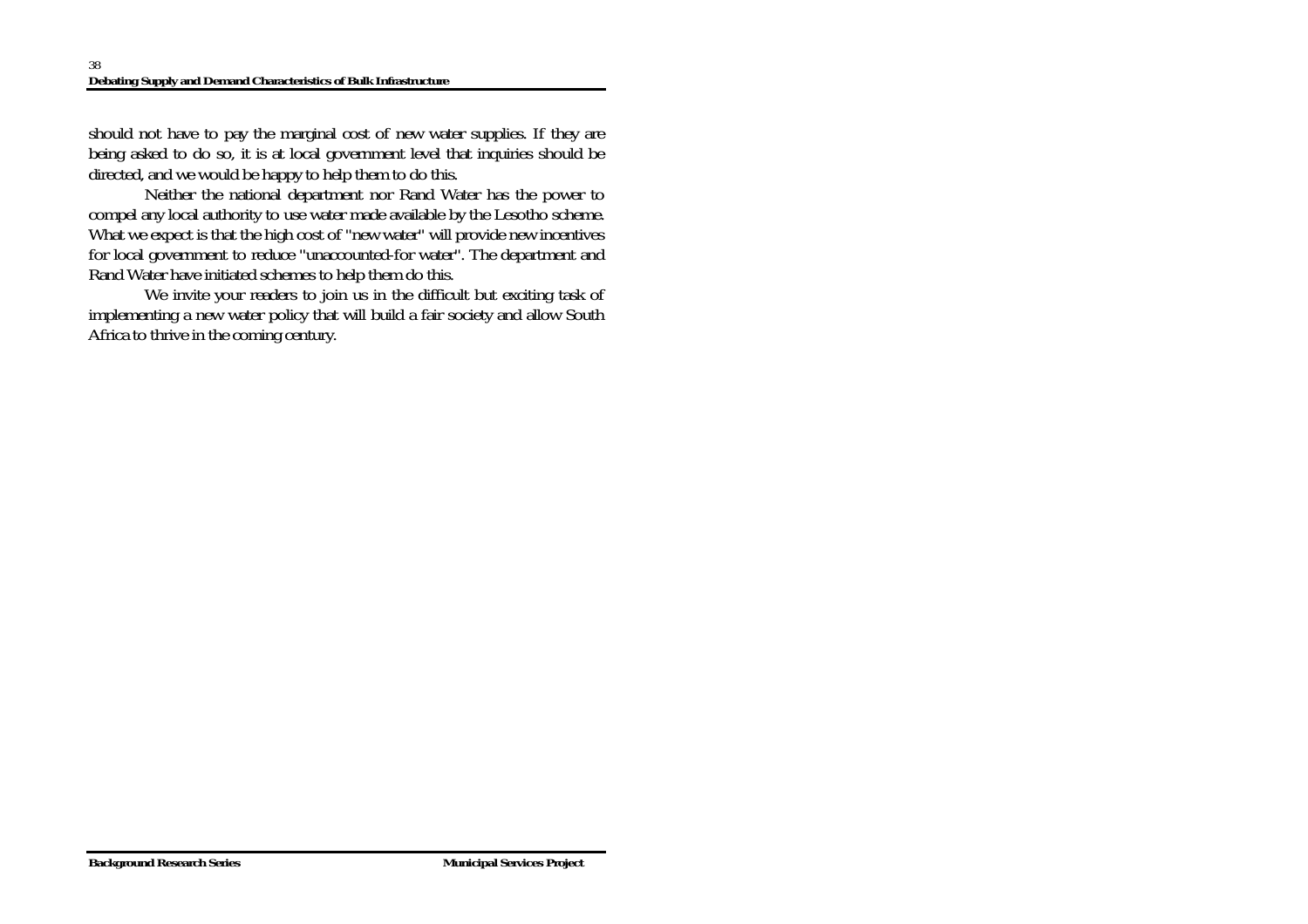**V. The World Bank Response (2): "Response to the Alleged Violations"**

DATE: June 17, 1998 FROM: James D. Wolfensohn, President

1. ... The Chairman of the Inspection Panel requested the Bank Management to provide the Panel with written evidence that it has complied, or intends to comply, with the relevant policies and procedures in the implementation of the Project referenced above...

# **I. Violation of consultation process as required under OD 4.00 Annex B, paragraph 19**

4. The Requesters have alleged that "as consumers and citizens who will have to pay for the Project" they have not been "adequately consulted at any stage of this project"...

5. In the Management's opinion, this allegation has no merit... The residents of Alexandra and Soweto townships represent only a small fraction of consumers who will benefit from the water purchased by South Africa for use in its territory... the Project does not impose directly any disproportionate burden to the residents of Alexandra and Soweto townships...

6. Management is of the opinion that the requirements ... could not reasonably require the Borrower under the Project to consider that all the ultimate consumers of a commodity (i.e. water) harnessed under the Project (including those residing in a third country) should be treated as affected by the Project...

7. ... it is Management's view that OD 4.00 does not require as a matter of policy or of procedure that all consumers of a commodity to be produced as a result of a Bank-financed project, and particularly those residing in a third country, be included in the consultation process...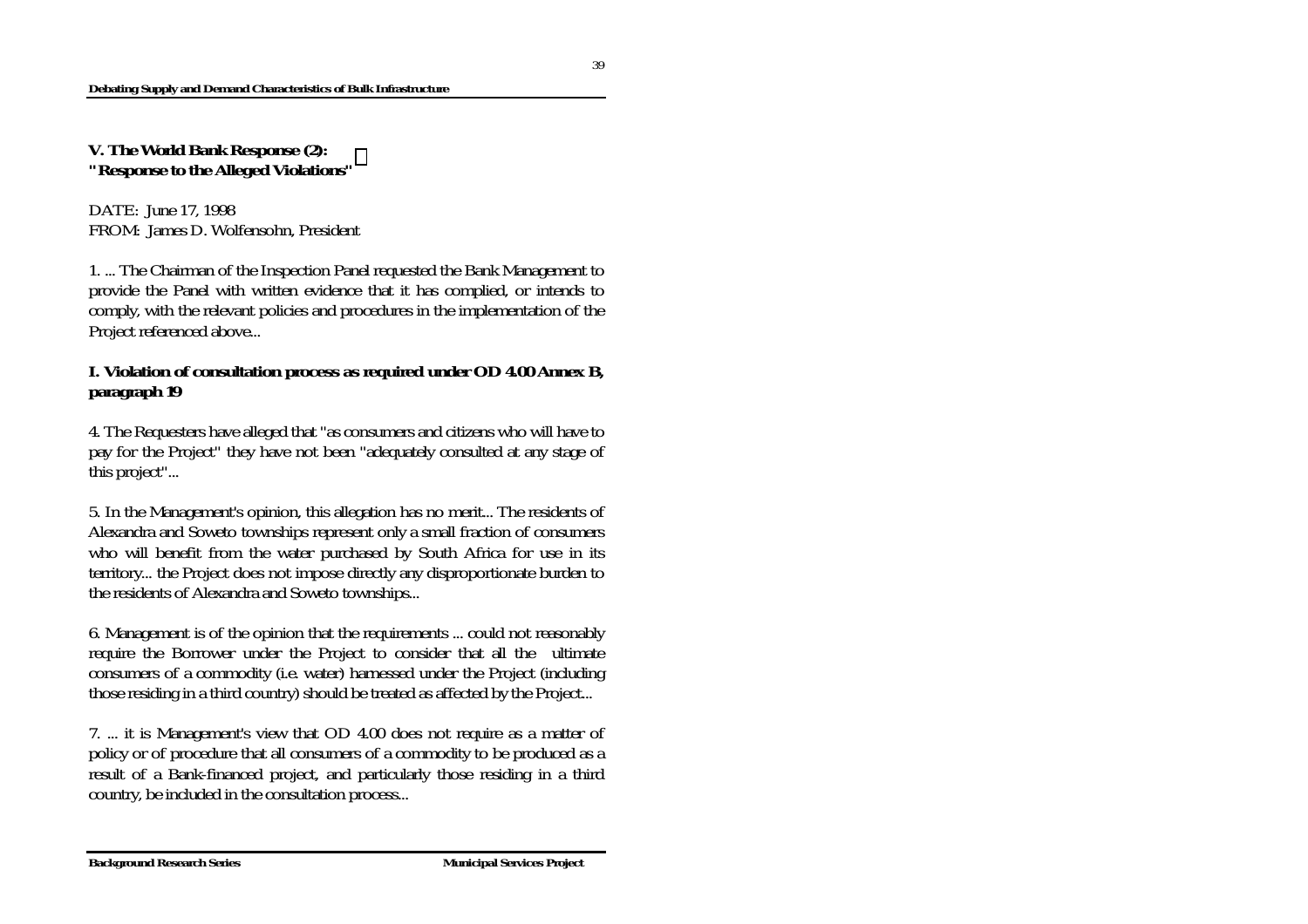# **II. Violation of consideration of project design alternatives as required under OD 4.00 Annex B, paragraph 5**

9. The Requesters allege in paragraph 5.3 that "the Bank has not fully investigated demand-side management options during the planning of either phase of the LHWP"...

12. Demand-side management is a technique which has been developed over time. It should be noted that when the Treaty was concluded in 1986, demandside management techniques were not yet fully developed anywhere in the world...

13. In this connection, the Borrower and the South African water authorities have analyzed the Vaal River Augmentation Planning Studies which consider demand management as an alternative to the subsequent phases of LHWP beyond Phases 1A and 1B... These analyses have concluded that it would be more beneficial for Lesotho and South Africa to proceed with the implementation of the Phase 1B Project as currently scheduled. The Bank has reviewed these studies and has found them satisfactory...

# **III. Failure to carry out economic evaluation of alternatives as required under OD 10.04**

16. The Requesters' assertions that "there has been little or no analysis of how Phase 1A and Phase 1B will affect Rand Water and its end users" ... Regarding the Phase 1B Project, it should be noted that a comprehensive economic assessment of the Project economics (including the alternative of demand management and an analysis of the economics of delaying Phase 1B) was carried out by the Borrower and the South African authorities; this study was updated in April 1998. The Bank has evaluated this assessment as part of its appraisal of the Project and has found the analysis and its conclusions satisfactory...

17. The Requesters also assert that the sustainability of the Phase 1B Project has not been established due to the potential impact that the Project may have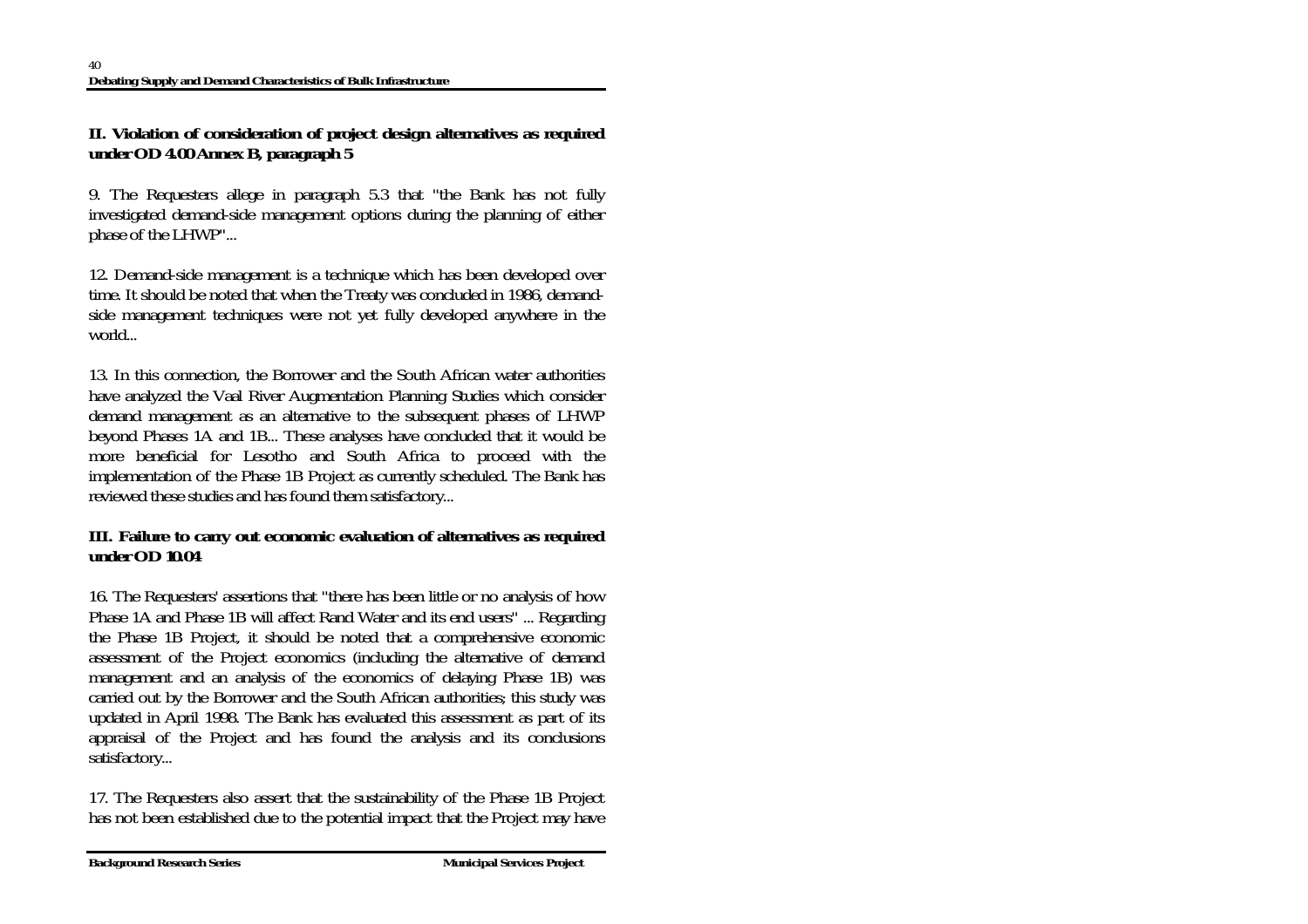on the Orange River. The Bank has reviewed and discussed with the South authorities their "Orange

promote affordability for the poor, and in rural areas, a tariff that covers operating and maintenance costs of services, and re

41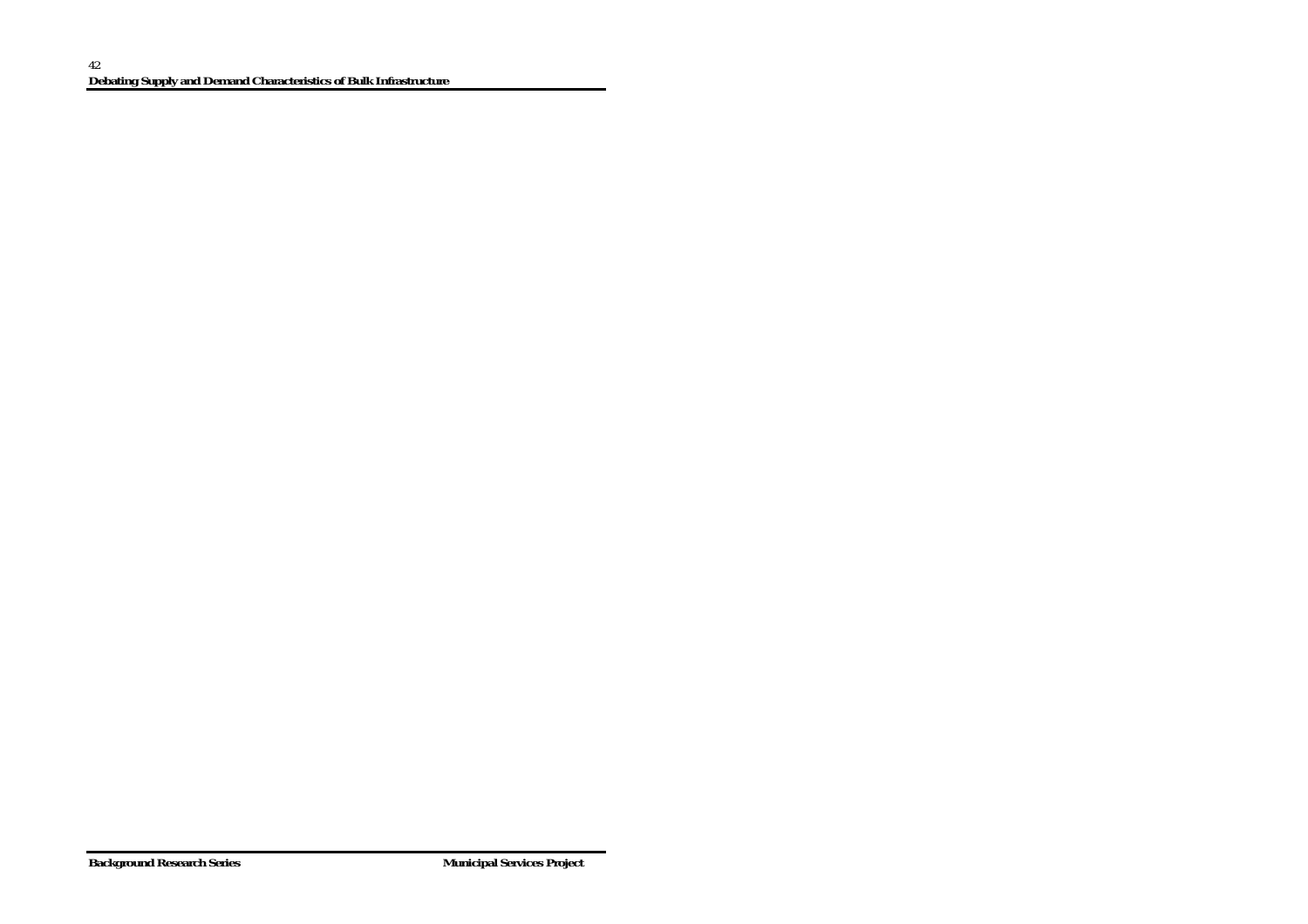**tion 2.6.10).**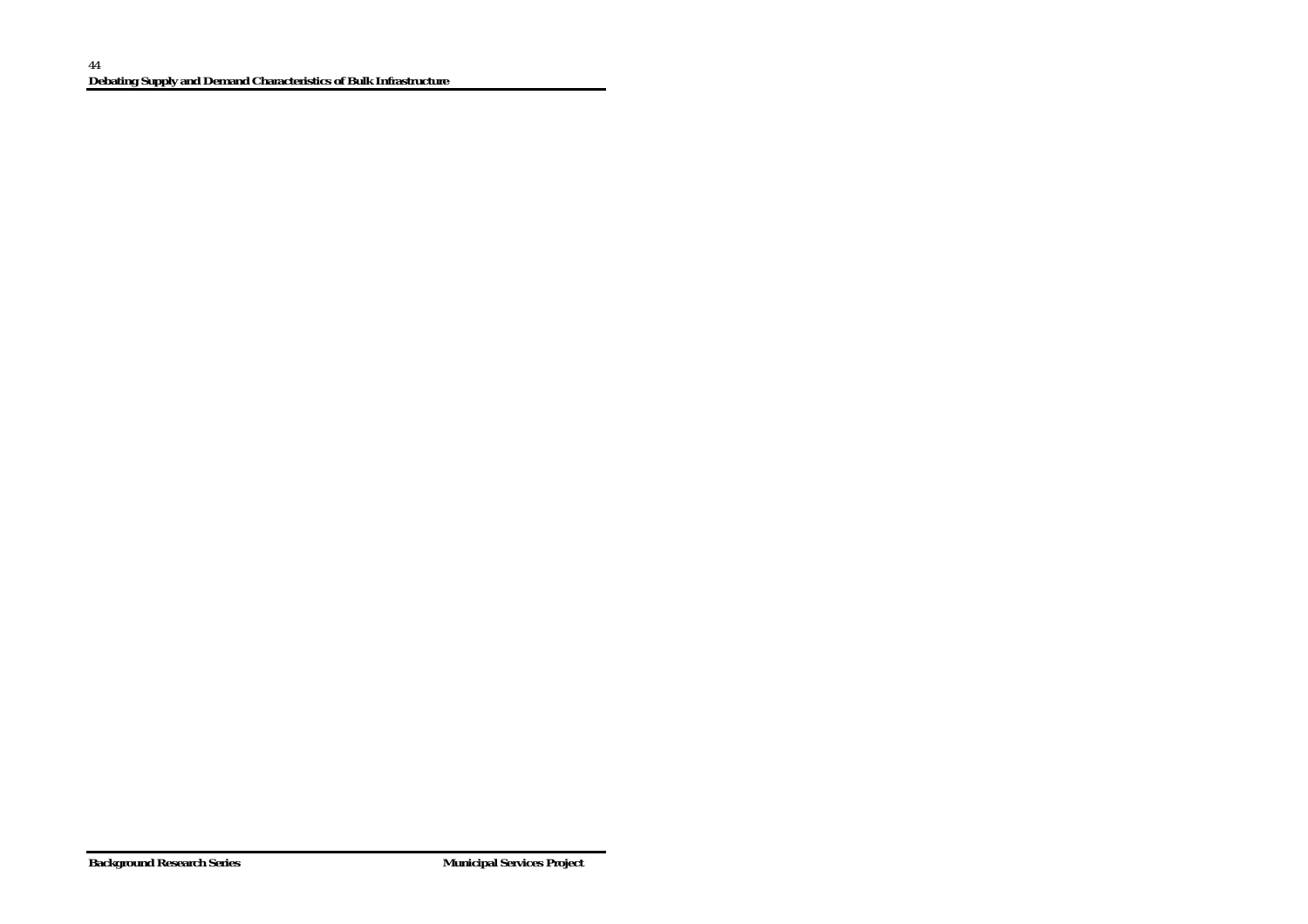rld Development Report 1994, though they were rejected by Project, "water costs will increase by 9% this year, following a 30% increase last year; this will hurt the poor particularly since the additional supply is not needed at his time." They further claim that the Project will create a disincentive for water conservation. In Management's view, this assertion has no merit. The bulk water price increases experienced to date result from water shortages suffered by the Gauteng region in the 1980s. According to the law of supply and demand, water price increases could have been even higher if Phase 1A of LHWP had not been constructed.

19. Also, it should be noted that since Rand Water pays a variable rate (i.e. a set rate per cubic meter consumed and not a fixed annual "take or pay" rate) for the water they consume, and since they pass these costs on to consumers in the same form, the project will not create a substantial disincentive for demand management... if Phase 1B is pursued on schedule and demand management is implemented -- then bulk water prices will not be further increased as a result of the execution of the Phase 1B Project...

20. ... Management is of the opinion that the bulk water pricing policy employed by South Africa provides for an acceptable combination of cost recovery and better allocation of resources (falling just under the long run marginal cost)...

## **V. Failure to promote poverty reduction measures as required under OD 4.15**

21. The Requesters are asserting that the Phase 1B Project "will create under burdens on low-income people, not only on project-affected people in Lesotho, but in Gauteng Province because of increases in water prices." In Management's view, this claim is without merit. This is because Management is satisfied that a central aspect of the Project is its poverty related dimension which is anchored in the Lesotho Country Assistance Strategy...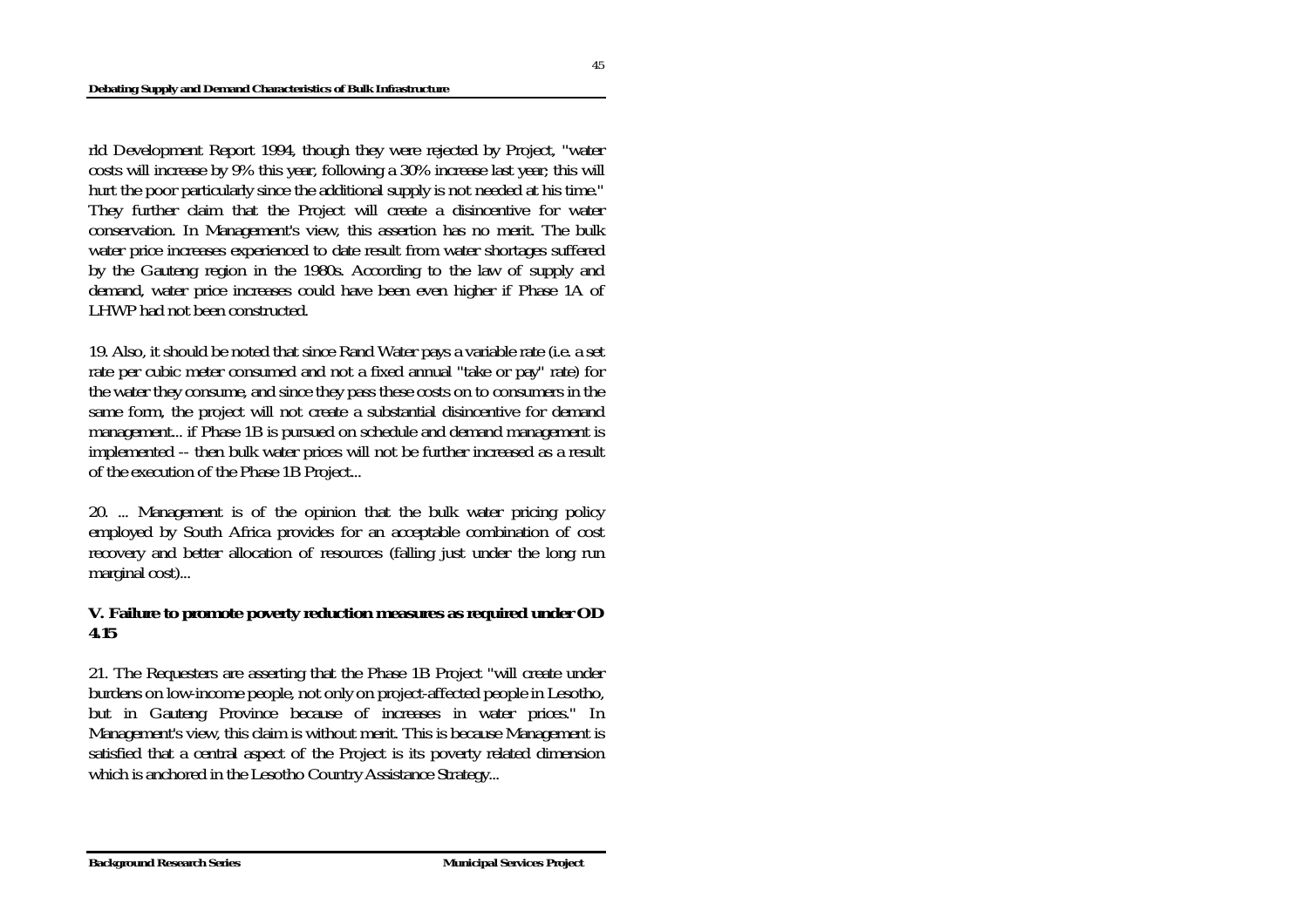## **VI. The World Bank Inspection Panel Findings: "Panel Report and Recommendation"**

DATE: August 18, 1998 FROM: Ernst-Guenther Groeder, Chairman, Inspection Panel

13. This report is based on the Request, the Response, additional information provided by the Requesters and Bank Management, the RSA, and individual Bank Executive Directors who recently visited South Africa and Lesotho...

# **The Question of Demand-Side Management**

61. Based on the field visit, it is evident why Bank Management in its Response states that it was satisfied that the Government of South Africa has adequately considered demand-side management alternatives in relation to the decision to proceed with Phase 1B...

63. During the field visit, the Inspector found general agreement that these policies and programs have enjoyed a considerable initial success. Estimates of the potential of these programs to reduce water demand in the Vaal River System Supply Area vary greatly but they are all significant...

65. The Requesters also claim that officials in the townships have failed to take demand-side management seriously, arguing that it is only now that attempts to address faulty, apartheid-era infrastructure are being made. The Panel did not consider this because it does not relate to Bank Management acts or omissions in compliance or non-compliance with the OD.

66. However, during the field visit it became apparent that Gauteng municipalities are not yet in the forefront of demand-side management efforts but the need and potential are recognized. As the Requesters claim, it was evident that the poorer townships, including Alexandra and Soweto, suffer huge water losses through broken mains, ruptured pipes, leaky communal, yard and house taps, and otherwise inadequate water infrastructure. Officials from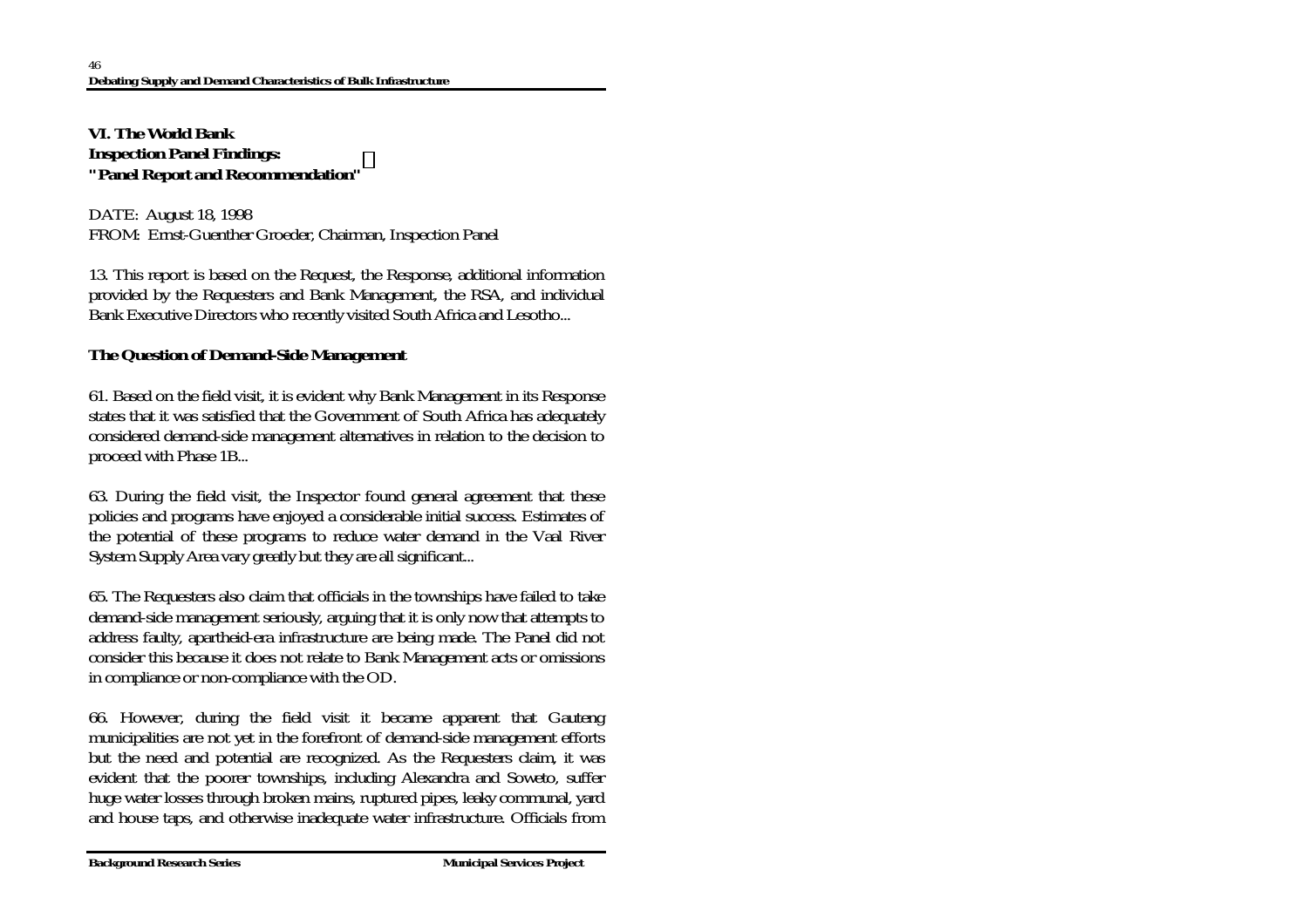Rand Water and the municipal utilities stated that the financial implications of these losses are huge and disturbing.

67. In October 1995, the Department of Water Affairs and Forestry published <sup>a</sup>"Vaal Augmentation Planning Study" in which it assessed water demand management in the Vaal Rivers System Supply Area. The Bank reviewed this study and found it satisfactory. One may legitimately argue about the merits of the report, but its existence clearly demonstrates that demand-side management was "considered" as required by the OD.

68. During the field visit, the reports that the Department of Water Affairs and Forestry is working with Rand Water on a comprehensive demand-side management study for the Vaal River System Supply Area were confirmed. The study is expected to be completed in 1999. It will be used to assess options for the future, including whether and when future phases of LHWP may be needed.

69. In light of the above, the Panel is satisfied that Bank Management appears to have "considered" demand management as required by the OD...

#### **The Cost Recovery and Price Link**

74. In discussions with senior officials from TransCaledon Tunnel Authority (TCTA), DWAF, Rand Water and the municipalities of Alexandra and Soweto, the Inspector was informed that water prices have risen at all levels. These increases are a consequence of a number of factors, one of which is the LHWP. The relationships and linkages between these factors, however, are anything but direct; in fact, they are long, complex and tenuous.

75. Prices are levied at various points in a chain leading from the source to the end user. Thus DWAF collects raw water from various sources in the Vaal System, one of which is LHWP... It sells water to Rand Water at a bulk tariff. It also sells water to other large consumers at the same bulk tariff. Rand Water in turn wholesales water to the municipalities in Gauteng at a bulk price. And the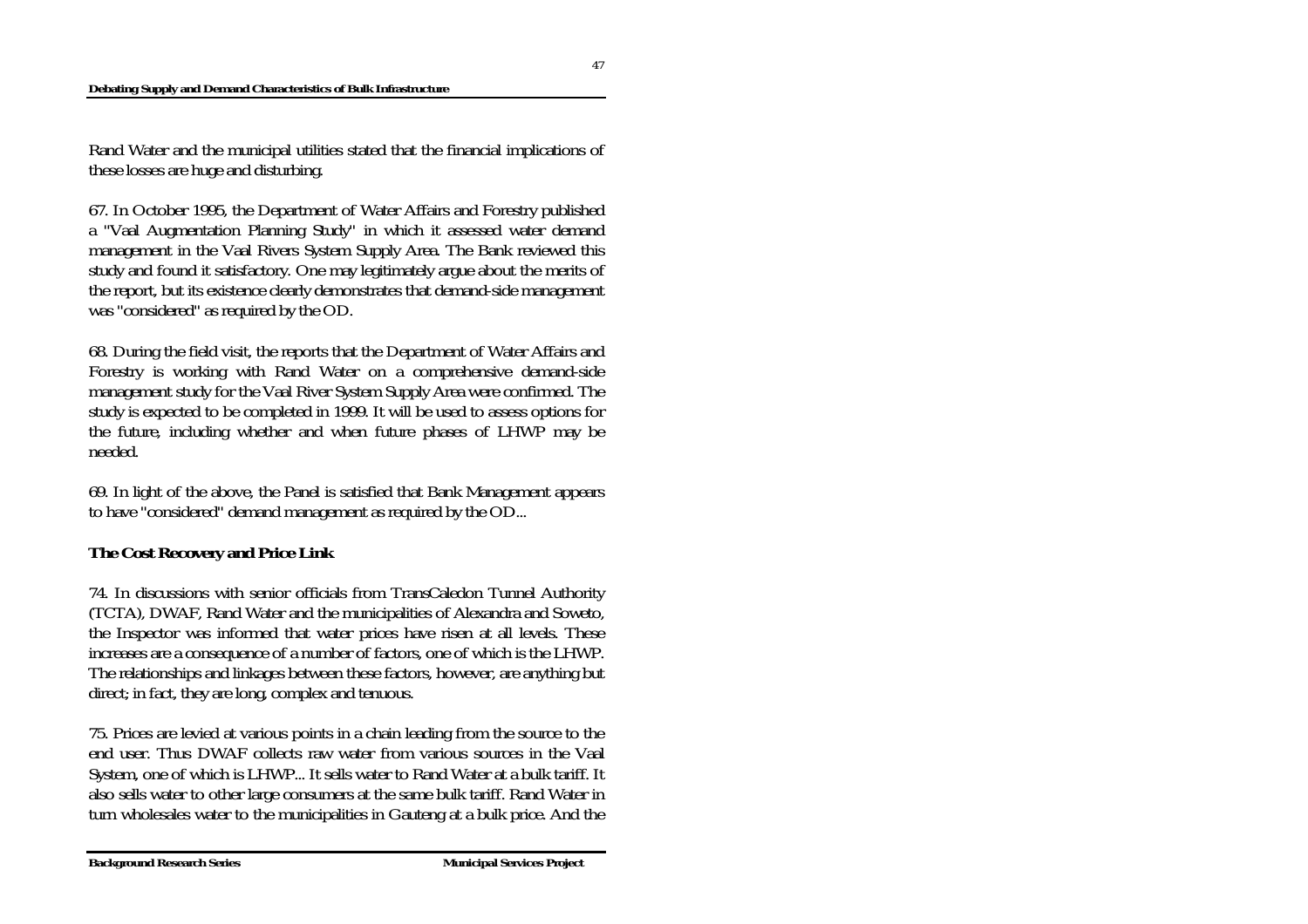municipalities in their turn retail water to end users at a variable price.

76. Water from the LHWP enters this complex system upstream, at the point where the Ash River discharges into the Vaal. At that point, the TCTA, which is responsible for bearing all project costs and servicing the project debt, sells project water to DWAF at a bulk rate set to enable it to discharge the debt over a period of years (cost recovery). It is true, as Management states, that Rand Water pays a set rate per cubic meter consumed (i.e. if it doesn't take it doesn't pay). But this may not have any significance in practice. The fact is that TCTA and DWAF must recover the full costs of the project. If Rand Water does not take the volume of water on which the rates are calculated for a period of time, the rates will be adjusted upwards to produce the necessary revenue for full cost recovery. Or, alternatively, the debt repayment period may be extended.

77. Since April 1994, the bulk water tariff that TCTA charges DWAF has slightly more than tripled, rising from R0.242/Kl to R0.751/Kl. During the same period, April 1994 to April 1998, the tariff that DWAF charges its large consumers, including Rand Water, has slightly more than doubled, rising from R0.457/Kl to R0.945/Kl. This of course includes the amount that DWAF pays to TCTA for LHWP water.

78. The last increase levied by TCTA occurred in April 1998 and, contrary to the concerns reflected in the claim, both TCTA and DWAF stated that they foresee no further increases as a result of 1B. In other words, TCTA anticipates that the prices now in place at the point where it sells to DWAF should enable it to fully retire the debt for Phase 1, including both 1A and 1B.

79. Rand Water's charges to the municipalities have also increased during this period. From April 1994 to April 1998, the bulk water tariff that Rand Water charges the municipalities increased by slightly less than half, rising from R1.201/Kl to R1.685/Kl.

80. How have the municipalities responded? At this point the linkages back to LHWP become very tenuous. At the municipal retail level in Gauteng, a host of factors impact on water charges, and on their collection, and it is simply not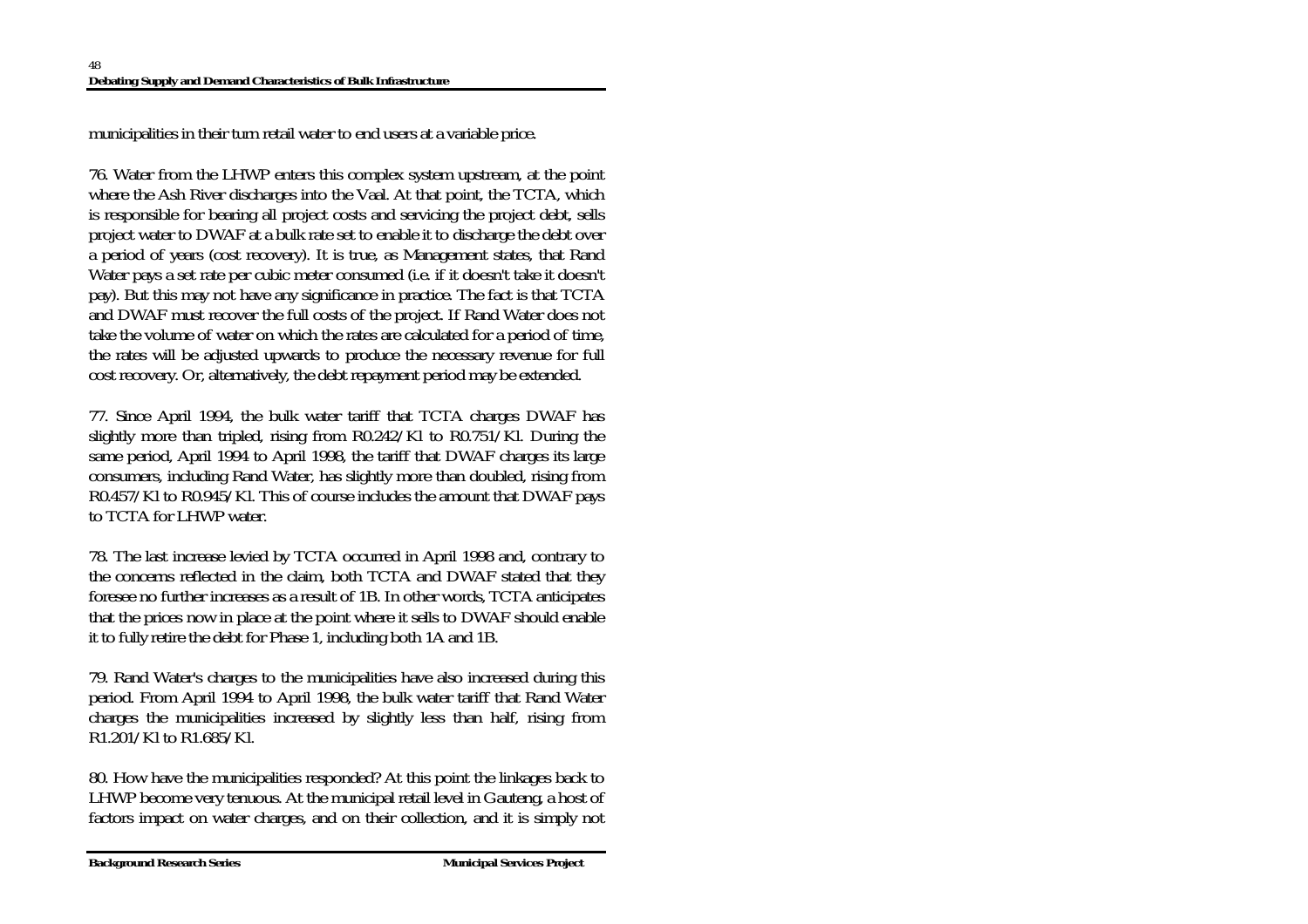possible to isolate one factor against the others.

81. In July 1995, the Inspector was informed that progressive block rates were introduced for meter use, with charges rising in four steps according to use. In the cases, for example, of Sandton, which is the richest community in Gauteng, and Alexandra, which includes some of the poorest in the province, the first step charge for the smallest users (up to 10 Kl) is R1.85/Kl; the fourth step charge for the largest users (above 40Kl) is R4.80/Kl.

82. Obviously, block rates can only apply where there is the capacity to meter use. Only 20% of poor people have metered water and they are not the poorest of the poor. The other 80% access communal facilities.

83. In Alexandra and Soweto, the poor are largely dependent on communal standpipes, not metered facilities. In these cases, there is a lower rate. It is a flat rate which is applied to each house in the environs of a standpipe. This flat rate is currently R18.15 (about \$3.00) per month. It too has increased somewhat. In July, 1996, it stood at R16.26 per month. This is viewed as a lifeline rate, even by some of the NGOs. Again, this is contrary to assertions made in the claim concerning the "lack of lifeline tariffs."

84. Indeed, the Government of South Africa and the DWAF actively support the adoption of lifeline tariff systems to ensure that every person has at least a basic level of service. Rand Water made it clear that they too support lifeline tariff systems, as do the municipalities.

85. During a field visit, the Inspector encountered a wide range of views concerning lifeline rates amongst NGOs and the poor users he spoke to at the standpipes. Some NGO leaders favor a lifeline rate of zero for the first 25-50 liters per day. Some are prepared to accept a real charge but would like to see it kept as low as possible. This is local debate. Whatever the level, in principle the effect of these lifeline rates are to shield the very poor from most if not all of any extra burden imposed by the LHWP.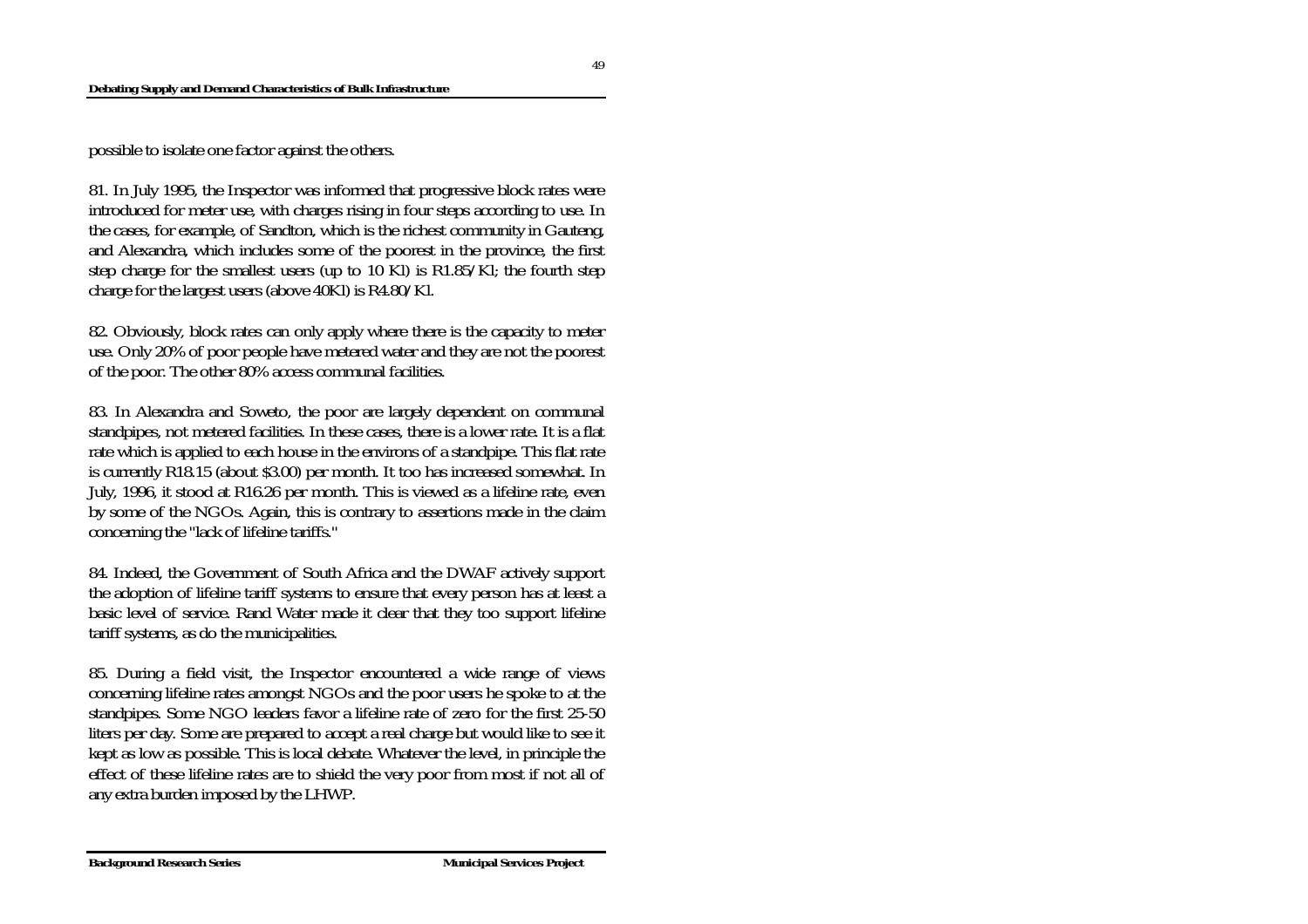86. The Requesters assert that many hundreds of poor people simply cannot pay even these low lifeline rates and are being cut off for non-payment. Officials from Rand Water and the municipalities stated that, indeed, many people are being cut off for non-payment. They also stated that non-payment is a widespread phenomenon in South Africa. It is not limited to water services and it is not necessarily tied to income or ability to pay. Non-payment for services began as a strategy in the struggle against apartheid. It has continued as a habit of non-payment if not a culture of entitlement. It is found not only in the poorer parts of Alexandra, Soweto and other townships, but also in the more well-to-do parts of those communities. It also affects residents of other communities, some of them very well-to-do, and even elected leaders and government agencies. Non-payment may result from other factors, including the costs of payment (time of travel to collection offices) and other institutional barriers. The Inspector was informed that the Government of South Africa, DWAF, Rand Water and the municipalities have taken a firm position on payment for services, including water and sanitation services. Failure to pay is resulting in cut-offs. Given the many factors at play, however, it is clearly difficult, perhaps impossible, to determine the extent to which non-payment and hence cut-offs stem from this habit of non-payment or from a simple inability to pay.

# **Conservation**

87. As noted, Rand Water pays a set rate per cubic meter consumed (i.e. if it doesn't take it doesn't pay). Since TCTA and DWAF must recover the full costs of the project, if Rand Water does not take for a period of time, TCTA and DWAF stated that the rates may be adjusted upwards to produce the necessary revenue for full cost recovery. Or, alternatively, the debt repayment period could be extended. If the former, the higher rates would normally be passed on to consumers. In principal, higher water rates should encourage conservation. At the same time, if the lifeline rates are undisturbed, this should not place an extra burden on the poor.

88. On the basis of the foregoing preliminary assessment, Bank Management appears to have supported the RSA's approach to provide water in a manner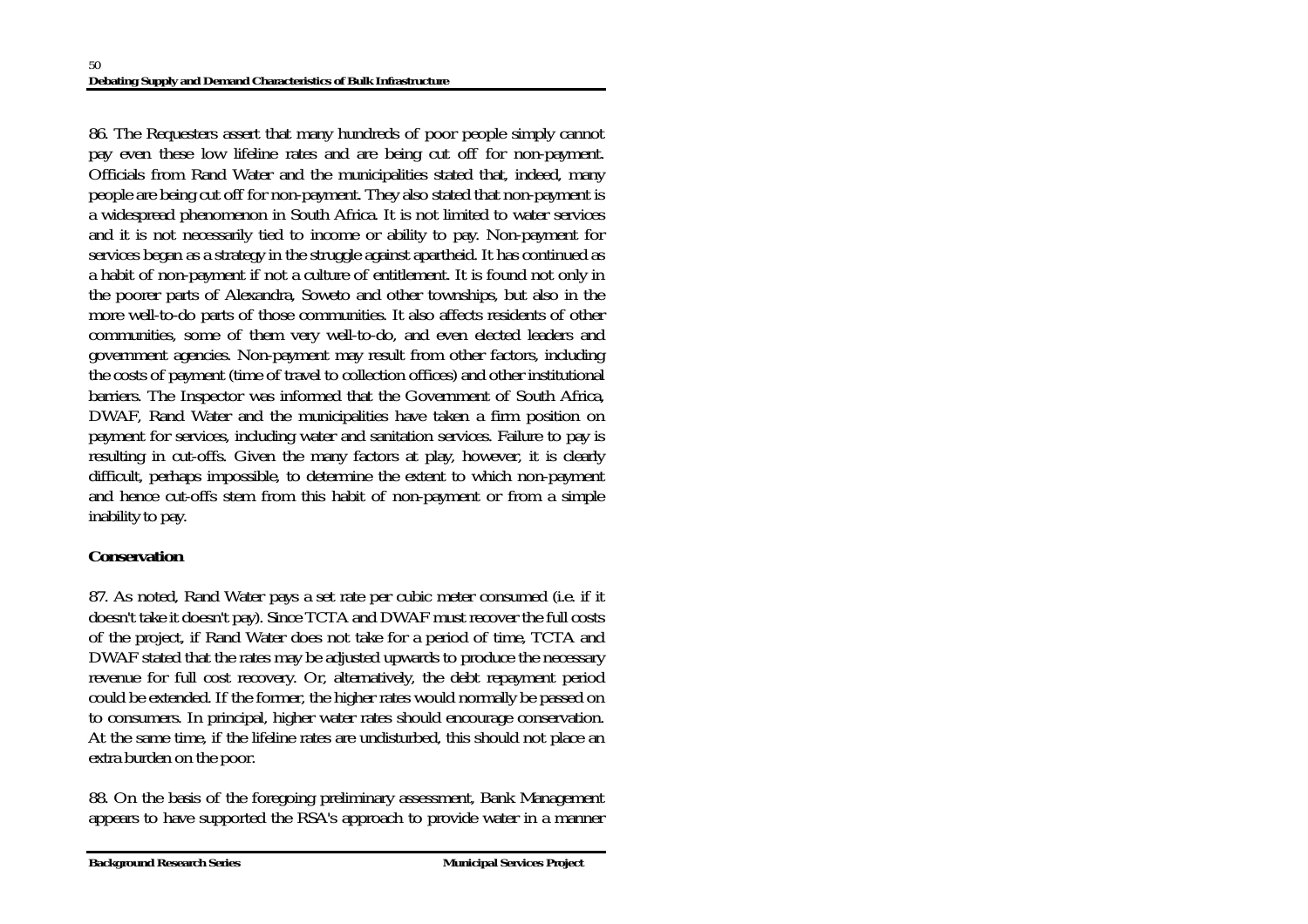that is socially equitable while assisting it in aiming for both cost recovery and conservation. In light of this, the Panel finds that the Bank appears to have complied with this OD...

### **Poverty Reduction**

90. The Requesters claim that Phase 1B "will create undue burdens on lowincome poeple... in Gauteng province, where ... water rates have already risen dramatically due to LHWP and are expected to rise further as the LHWP bills begin to rise." They further believe that rather than udnertake a costly infrastructure project before actually needed, the poor would be better served "by changes in water allocation, repair of leaky infrastructure, a daily lifeline amount of water... and other approaches."

91. The Management Response addresses compliance with this policy only in terms of Lesotho, not South Africa. However, with respect to meeting the needs ofpoor water consumers in South Africa, it states that: "any postponement of the Phase B Project would carry net economic and financial costs to South Africa and hence would more likely harm than help poor water consumers"... While insisting that these challenges "are not related to the LHWP," Management states that it "remains committed to pursuing a constructive policy dialogue with the relevant South African authoriteis with regard to South Africa's policies applicable to its retail water sector"...

93. At the same time, there is an increasingly severe lack of funding for addressing retail water delivery problems at the municipal level... In spite of this, South Africa is making impressive strides. For example, during the field visit it was learned that since 1995 nearly 3 million standpipes have been installed...

95. As noted, paragraph 28 requires the Bank to "encourage the authorities to elimiante policy and institutional biases against the poor." This is hardly needed in the context of the unique case of post-apartheid South Africa obviously committed to redressing past biases...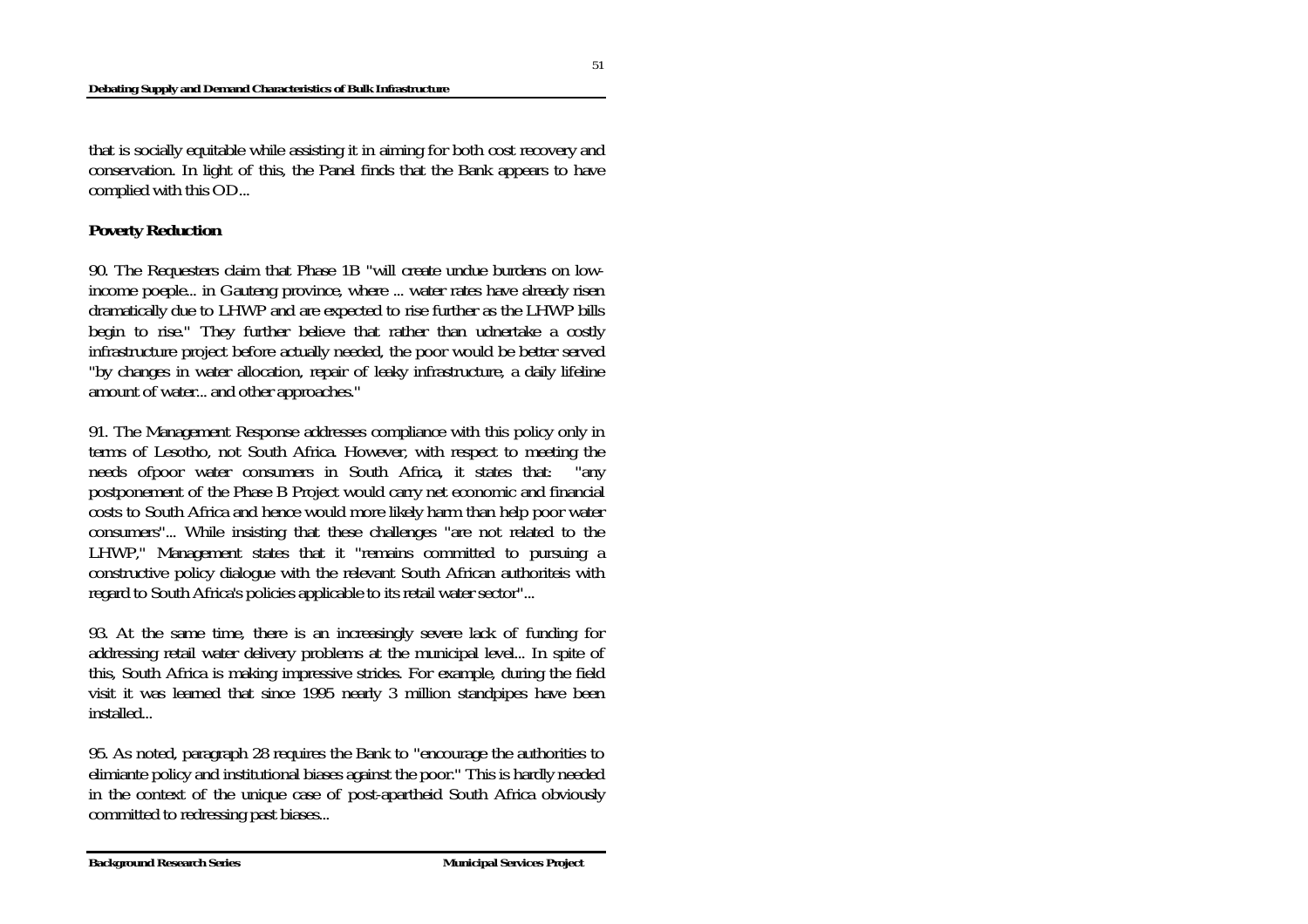97. Since the RSA Country Assistance Strategy is not yet available, the Panel is unable to comment on whether the overall investment portfolio would compliment this particular project in terms of poverty reduction. Staff have indicated that the Bank is ready to consider a request from South Africa for financial assistance targeted at addressing the challenge of catching up on the huge inequitable legacy of the apartheid era: providing universal access to water, fixing the existing lack of infrastructure, etc. This is the harm the Requesters complain of. It is well recognized. However, it neither stems from, nor should it be aggravated by, the decision to proceed with 1B.

98. On the basis of this preliminary assessment, it would not therefore appear that the Bank has violated the letter of OD 4.15.

## **Findings on Harm and Bank's Observance of its Policies**

99. There is no doubt, as the Requesters claim, that for reasons of historical neglect poor communities suffer widespread inequities in terms of lack of or limited access to water. This imposes enormous hardships, especially on people dependent on communal access, who have to carry water in buckets and makeshift containers, often for great distances. Water prices have increased and some are unable to afford water sufficient for basic health and hygiene. Leaky infrastructure is causing severe wastage and health problems. Conditions are harsh and unsanitary for millions of people in Alexandra, Soweto and other poorer townships. But the Panel is not satisfied that there is prima facie evidence linking this situation to the Project, nor with the Bank's decision to proceed with financing 1B.

100. The Requesters' concerns about the conditions on the ground are valid but there does not appear to be a connection between these conditions and any observance or not by the Bank of its own policies and procedures. Rather, they appear to be a part of the enormous legacy and odious burden of apartheid.

#### **Recommendation**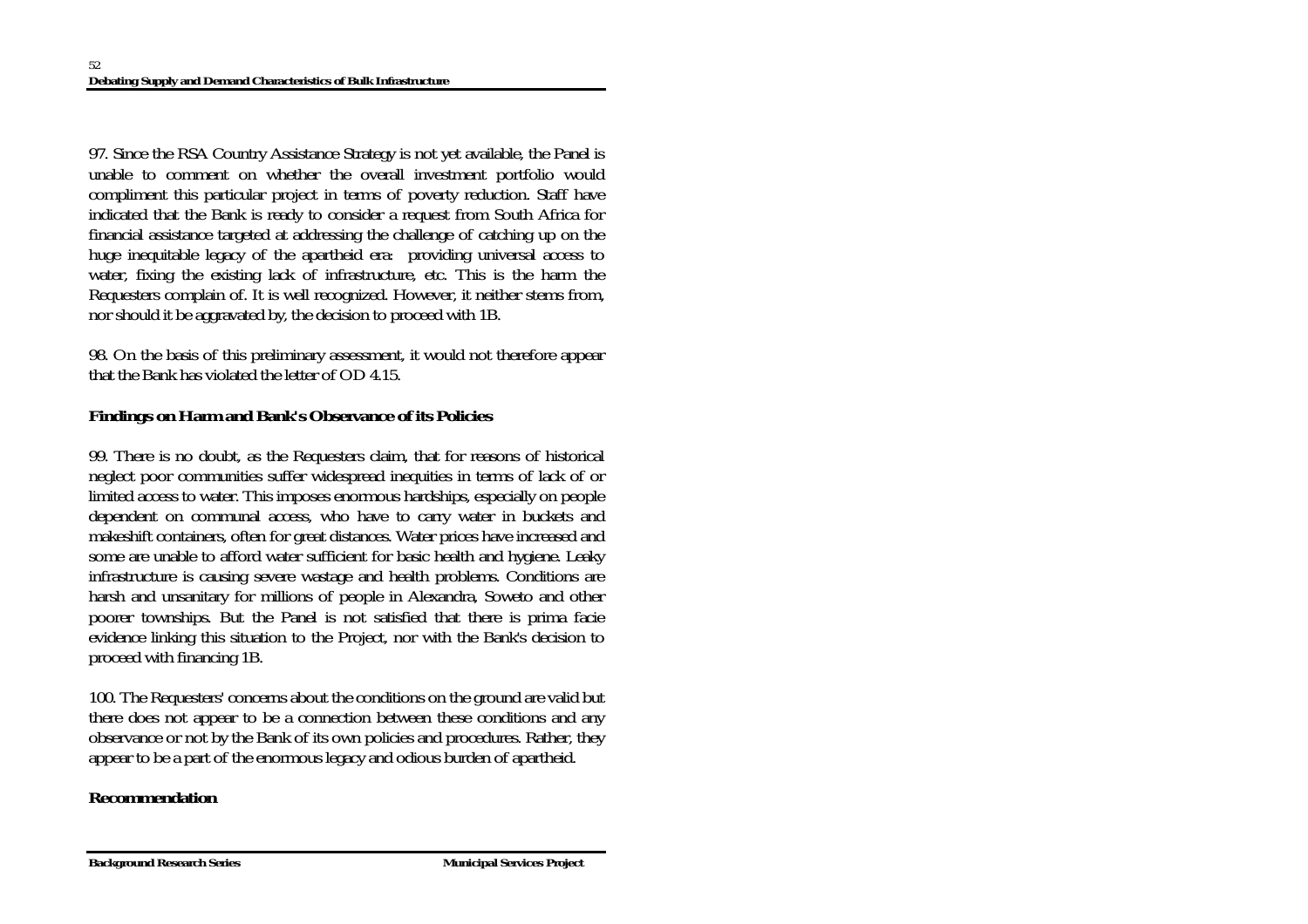101. In this context, the Panel recommends that the Executive Directors do not authorize an investigation into this Request for inspection.

53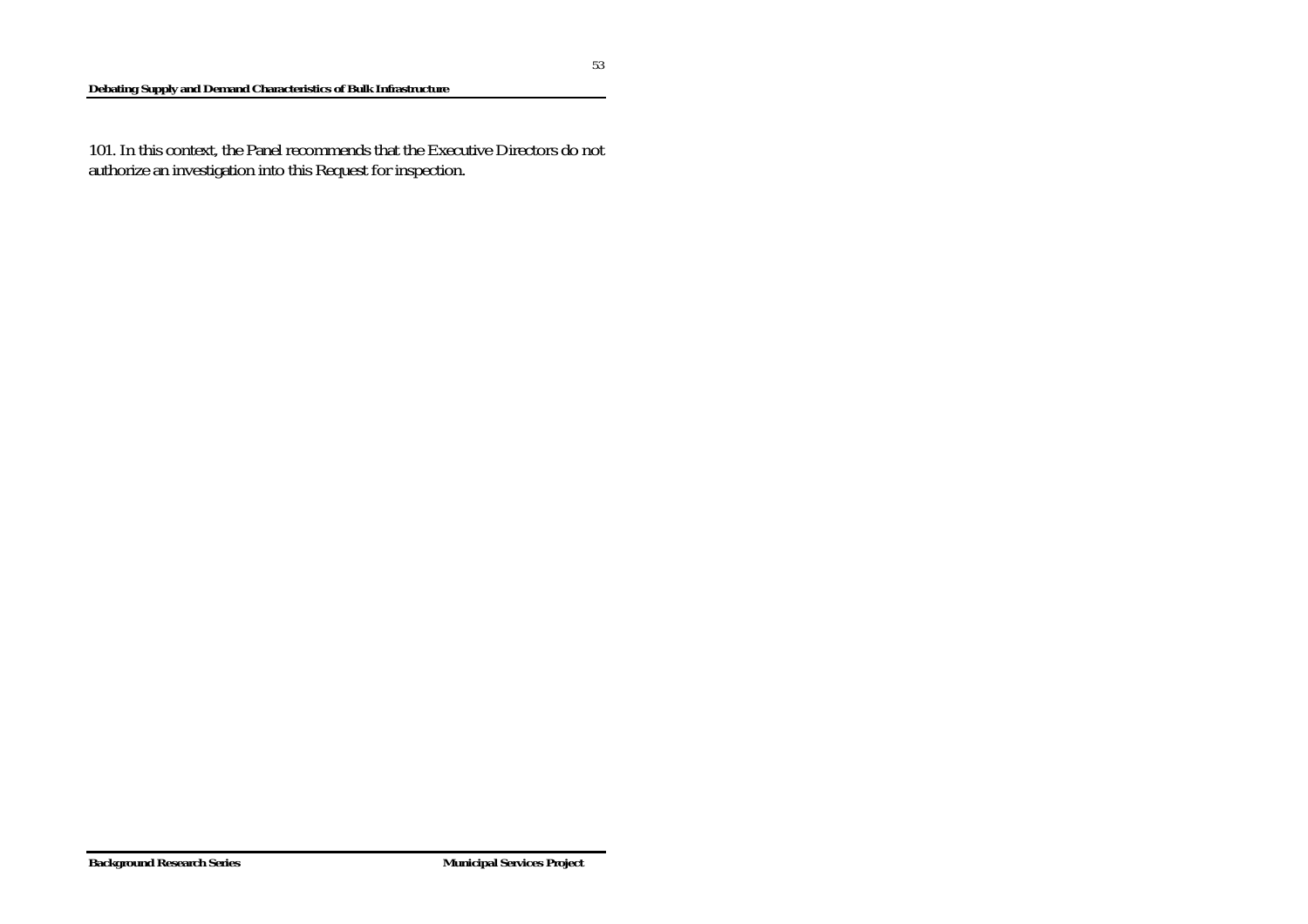### **VII. Conclusion**

The documents above -- about half of which represent critical citizen advocacy, the other half official consideration (and ameliorative rebuttal) of that advocacy -- provide fertile ground for case study, in several respects: the socio-economic, ecological and political context for an extre[mely](#page-75-0) expensive water transfer scheme; technical aspects of cost-benefit analysis; and the discursive tactics of the different roleplayers. This conclusion addresses all three aspects simultaneously, for together they compel us to raise concerns about the scope of reforms that can be made to the existing system, versus how urgently a more comprehensive, indeed revolutionary, transformation is required.

We don't purport to be able to offer a decisive, systematic conclusion, because much of the argumentation laid out in the preceding pages is based on hypothetical aspects of public policy -- whether TCTA and DWAF will increase bulk prices, whether lifeline and block tariffs will be applied, whether demandside management will be intensified -- and on the weather (the drought factor), which are yet to play themselves out. Only after a few years should it be possible to look back upon this case study in order to determine which arguments had merit, and whether or not Alexandra residents' fears of socioeconomic and ecological harm from Phase 1B and *status quo* delivery policies were indeed warranted.

 Before considering a summary of the arguments, however, there were, in these documents (particularly the Panel findings), a few areas where matters of fact came under [dis](#page-75-0)pute. But these were relatively minor, and need not detain us inordinately.

In the same state of the state of the state of the state of the state of the state of the state of the state of the state of the state of the state of the state of the state of the state of the state of the state of the st

policy framework can increase the returns to individual projects, Bank project support should also encourage the authorities to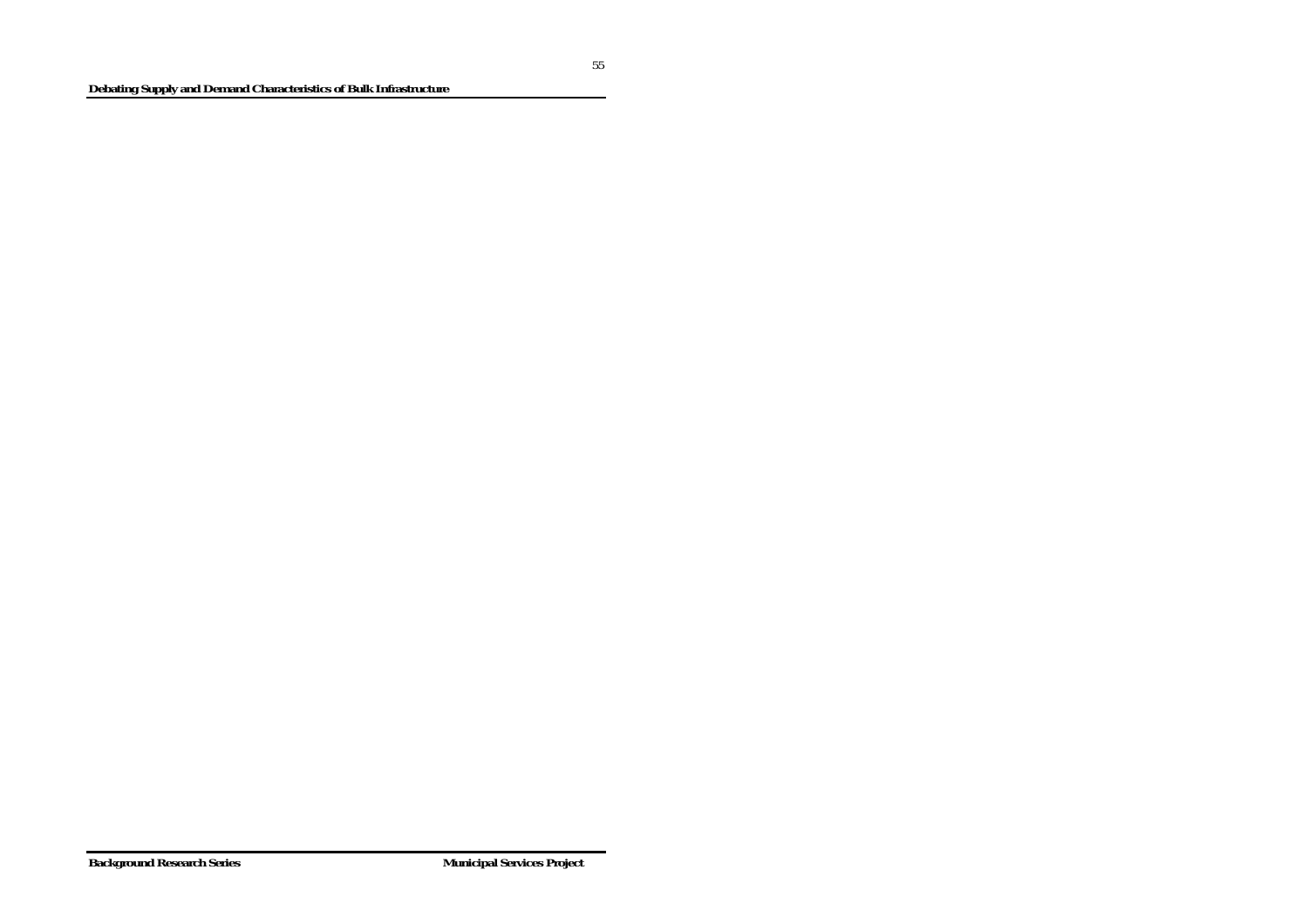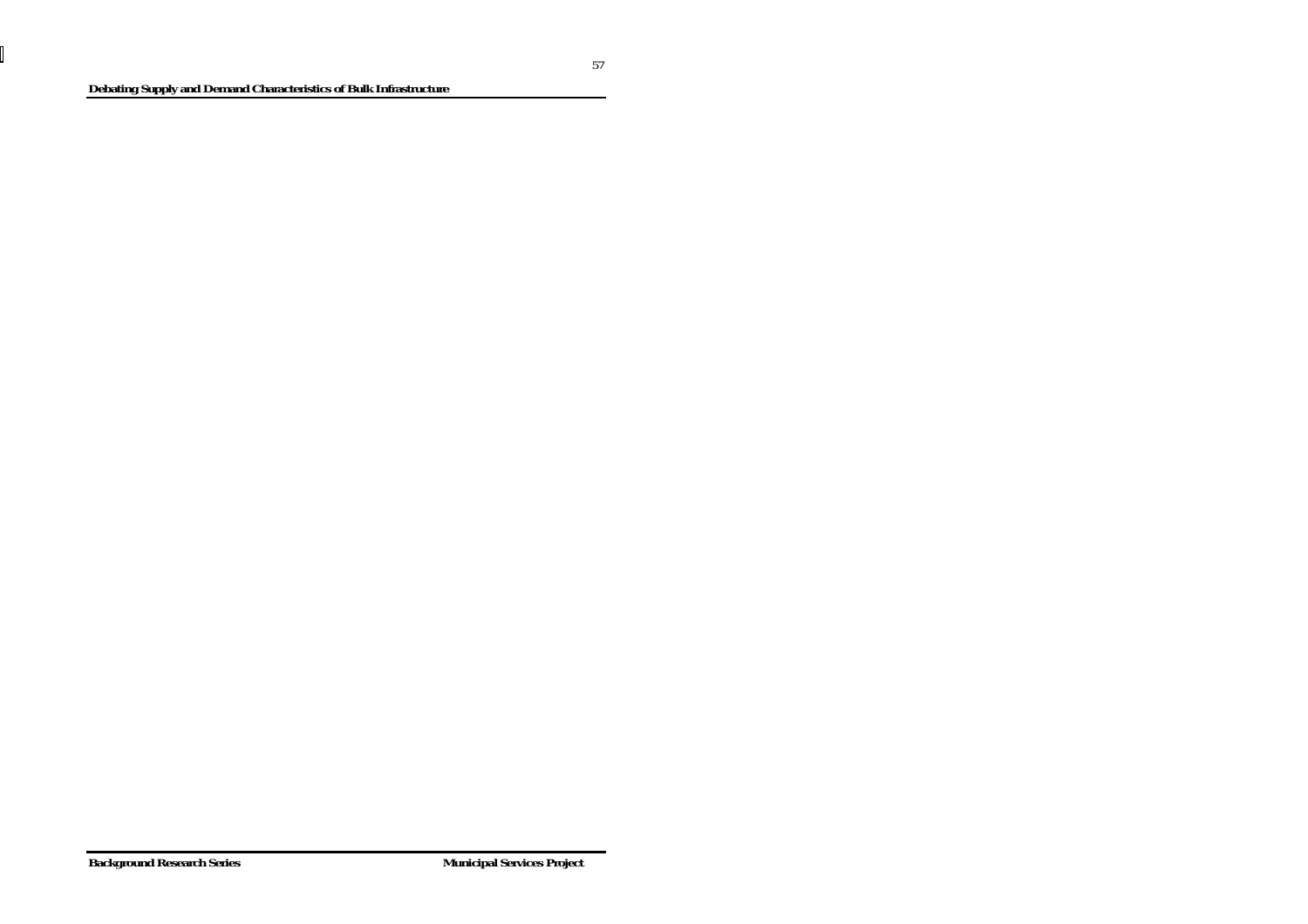ðe perennial shortages of water in South Africa and the threat of drought, *should demand-side management be given much higher priority than at present by DWAF, wat[er](#page-75-0) boards and municipalities -- both on redistributive and conservation grounds*?

• given not only that township infrastructure is continually plagued by systemic physical failure -- and given, too, the fact that of three million (mainly rural) households who have benefitted from taps installed within 1/2 km of their residence since 1994 an estimated 90% now no longer have access to water due to systemic breakdown based often on lack of affordability -- *should DWAF, water boards and municipalities use their resources [to](#page-75-0) improve installation and maintenance on a more generously subsidised basis*?

 • given that "lifeline" rates may be unaffordable for the poorest urban and rural residents, *should both national, water board and [muni](#page-75-0)cipal government policy shift to more decisively commit to defining lifeline as "free"* ?

 • given that from 1994 to 1998, LHWP bulk water prices trebled due to dam construction costs, DWAF bulk prices to Rand Water likewise doubled, and Rand Water prices to Gauteng municipalities rose by 40% (with low-income Johannesburg residents facing a 55% increase in the price of the first block of water from July 1995 to July 1998), and given that many municipalities continue to suffer severe fiscal crisis, *should urgent steps be taken to ensure that bulk water prices are frozen (as*  is promised, probably unreliably, by the TCTA and DWAF) and, most *importantly, that Rand Water desists from cutting off water services to entire towns and that municipalities desist from engaging in mass water cut-offs to large s[ectio](#page-75-0)ns of townships (as often happens even when individual households pay their bills)* ?

All the above questions can be addressed along a spectrum ranging from relative comfort with existing progress (as Bank, Inspection Panel and South African Government officials all recorded) to impatience that change and social justice are not happening faster. Thabo Mbeki has addressed this problem in the following terms: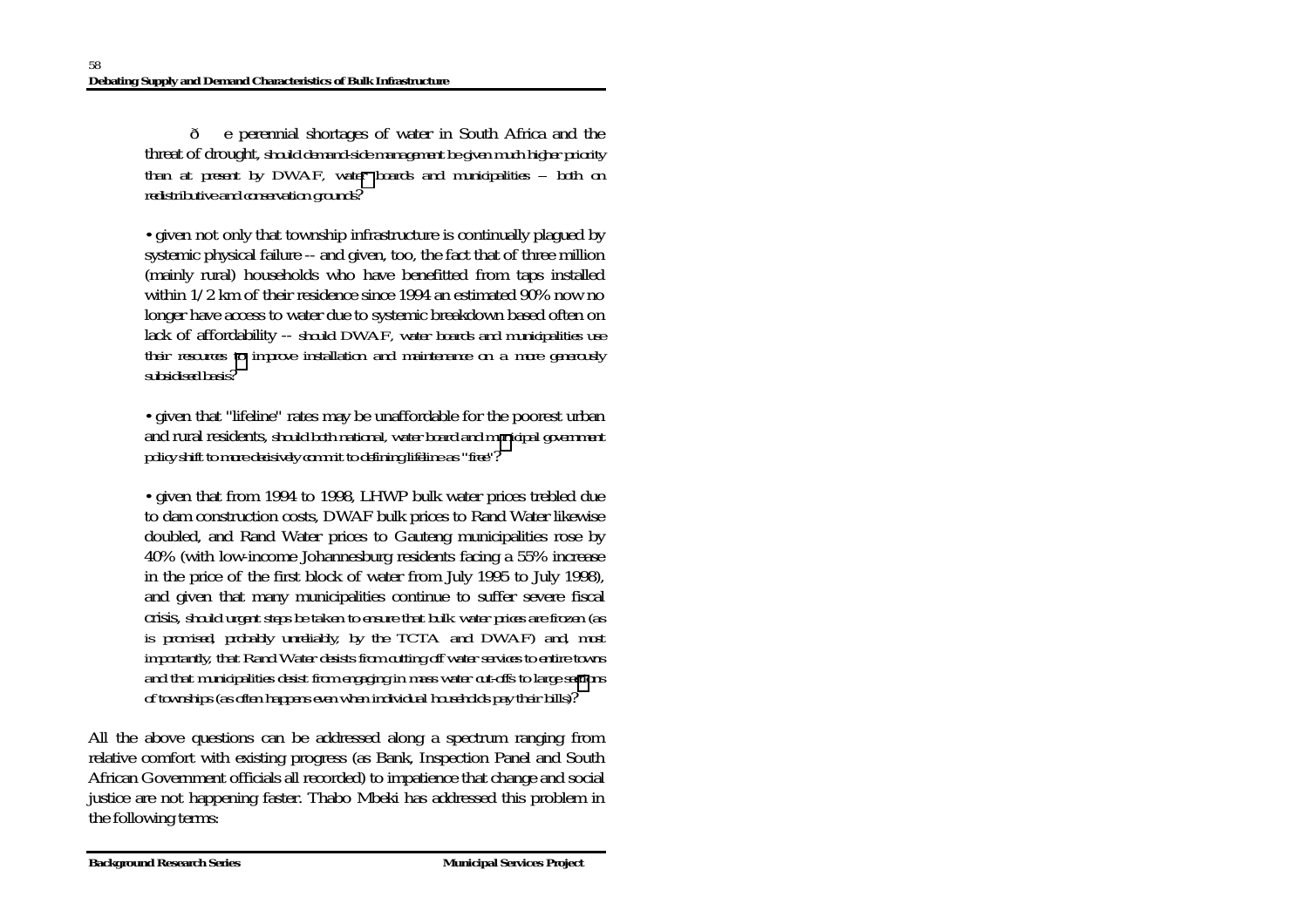Our answer to the question whether we are making that requisite progress towards achieving the objective of nationbuilding, as we defined it, would be: No!

 A major component part of the issue of reconciliation and nation-building is defined by and derives from the material conditions in our society which have divided our country into two nations, the one black and the other white...

 What this throws up, inevitably, is the question: Are the relatively rich who as a result of an apartheid definition are white, prepared to help underwrite the upliftment [of](#page-75-0) the poor, who as a result of an apartheid definition are black?

It could be argued, of course, that with requisite political will along these lines, reforms to South Africa's water sector are possible within the framework of existing arrangements, through redistributive payment mechanisms and more aggressive demand-side management. But the balance of social forces within South Africa (and indeed, ultimately, in relation to the international financial community) illustrated in the relative comfort the various officials report with *status quo* processes, gives pause for concern.

 An even greater set of challenges remains, however. Beyond those features of the LHWP debate that could potentially be resolved by firmer political will and more rigorous technical support (rather than the existing bureaucratic acquiescence or even occasional sabotage of redistributive measures), are more serious obstacles to progress that must also be raised. Here we encounter the most important discursive problem, namely how to inject larger issues of *socio-economic and environmental justice* into what, above, are reduced, again and again, to essentially technical debates over the pace of what David Harvey has termed "ecological modernisation."

 Instead, argues Harvey, what is vitally needed to augment and indeed supersede such technicist discourse is "the articulation of ideas about a moral economy of collective provision and collective responsibility as [op](#page-75-0)posed to a set of distributive relations within the political economy of profit." At first this

59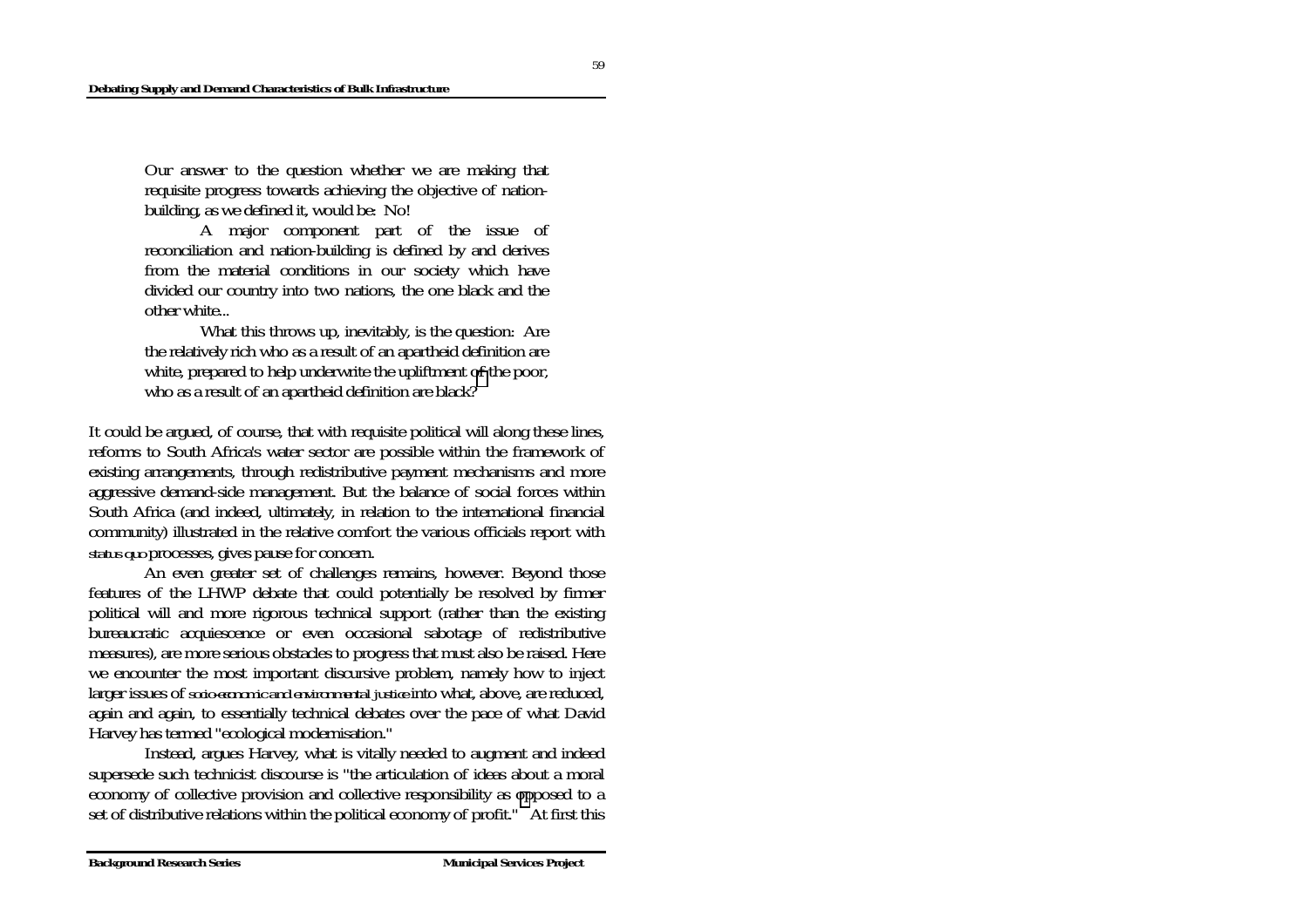is startling, but the very inability of the Bank Inspection Panel's technocrats to look beyond the parameters of orthodox "sustainable development" -- i.e., sustainable for capital accumulation (in this case a 16% return on investment) - suggests some merits to posing the issue of bulk water for Gauteng much more in terms of collective provision and collective responsibility, which would be at the very least consistent with South Africa's Bill of Rights. At least four more questions now arise (in no particular order of importance):

> • Given that, as Bank Management posit, Lesotho would be substantially hurt in the short-term by any delay in Phase 1B, *should a democratic South Africa face up to its historic responsibilities for righting socioeconomic and environmental wrongs associated [with](#page-75-0) having taken advantage of Lesotho's neo-colonial, dependent status for so long*?

> • Given the (predictable) potential for periodic droughts and the intrinsic problem of water scarcity in Gauteng -- which after all exists in its present form as the country's key metropolis not only because of the 1910 decision to locate the Union of South Africa's capital in Pretoria, but mainly because in 1886 extremely rich gold seams were discovered in what is now Johannesburg -- *should further industrial, commercial and residential growth, requiring large increases in water supply in the absence [of](#page-75-0) more serious demand-side management, be encouraged or indeed be allowed*?

> • At a more technical but nevertheless radical level, given the many failings of World Bank staff (as documented above), and given the declining value of the rand and the low import-content in basic infrastructure provision (especially water pipes and taps, which are locally produced), *should the Bank be in the business of financing, with hard currency, water projects (such as the suggested "request from South Africa for financial assistance targeted at addressing the challenge of catching up on the huge inequitable legacy of the apartheid era"[\)](#page-75-0) when such projects can be financed through local currency credits and tax revenues*?

> • Perhaps most tellingly, given not only the hard currency issue but the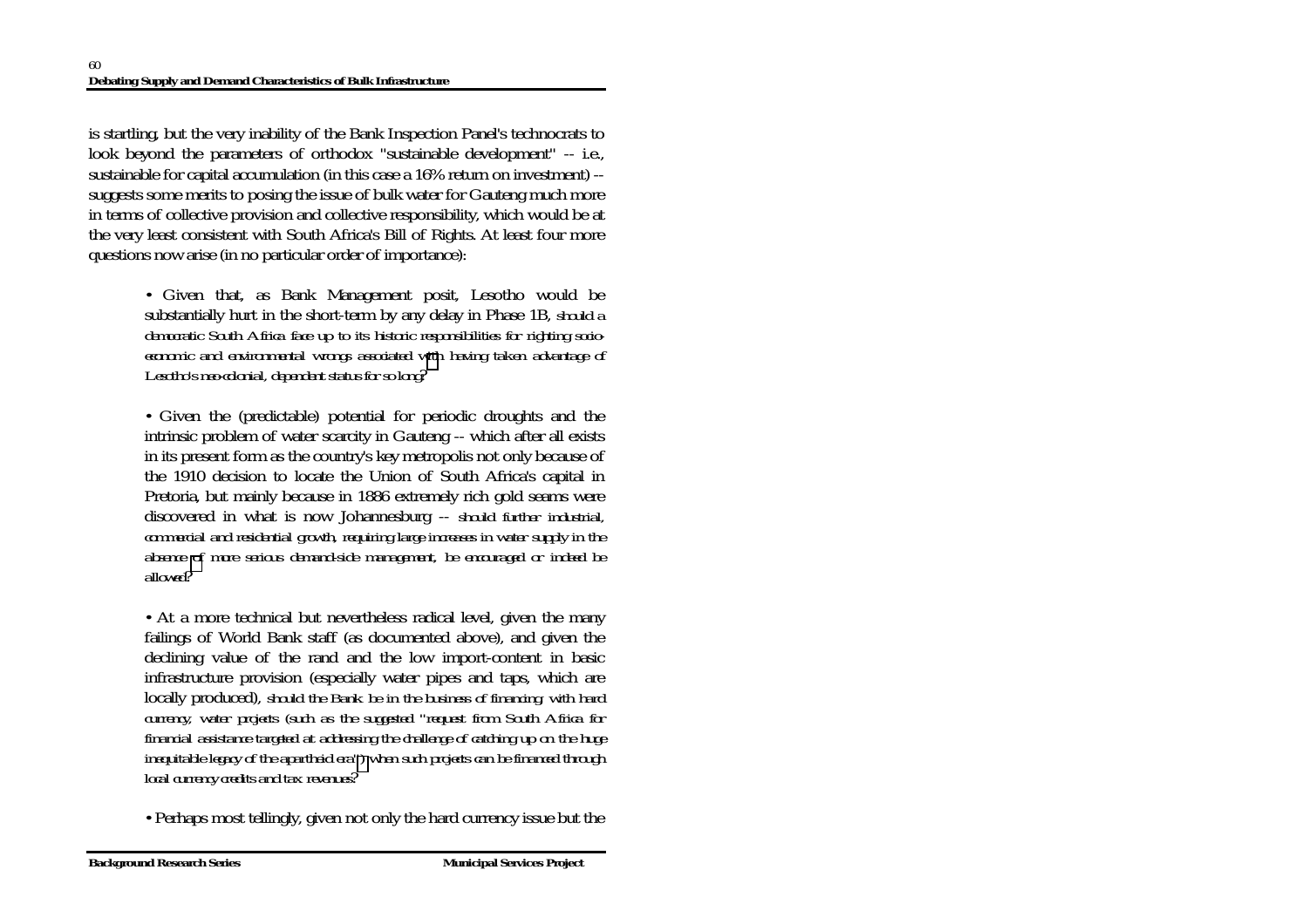fact that the Inspection Panel simply failed to address the issues of inappropriate Bank policy-advisory interventions and, too, ultimately unveiled the strictly delimited (and merely credibility-enhancing) role of "consultation" about the consumption of LHWP water, *should social movements, NGOs and [ot](#page-75-0)her progressives consider adopting a formal boycott position against the Bank*?

With the \$45 million Phase 1B loan approved by the Bank Executive Directors in June (well before the Panel made its finding), let us remain, in conclusion, at the level of progressive grassroots resistance to the ideas, projects and funding of the World Bank and its allies. For Alexandra residents and other advocates of social change, there are a variety of other lessons to consider from tangential issues associated with contesting the World Bank's role in the LHWP expansion.

 Some lessons are political, such as [h](#page-75-0)ow to contend with South African government intimidation (see footnote 1). Some lessons potentially relate to strengthening civil society internationalism, particularly so that grassroots organisations and NGOs can work better across borders (as Lesotho's Highlands Church Action Group and some Johannesburg NGOs nearly achieved before Lesotho's NGOs endorsed Phase 1B in early 1998). Some lessons relate to the merits (questionable, it seems) of taking the Bank's equivalent of an "auditor-general" seriously, given its various problematic findings, as discussed above. And some are associated with the construction of a hegemonic discourse, which to illustrate from the pages of *Business Day*, entailed, on the one hand, that paper's endorsement of the anti-expansion position by the environment reporter, but on the other hand was countered by a series of pro-Bank, e[xpl](#page-75-0)icitly anti-community articles by its eloquent Washington correspondent.

 It may be worth drawing out, as a denouement, the challenges for not just the Alexandra Civic Organisation -- which in December 1998 publicly recommitted itself to opposing the financial and service delivery implications of LHWP expansion -- but more generally for community residents who will, as the Alexandra residents predict, pay the bills for yet another unnecessary megaproject. Recall that the Alexandra residents identified the following four

61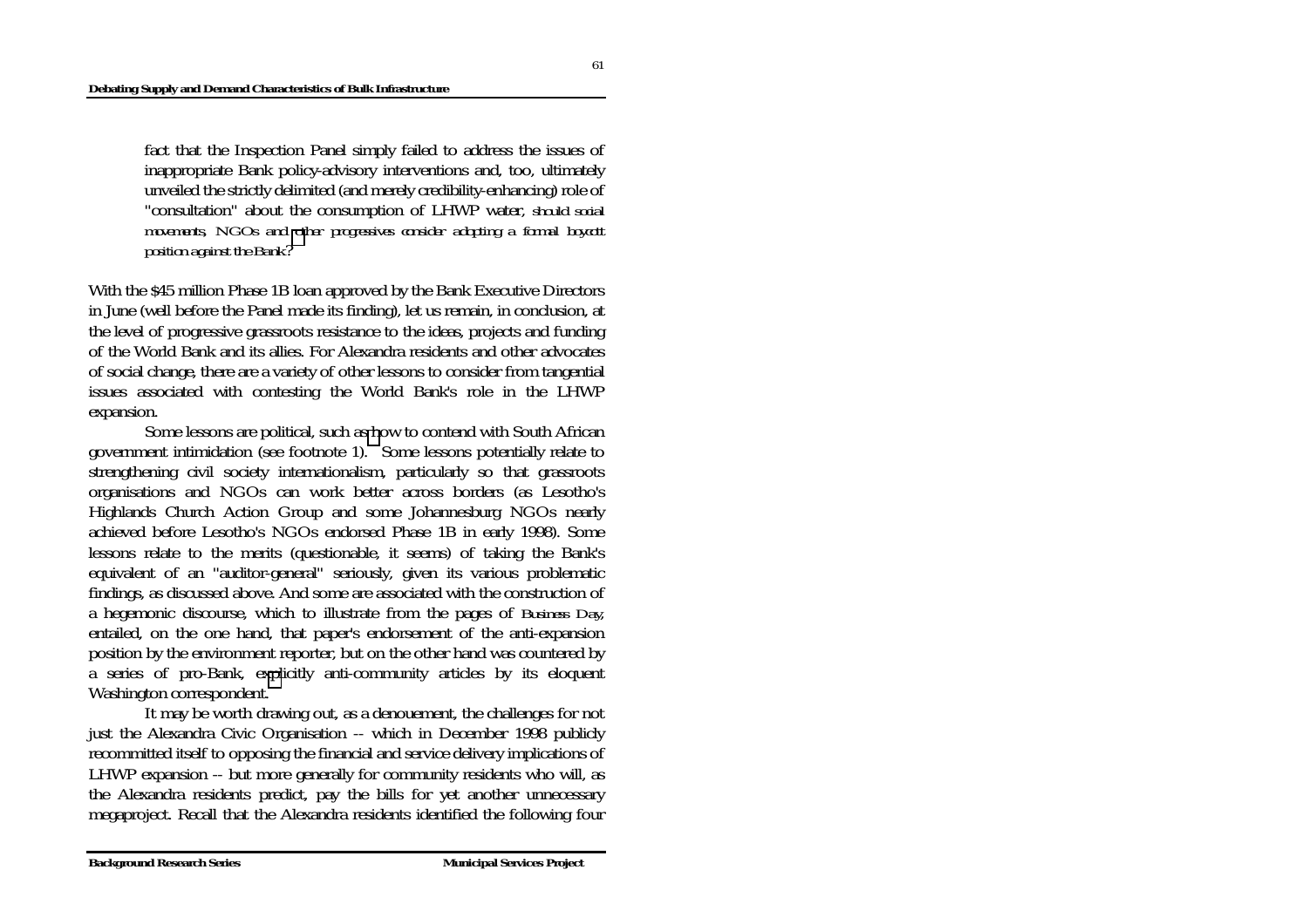problems which they associated, to at least some extent, with LHWP Phase 1B: rising water prices; less incentive to instigate demand-side management measures; increased fiscal stress on municipalities and hence faster water cutoffs; and fewer resources for the capital and recurrent subsidies required to improve and construct water supply infrastructure appropriate for low-income communities.

 If the democratically-elected African National Congress government cannot address these very real problems in a manner more convincingly than have Minister Asmal, Director-General Muller, Bank President Wolfensohn, LHWP Taskmanager Roome and Panel Investigator MacNeill, they may encounter -- if not in 1999 then in 2004 -- a serious electoral challenge, or earlier still, intensified water-related social protest and even riots.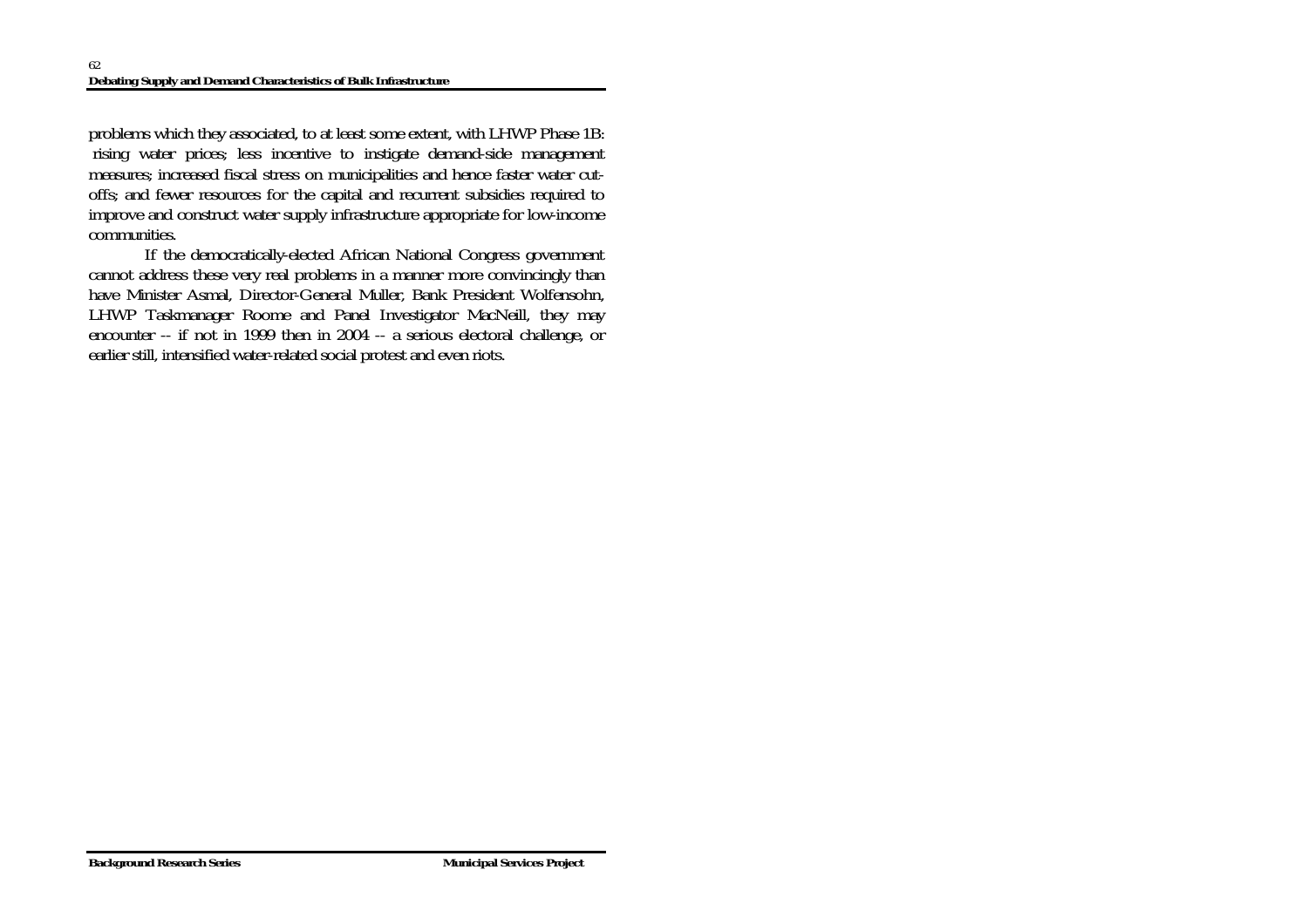#### **ENDNOTES**

 . Anonymity was requested by the three Alexandra residents for the reason that in the wake of filing an initial draft Inspection Panel Request (on 3 March 1998) on behalf of the Soweto and Alexandra Civic Organisations, intense pressure was brought to bear by the government to withdraw the initial claim, which leaders of the two civics did on 20 April. Three residents -- including Letsie -- disagreed and pursued the claim (with voluntary technical support from Bond and several other researchers). By December 1998 the Alexandra Civic Organisation had formally reversed its position and reestablished its support for the arguments contained in the April 23 document.

. This first section was a joint product of work done by the two lead authors, two additional residents of Alexandra, and several technical experts associated with the Development Research Institute (Johannesburg), Alternative Information and Development Centre (Cape Town, http:\\www.aidc.org), Group for Environmental Monitoring (Johannesburg), International Rivers Network (http:\\www.irn.org), and Center for International Environmental Law (http:\\www.ciel.org). The document has been edited for brevity, leaving out several aspects of the process of public participation in the LHWP project, as well as the request for anonymity. The only change is the replacement, for the sake of consistency, of the word "Request" for the original "Claim."

. By John Roome, LHWP Task Manager; original version referred to in the Request above was dated March 1998; all footnotes and tables below are as in the 24 April document. Much of the documentation associated with the \$54 million World Bank loan for Phase 1B can be found in World Bank (1998), *Lesotho: Lesotho Highlands Water Project -- Phase 1B: Project Appraisal Document*, (17727-LSO), R98-106(PAD), Water and Urban 1, Africa Region, Washington, DC, April 30. (Notably, "This document has a restricted distribution and may be used by recipients only in the performance of their official duties. Its contents may not otherwise be disclosed without World Bank authorization.")

. This note summarizes a more extensive discussion of the economic assessment of Phase 1B which was produced by LHDA with inputs provided by the World Bank and the South African Department of Water Affairs. The updated April, 1998 version of the full document ("The Economics of Phase 1B") is available in the project file.

 . The extent of these possible restrictions is being investigated by RSA in the context of the Orange River Replanning Study. While most of the losses of the transferred water may

63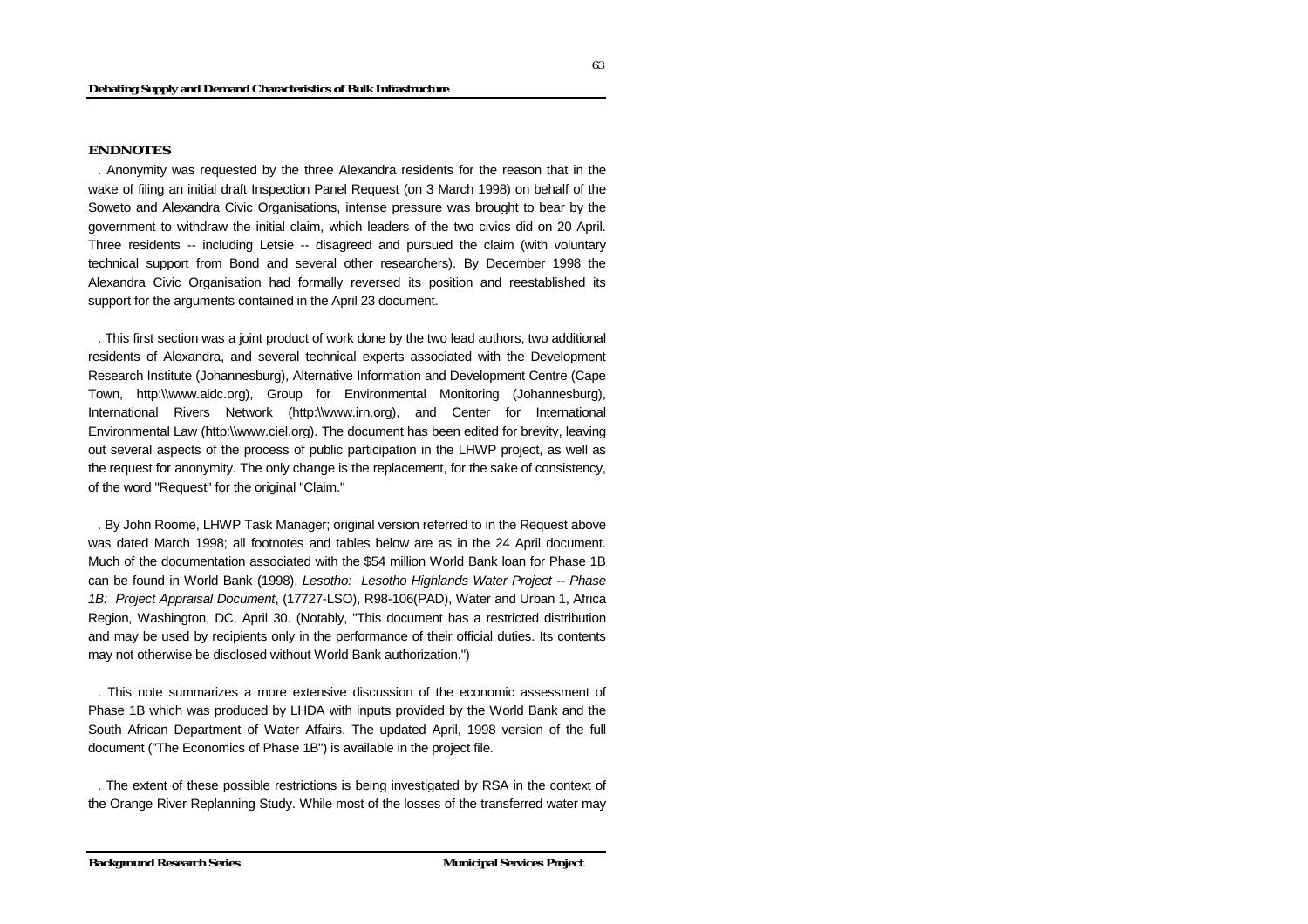be made up by releases from reservoir in the lower Orange, this may not be possible in a string of exceptionally dry years. It should also be pointed out that using water for irrigation has the lowest economic value and may in any case be reduced as South Africa is amending its water laws and water tariffs that will likely reallocate water away from irrigation to more productive household, commercial, and industrial uses. See also footnote 6.

. For most of the analysis, the environmental and social costs and benefits are not considered as they are assumed to balance each other. It is argued here and elsewhere that this assumption biases the analysis against Phase 1B since the benefits of the spending are expected to be larger than the losses incurred. The benefits of increased economic activity and the permanent infrastructure is also not included in the assessment. It presents additional benefits that are enumerated in the context of the benefits to Lesotho (see below).

 . Raising the water price is one important (of several) elements of a demand management strategy so that the assessment of demand management policies and the price-based consumer surplus analysis are not entirely independent.

. As the analysis assumes that the water will not be needed until 2010, price increases in the without Phase 1B scenario will only start in that year. In the with Phase 1B scenario, they will not start until 2014 when demand is expected to outstrip available supply including Phase 1B.

. The worst-case assumption used was to assume that every m3 of water diverted to Gauteng will lead to the same reduction of water available for irrigation in the lower Orange (which is only likely to be partially true in exceptionally dry years). The calculations, based on the Vaal Augmentation Planning Study, show that every m3 of water used for irrigation generates about R 0.61 in agricultural surplus. This is much less than the value generated by the water for urban, industrial, commercial, and household use so that it has only a modest impact on the rate of return (reducing it by about 1.5%).

. In this context, it should be noted that the royalties are not determined based on the absolute benefits of the project. Instead, they are based on the cost difference between implemented the project in Lesotho and implementing the project in South Africa (via the Orange Vaal Transfer Scheme, OVTS). Under the treaty, Lesotho is entitled to 56% of the cost savings of implementing the project in Lesotho (compared to the OVTS). Due to the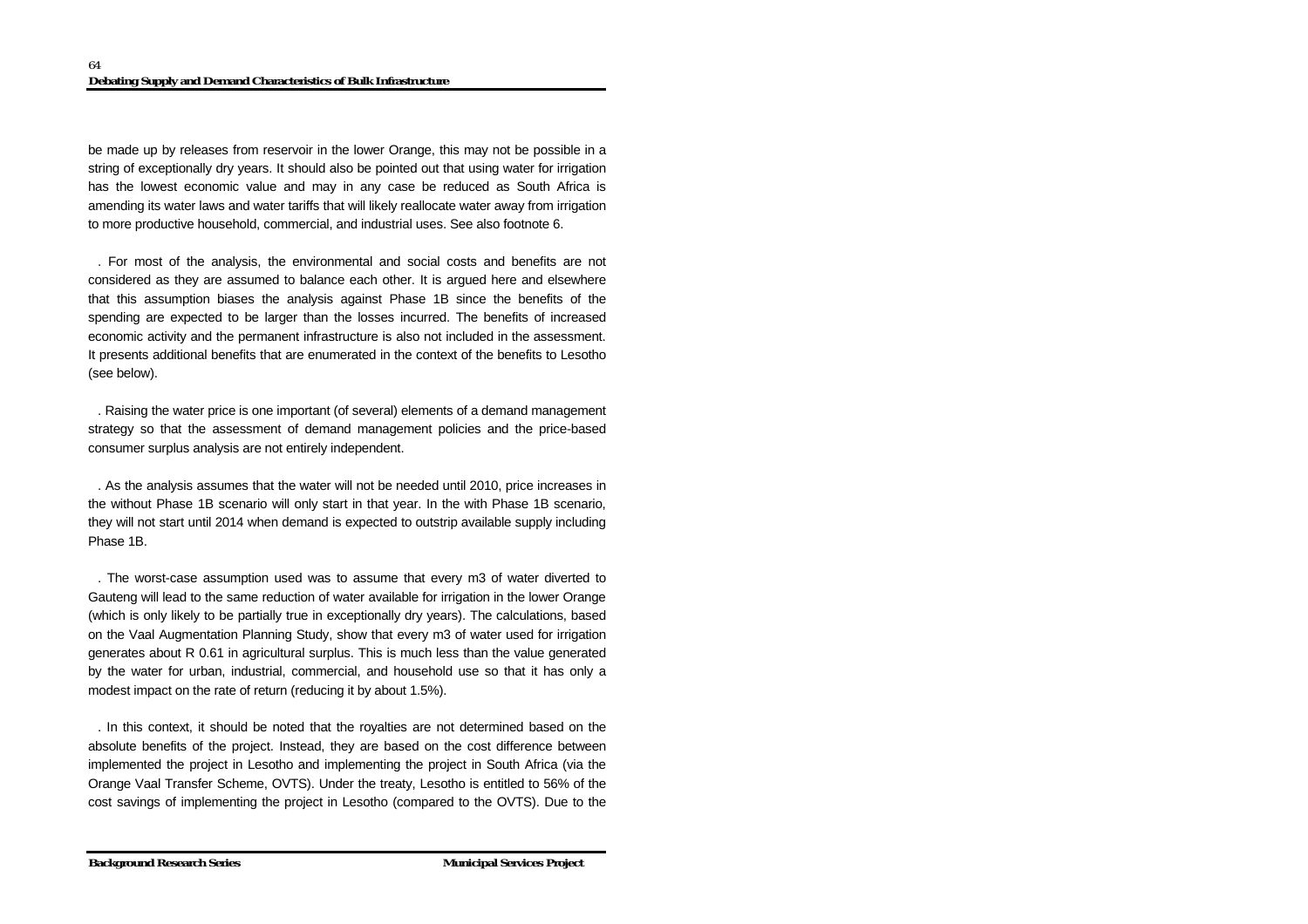scarcity and high economic value of water in the Gauteng region, however, South Africa will realize very high absolute benefits from the water transfer (regardless of whether it the project is implemented in Lesotho or via the OVTS).

. The TVTS calculation are based on a pre-feasibility study. Between pre-feasibility and implementation, costs often increase considerably. In the 1970s, a small transfer scheme from the Tugela to the Vaal was developed as a complement to a pump storage scheme in the Drakensberg, when 11m3/s water was transferred whenever energy demand was low. In 1985, low energy demand allowed the transfer to be increased to 20m3/s. In 1994, it was determined that up to 35m3/s could be transferred without increasing the capacity at the pump storage scheme which therefore drastically reduces the costs of the TVTS alternative.

. In addition, attempts to restrict the movement of people and industries (or worse, attempts to move people to other regions) are unlikely to be politically acceptable in South Africa where forced removals of people were common during the apartheid era.

. If South Africa cancels Phase 2 and beyond unilaterally, then it will still have to pay the full fixed royalties plus the variable royalties associated with Phase 1A and Phase 1B. If Phase 2 and beyond are canceled by mutual consent, then South Africa only has to pay the portion of the fixed royalties associated with the investment cost savings of implementing Phase 1 in Lesotho, plus the variable royalties associated with Phase 1A and Phase 1B.

. Water Affairs and Forestry Minister Kader Asmal and his Director-General, Mike Muller, here reply to an article by the Alexandra residents in the *Mail and Guardian*, which, in summarising the Inspection Panel Request, began with an oblique reference to what was then considered the necessary step of safeguarding the three residents' identities, in view of documented intimidation against an earlier group of Phase 1B opponents from Soweto and Alexandra. This was the longest South African government public document responding to community concerns about Phase 1B.

. This document, though under Bank President Wolfensohn's signature, was reportedly drafted by Roome. The document begins (sections 2 through 9) by questioning the eligibility of the Alexandra residents in part upon grounds -- or rather, in the Inspection Panel's words, a "most odd conclusion" -- that South African water consumption issues were not

**Background Research Series Municipal Services Project Municipal Services Project**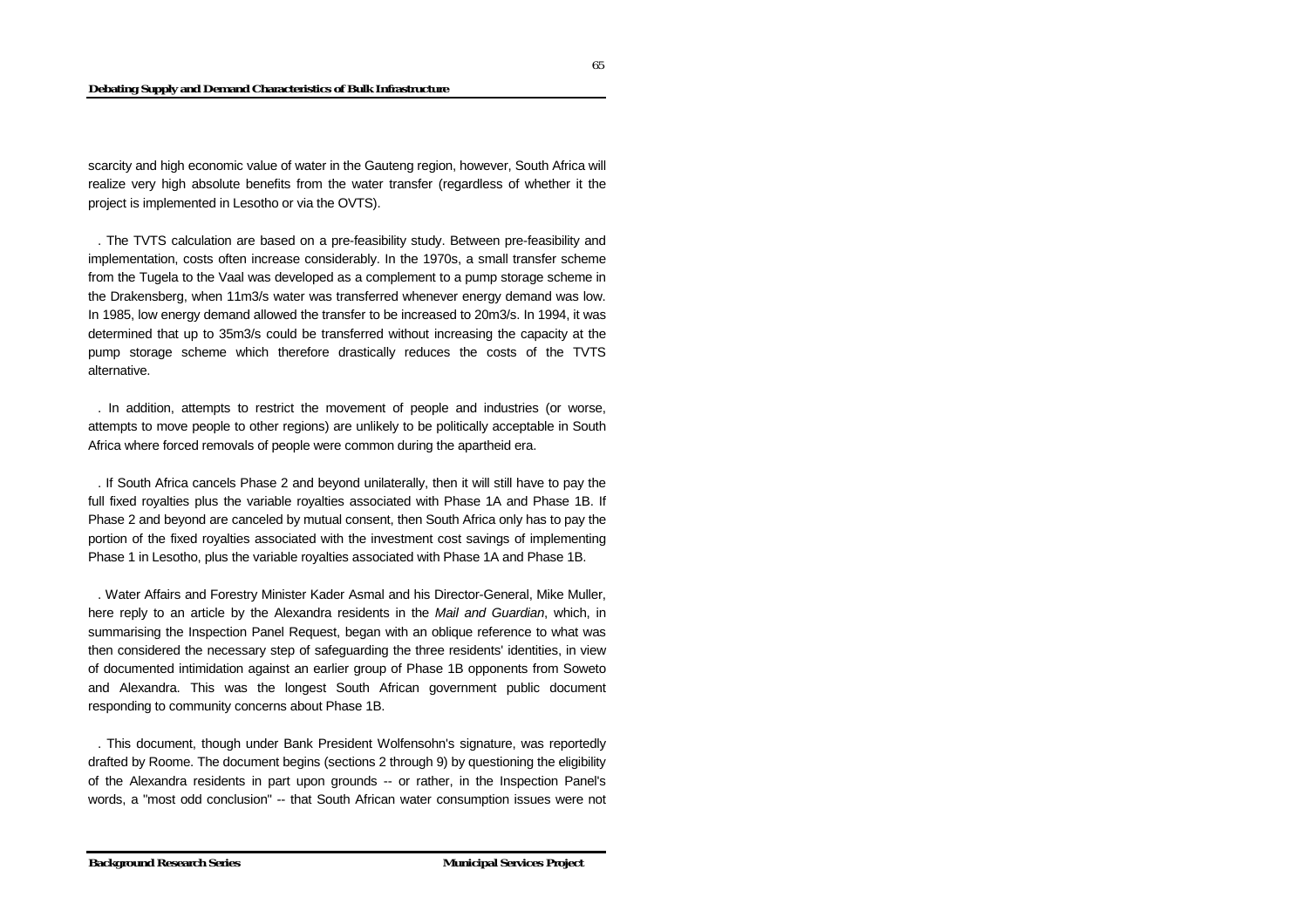relevant (paragraph 30 of Inspection Panel Findings). The eligibility challenge was firmly rejected by the Panel and is hence dispensed with here. The edited document below includes all salient rebuttals taken from the 5 1/2 page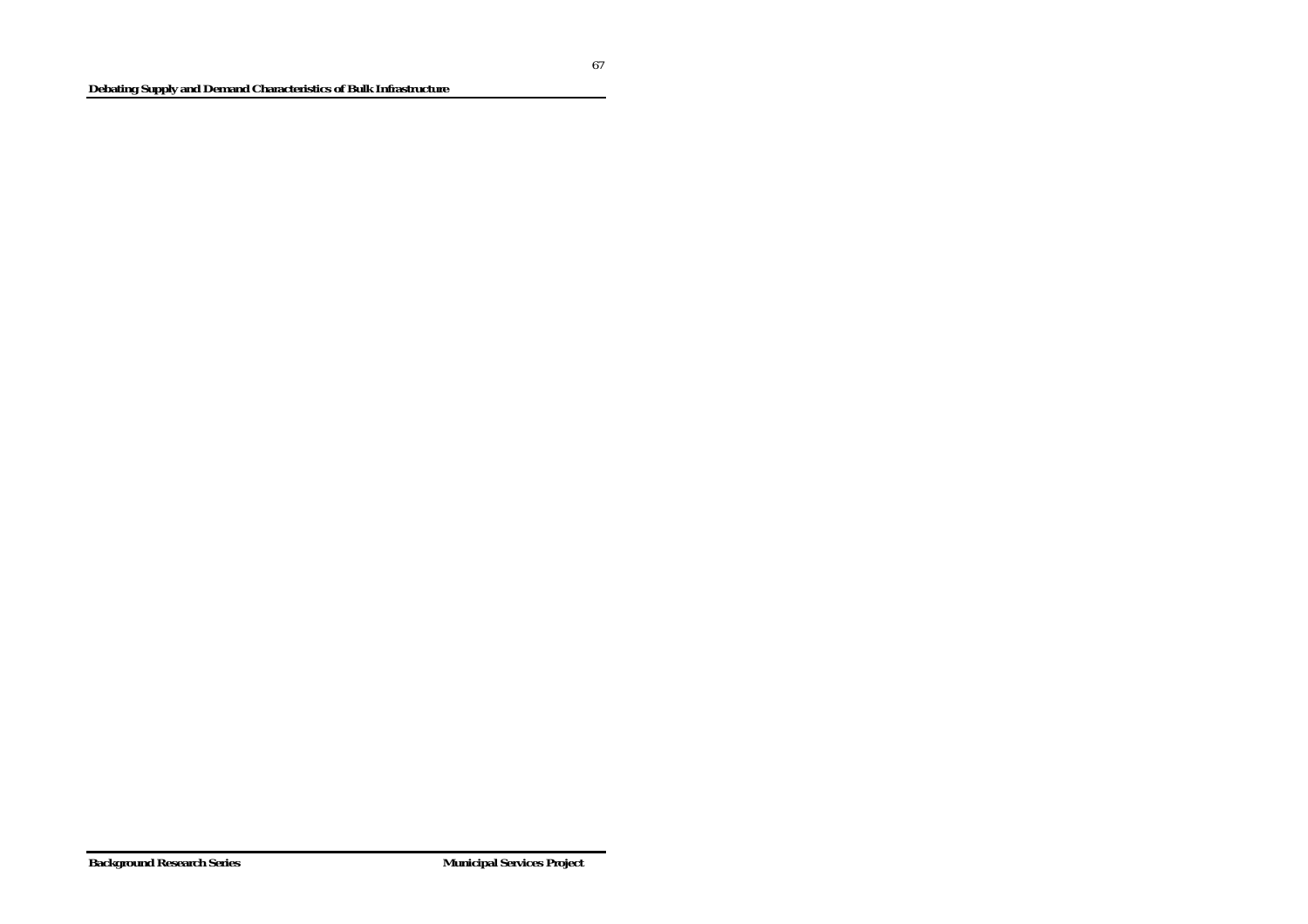this assessment as part of its appraisal of the Project and has found the analysis and its conclusions satisfactory...

17. The contract of the contract of the contract of the contract of the contract of the contract of the contract of the contract of the contract of the contract of the contract of the contract of the contract of the contract o

t the Project may have on the Orange River. The

Bank has reviewed and discussed with the South African authorities their "Orangeank's Pretoria staff and Washington, DC managemen. The Bank's Pretoria office displayed "an unprecedented disregard" for procedures by revealing the claimants' names in public documentation. Later, management "discussed and dismissed the allegations in the Request in presentations to the Executive Directors, and it did so on three separate occasions" (30 April in the *Project Appraisal Document* and at Board meetings on 21 May and 4 June, i.e., before the 18 August Inspection Panel report)... "apart from ignoring the Panel's procedures, this would also appear to amount to a serious abuse of reasonable due process in any context" (paragraphs 23-26). Moreover, regarding Wolfensohn's 16 June letter, "The Response does not provide the substantive information required by the Resolution... The Panel, of course, rejected Management's refusal to respond in the proper way, and so informed the President of the Bank... the Panel had decided nevertheless to go ahead and treat the information provided in the Annex as the substantive Management Response" (paragraphs 28-31). On the matter of consultation between Bank staff and affected groups, the Panel found it "odd that Management should argue that the Operational Directive does not require them to undertake such consultations and they did not respond to request to meet with local community residents... The NGOs appear to have brought their concerns to the Bank's attention. By its own admission, the Bank Management failed to observe the policy on consultation until shortly before April 30, 1998" (paragraphs 52-57).

. More analysis which supports this conclusion can be found in Bond, P. (1999), "The Economics of Dam Building and the Brown Agenda: Contesting the Impact of the Lesotho Highlands Water Project on Johannesburg," in D.MacDonald (Ed), *Environmental Justice in South Africa*, Cape Town, Oxford University Press.

. Questionable technical aspects of the Bank's cost-benefit analysis can be dealt with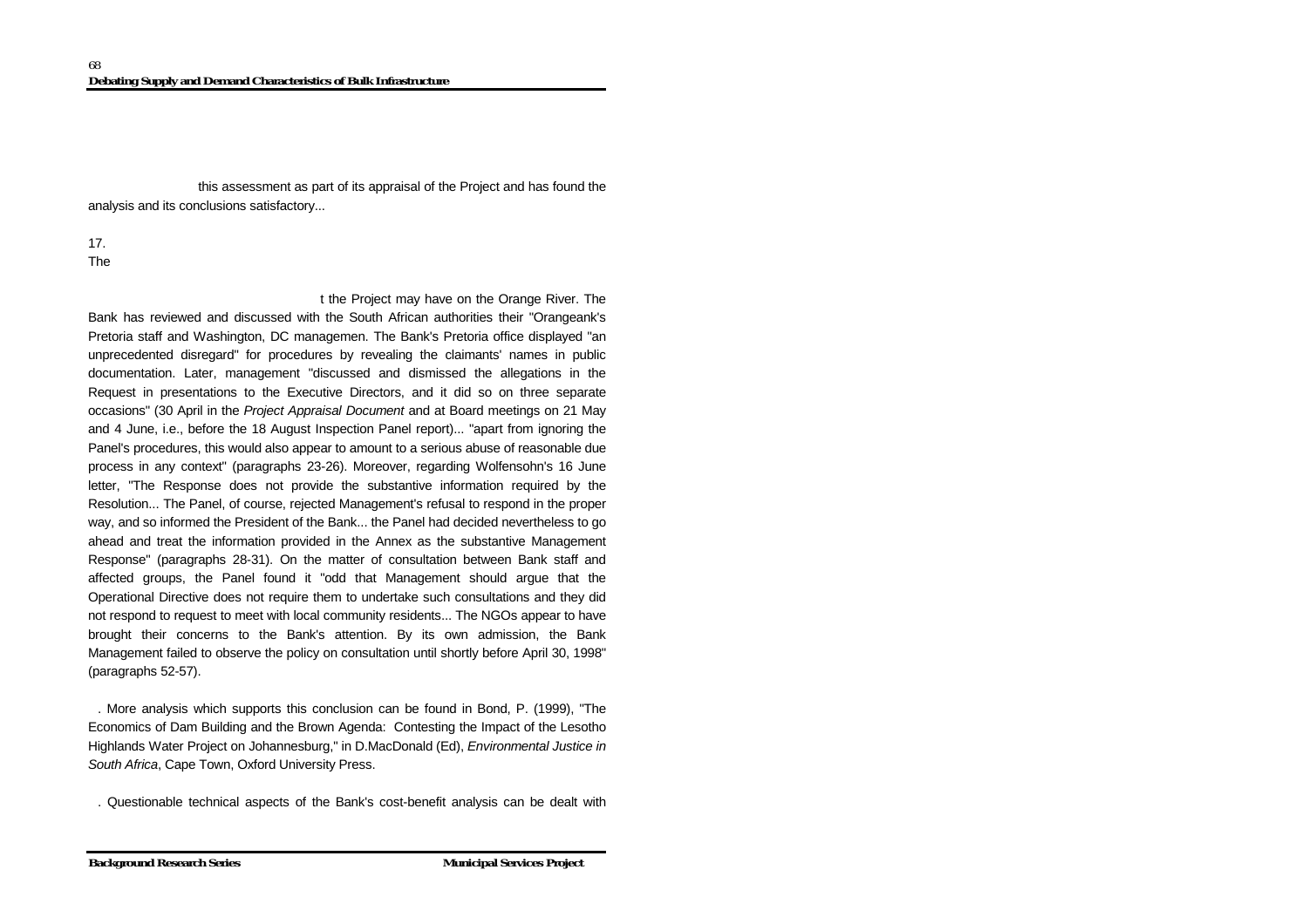briefly. For example, the opportunity cost of funds is crucial to the argument about whether or not it makes sense to delay Phase 1B, and while the Bank consistently based its argument on a 5% or 6% discount rate, it could easily be argued (and in another 1997 LHWP cost assessment it was indeed argued) that consistent with World Bank practice, a 10% discount rate should be used, which in turn would have led more easily to a decision to delay Phase 1B (the real rate of interest on South African and Lesotho government bonds in mid-1998 was far higher than 10%). Moreover, the difference between the April 1998 Bank Phase 1B economic analysis, in the wake of the Alexandra residents' critique, and the Bank's earlier, probably more honest November 1997 analysis (when the Bank did not expect a formal Inspection Challenge), is telling. Most importantly, the net cost of delaying Phase 1B has gone up by a factor of three for the period 1997-2000 and by a factor of 18 for beyond 2004. (This is partly a result of added capital and administrative costs associated with the delay, but these costs are not clarified and appear excessively high.) The cost-benefit analysis does not include *benefits* of delay, such as retaining the Phase 1B land that will be submerged as agricultural land; retaining water in the Orange River catchment for use downstream; and applying demand-side management techniques such as fixing broken infrastructure in Gauteng. This latter point is especially important in that the Bank (inappropriately) compares LHWP Phases 1A and 1B with the costs of imposing *supply* alternatives, namely the Tugela Vaal Transfer Scheme and the Orange Vaal Transfer Scheme (Table 3), which again begs the question of savings (of an estimated 40%) potentially achievable through demand-side management. Moreover, the Bank economic analysis suffered from inconsistency in its treatment of the one-year delay, the addition of administrative and maintenance costs to Phase 1B work, and the exclusion of hydropower and TVTS costs.

#### . Matters of disputed fact (or semantics) with the Panel include the following:

• in relation to Gauteng municipalities' failure to implement demand-side management measures, "The Panel did not consider this because it does not relate to Bank Management acts or omissions in compliance or non-compliance with the OD" (paragraph 65), when in fact a reasonable interpretation of OD 4.00 (paragraph 5) ("Design of investment programs for supplying water or energy should consider demand management...") should justify an investigation of municipal use of (and conservation strategies related to) Bank-financed water, particularly given the well-documented bias in consumption patterns;

• the Panel insists that "At the municipal retail level in Gauteng, a host of factors impact on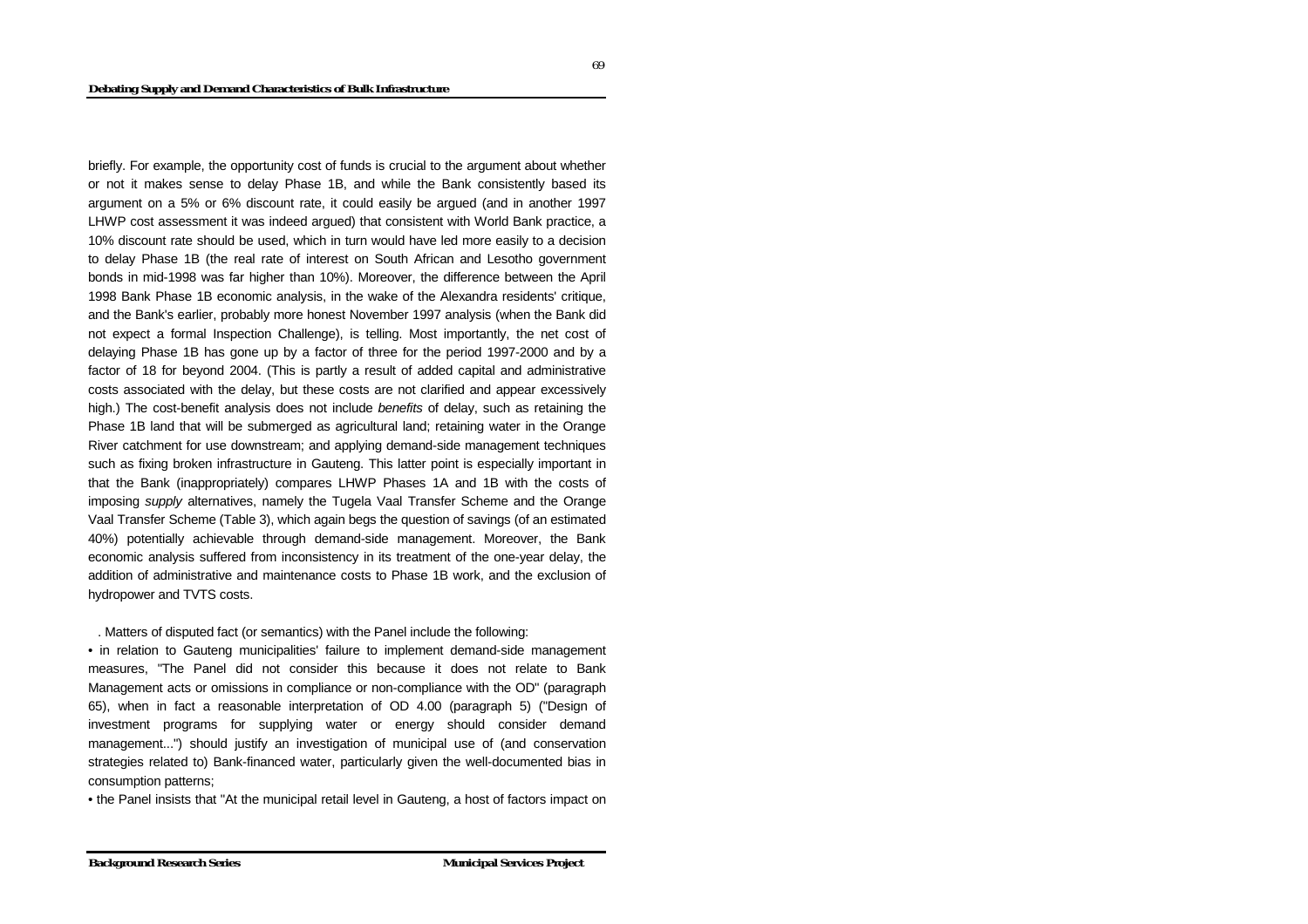water charges, and on their collection, and it is simply not possible to isolate one factor against the others" (paragraph 80), when in fact even a moderately scientific (factoranalysis) disaggregation of the effects of the vast increases in LHWP bulk water costs to downstream consumers is entirely feasible;

• the Panel's finding that there are (very small) graduations in Johannesburg's block tariffs (rising by a factor of just four from lowest to highest consumption block) -- which "does not appear to bear out the assertions made by the Requesters concerning block rates" (paragraph 81) -- does not in the least contradict the Alexandra residents' insistence that if far greater progressivity in block rates were imposed (as the "Working for Water" programme has unsuccessfully proposed elsewhere, with 11-step rising tariffs) there would be far greater success in water conservation and redistribution;

• the Panel calculated, inaccurately, that between 1995 and 1998, "the levy for the first step [in a Johannesburg water block tariff] increased from R1.20 to R1.85, or 35%" (paragraph 81, footnote 20), when in fact (using R1.20 as the denominator) the increase was 55%, indicating that, relatively speaking, first-block consumers paid a higher proportion of the increase than did consumers who used more water;

• the Panel's finding that "contrary to assertions made in the claim concerning the `lack of lifeline tariffs'" (paragraph 83) such tariffs do exist, implies a definition of "lifeline" adopted by the Panel that is *not* free of charge (a value judgment addressed below), rather than an incorrect assertion;

• the Panel's concern over non-payment for services (paragraph 86) could be easily addressed by applying a universal (free) lifeline policy that would allow cut-offs (or trickle flow) after consumption of the first block, entirely consistent with a "culture of entitlement" (disparaged by the Panel) that in turn is entirely consistent with the South African Constitution's granting of rights to water in its Bill of Rights; and

• DWAF oversaw the installation, from 1994-98, of (communal) rural water taps for approximately three million *households* (not three million taps, as the Inspection Panel had it, in paragraph 93), but reliable estimates from within DWAF suggest that 90% of the new taps no longer worked by the end of 1998.

However, the Panel is to be commended for correcting Bank Management on the implications of Rand Water's variable pricing of water, arguing that "this may not have any significance in practice" given the need for full cost-recovery on the LHWP (paragraph 76).

. In short, in a context in which South Africa remains one of the most unequal societies on earth (as measured by the Gini Coefficient, which is lower than only Brazil's), are the "Working for Water" and other demand-side management techniques sufficient to rapidly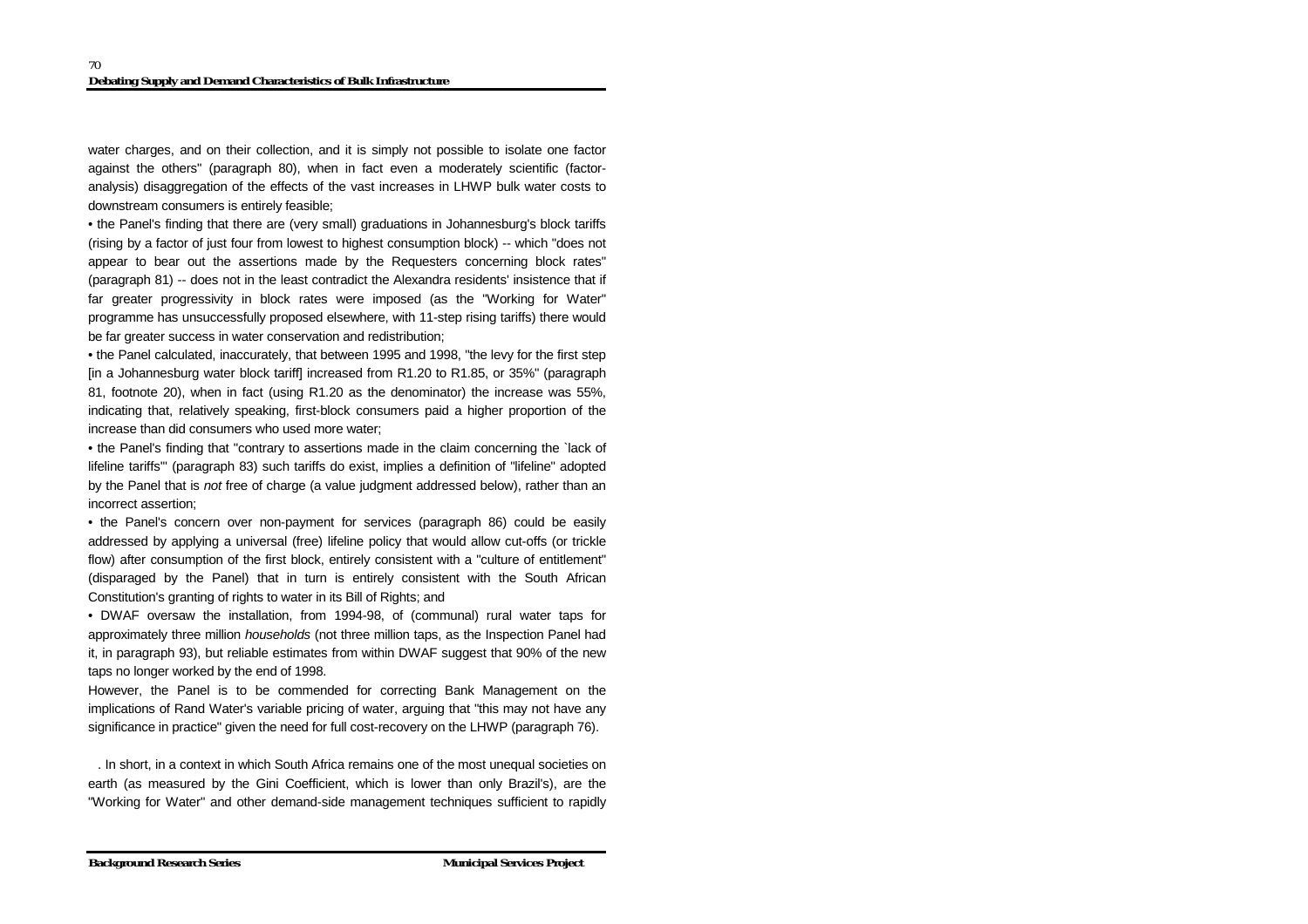change the distribution of water consumption? Those arguing for change point out the broader tendency in South Africa towards intensified wealth inequality and the rapid increase, since 1994, of water cut-offs against low-income households who have trouble paying rapidly-increasing municipal bills. The South African government has sent very mixed messages in this respect, belying the Panel's confidence in its redistributive intentions. Consider this comment from the Water Research Commission: "Preliminary findings indicate a preference for prepayment and huge reductions in consumption of water and electricity (average 70%)" (*Report to Parliament, 1997*, p.18). Since the only prepayment experiments being conducted are in relation to low-income domestic users, this represents redistribution of water resources in the opposite direction desired, and a 70% reduction from very low existing levels could be a dangerous threat to public health.

. Those arguing for a far more aggressive approach to demand-side management (including greater credibility for wider-ranging conservation measures in LHWP feasibility studies) point to the existing lethargy in this area shown by powerful municipal officials (many inherited from the past and unwilling to radically alter consumption patterns of businesses or white residents); to the fragility of the "Working for Water" programme (e.g., its perennial struggle for funding from within DWAF, requiring outside funding sources); and to hostility against block tariffs regularly demonstrated not only by World Bank staff (as documented in the Request) but also by resistant municipal officials. For a telling example, see Bond, P. and S. Hosking (1999), "Infrastructure for Spatial Development Initiatives or for Basic Needs? Port Elizabeth's Prioritisation of the Coega Port/IDZ over Municipal Services," in M.Khosa and Y.Muthien (Eds), *Infrastructure for Reconstruction in South Africa*, Pretoria, Human Sciences Research Council and London, Asgate Press. In contrast, in a private email memo on 23 April, 1998, the Bank's John Roome offered one rationale for not calculating demand-side management water (and economic) savings: And what do we gain from the demand studies? First, they will give an idea of what could be achieved -- they will NOT fully address the uncertainty of the ability of the local authorities to implement such programs, the speed with which SA consumption behavior will change and the political acceptability of more radical proposals eg. in agriculture. Second, even if the demand studies showed that a 20 year delay was technically viable - the economics suggests that it would still not be a sensible thing to do.

 . The relative savings would be enormous if leaks were repaired. But in addition, most pricing for water (even for the rural poor) is now based, as various post-1994 policy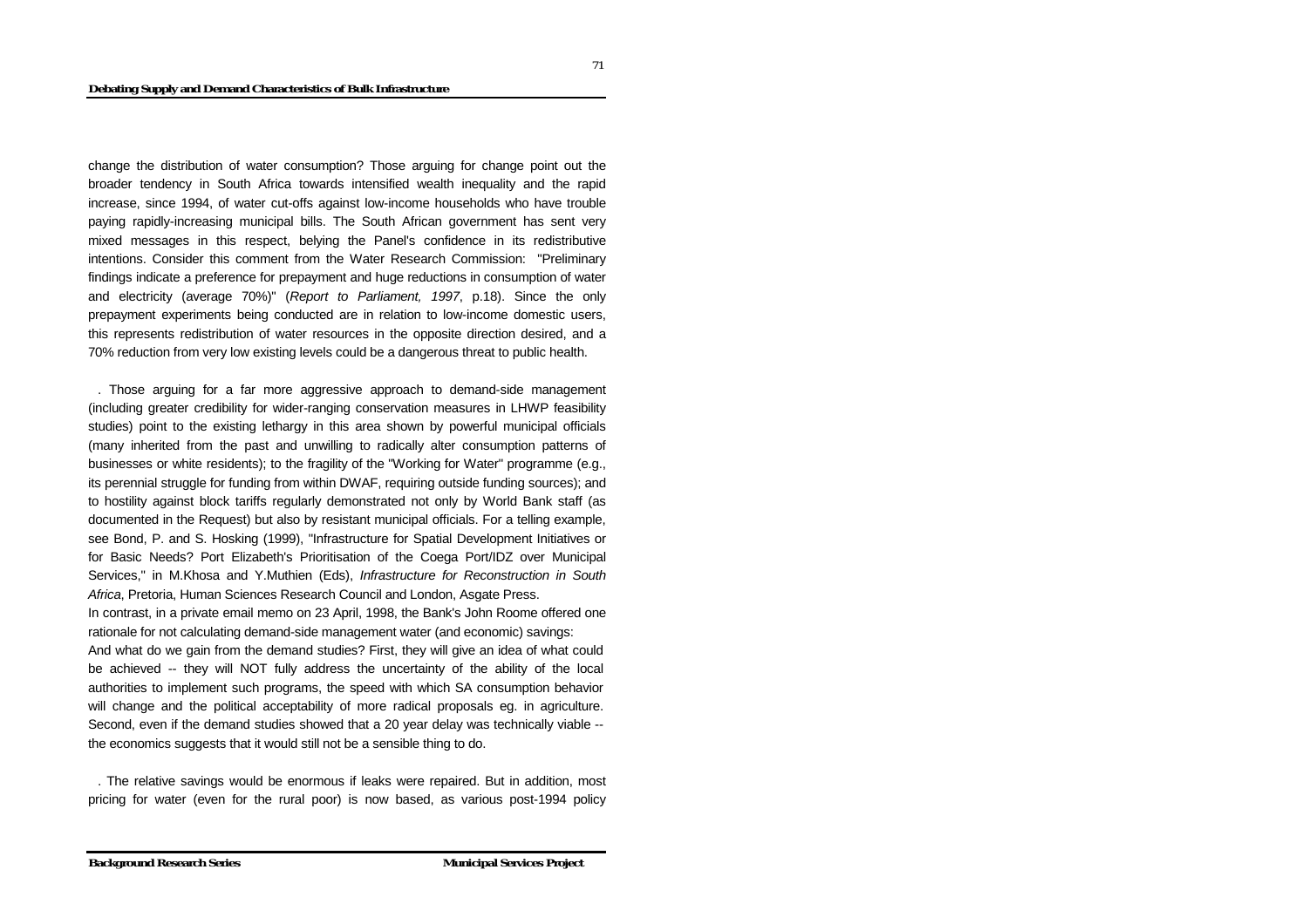documents insist, upon a cost-recovery system in which "lifeline" is defined as the "operating and maintenance" (or "recurrent") cost of running the system. Advocates for change argue that this is inappropriate given affordability constraints and past tariff systems for business and white residential consumers that entailed below-marginal cost pricing.

. This dispute has many features, including the easy documentation of greater public health, ecological, economic and gender-equalising characteristics of free water. See Bond, P. (1999), "Basic Infrastructure for Socio-Economic Development, Ecological Sustainability and Geographical Desegregation: South Africa's Unmet Challenge," *Geoforum*, 30, 1.

. The shocking case of Leandra township, Mpumalanga, in which 70 000 residents served by Rand Water were cut off for several months, is illustrative of the dangers (see *Sunday Independent's Reconstruct*, 20 December 1998).

. Mbeki, T. (1998), *Africa: The Time has Come*, Cape Town, Tafelberg Publishers and Johannesburg, Mafube Publishing, pp.71-74.

. Harvey, D. (1996), *Justice, Nature and the Geography of Difference*, Oxford, Basil Blackwell, p.389.

. This is a matter the three Alexandra residents did not factor in to their advocacy, but as a first point of rebuttal, it is arguable that it is not in Lesotho's interests to have such an extraordinary boom-bust ingredient featuring so strongly in its GDP, based on what is acknowledged to be a temporary construction fillip and a sudden decline after the dams are built. The economic contribution of the LHWP is a particularly thorny issue because many of the beneficiaries of LHWP-related spending are Maseru-based elites, and because the well-publicised corruption in the Rural Development Fund forced the scaling back of waterroyalty flows to impoverished people due, ironically, to lack of "absorptive capacity."

 Moreover, there were and are any number of development alternatives in Lesotho that could generate far better backward-forward linkages, job creation rates and other investment multpliers, as a former planning minister (Evaristus Sekhonyana) argued at the time of the original treaty (when he switched from supporting the LHWP to opposition): "We could achieve more if we irrigated agriculture and cut food imports" via schemes such as a \$75 million power generation and irrigation project at Oxbow (Hanlon, J. [1987], *Beggar Your Neighbours: Apartheid Power in Southern Africa*, London, Catholic Institute for International Relations, London, James Currey and Indiana University Press, p.127). For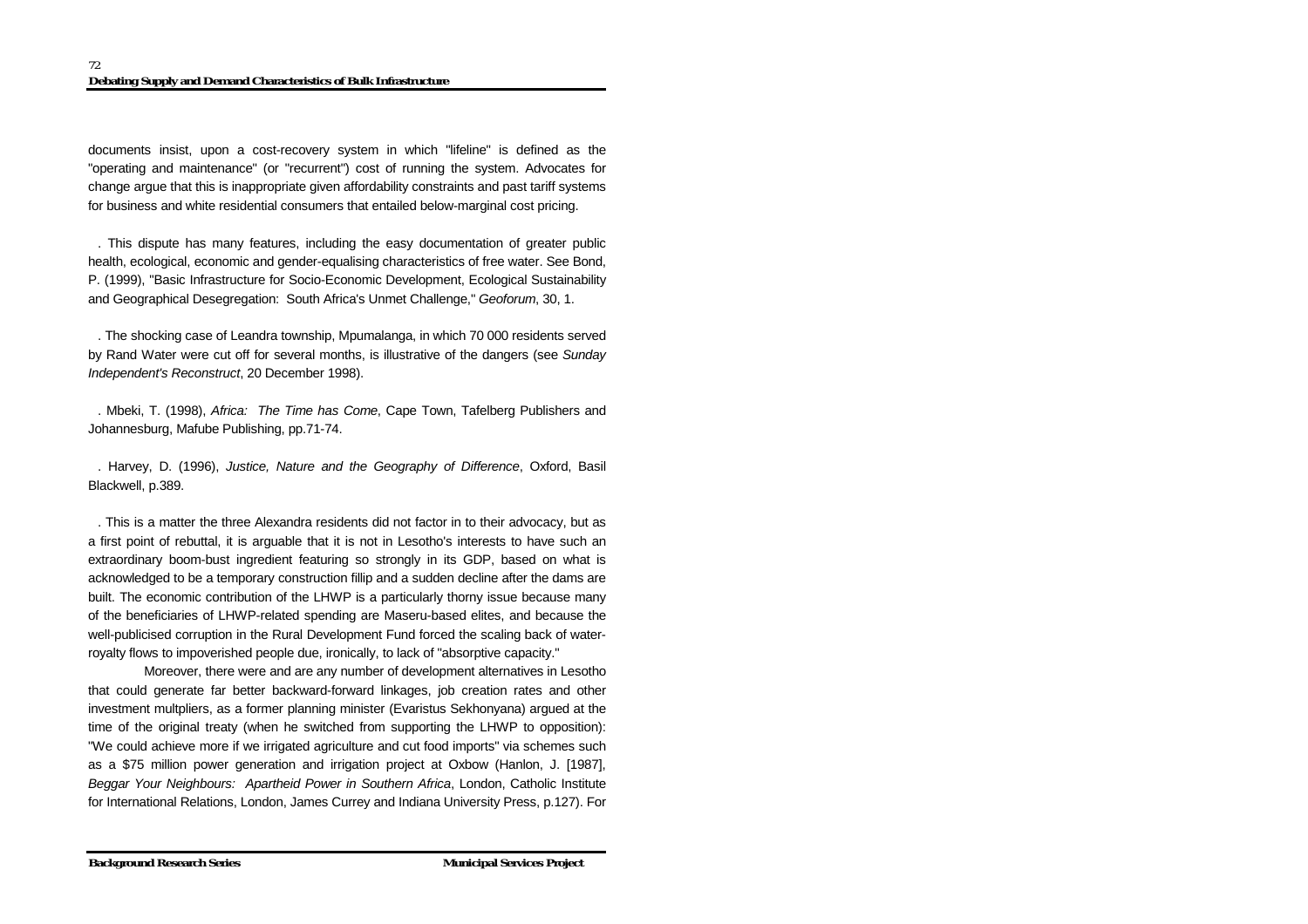numerous examples of such alternatives, see van Rensburg, P. (Ed)(1987), *Another Development for Lesotho? Alternative Development Strategies for the Mountain Kingdom*, Gaberone, Foundation for Education with Production.

 But facing up to South Africa's deeper responsibility to Lesotho is nevertheless crucial. This should not only follow the spirit of the 1998 Truth and Reconciliation Commission, which recommended that beneficiaries of apartheid should pay some form of reparation. More importantly, it would require a metamorphosis in terms of migrant labour, commercial and financial circuits of capital, geopolitics, widescale Free State province land restitution to displaced Basotho, and other aspects of long-overdue structural transformation in relations between South Africa and Lesotho. For more on this legacy, as well as on the World Bank's 1970s-80s contributions to Lesotho's underdevelopment, see Ferguson, J. (1991), *The Anti-Politics Machine*, Cambridge, Cambridge University Press and Cape Town, David Philip.

. Again, the Alexandra residents did not explicitly address drought. But the first issue is whether the LHWP is an appropriate response, compared to planning for emergency water reductions. Capacity expansion should be based on accurate demand curves, rather than the myth that societies can always build themselves out of environmental contingencies, a philosophy that justifies unending supply-side increases. If a drought was extremely serious, Phase 1B would only save a few years from the inevitable reapplication of 1980sand early-1990s-type water restrictions.

 Yet this does not absolve South Africa's government from more proactive spatial planning, and from asking hard questions about whether Gauteng should continue to grow (especially as a water consumer). The most rigorous analysis of South Africa's economy, by Ben Fine and Zav Rustomjee, implies that Gauteng's and the country's early reliance on gold and upon a subsequent "Minerals-Energy Complex" is a version of "Dutch disease." In short, the large, export-oriented (to declining global markets) and highly capital-intensive projects associated with the Witwatersrand have done enormous damage to South Africa's development prospects. Since consumption of water by the Gauteng mining industry and ESKOM is central to the supply-side driven logic of the LHWP, the expenditure of further resources on the project should be seen from the standpoint of macroeconomic transformation, something entirely lacking thus far in official analysis. See Fine, B. and Z. Rustomjee (1996), *The Political Economy of South Africa*, Johannesburg, Wits University Press. The alternative, in the *Reconstruction and Development Programme*, was this mandate for regional, decentralised planning: "Macro-economic policies must take into

**Background Research Series Municipal Services Project Municipal Services Project**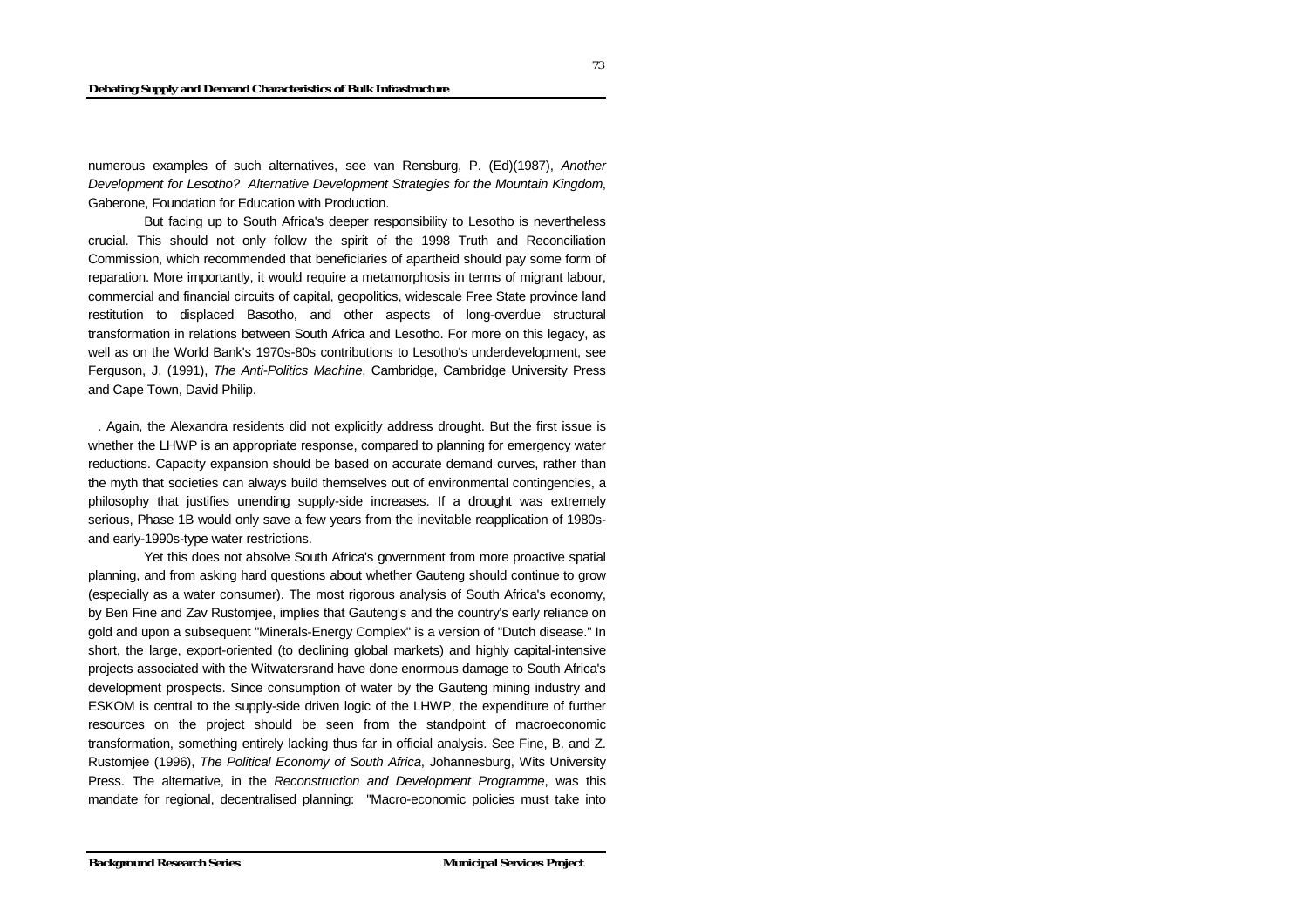consideration their effect upon the geographic distribution of economic activity. Additional strategies must address the excessive growth of the largest urban centres, the skewed distribution of population within rural areas, the role of small and medium-sized towns, and the future of declining towns and regions, and the apartheid dumping grounds" (African National Congress/Alliance [1994], *Reconstruction and Development Programme*, Johannesburg, Umanyamo Publications, Section 4.3.4).

. In early 1994, the *Reconstruction and Development Programme* offered this mandate:

The RDP must use foreign debt financing only for those elements of the programme that can potentially increase our capacity for earning foreign exchange. Relationships with international financial institutions such as the World Bank and International Monetary Fund must be conducted in such a way as to protect the integrity of domestic policy formulation and promote the interests of the South African population and the economy. Above all, we must pursue policies that enhance national self-sufficiency and enable us to reduce dependence on international financial institutions (Section 6.5.2).

This promise was one of the first casualties of the post-apartheid era.

 . The radical position here would be that, aside from gathering information, talking to the Bank is a distraction from the need to wage more vigorous, effective kinds of socioecological struggle. The consultation issue is emblematic, for as the Panel put it, "`consultation' means just that: it does not necessarily mean that the parties must agree on the issues in question, nor that the decision-makers must adopt any particular NGO's `perspective'" (paragraph 50). By way of contrast, South African civic associations once had a very clear response: they insisted on rapidly moving from "consultation" to "participation" to "control." See Mayekiso, M. (1996), *Township Politics: Civic Struggles for a New South Africa*, New York, Monthly Review (e.g., p.262). In their South Africa work, Bank officials rarely allowed matters to move beyond consultation. For a description of the failure of these two discourses to find common ground, see the article by Mark Swilling and Tshepiso Mashinini in *BankCheck* (January 1994), reporting on an early 1990s "consultation" session on Johannesburg township development:

The discussion began with the Bank asking the civics the same set of technical questions that were posed to white local government officials, but obviously in a simpler form: population, level and standard of services, what is expected and what are the priorities. The answers, however, were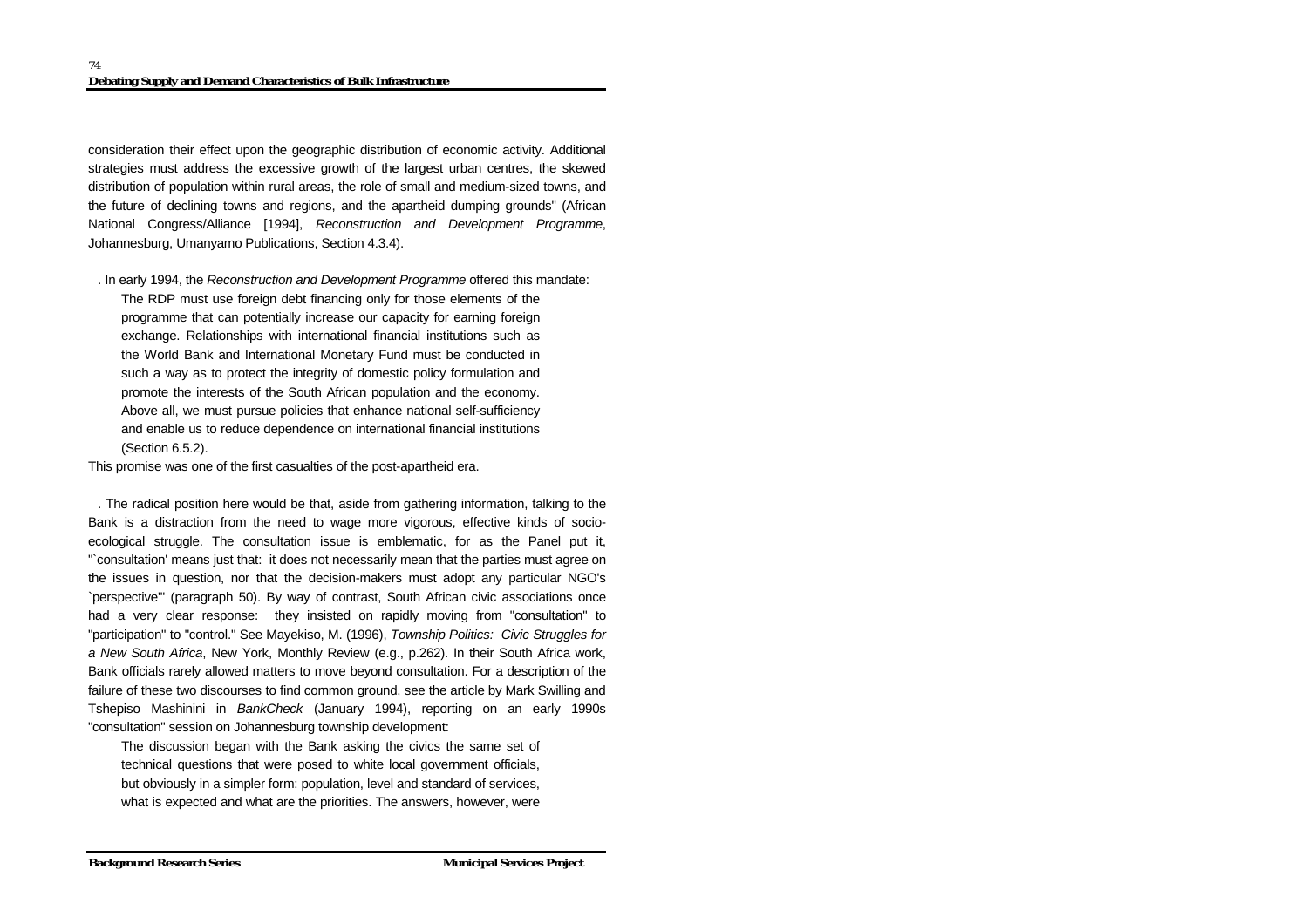not forthcoming. Instead, every civic representative emphasized the need for capacity building.

 The problem lay in the way Bank staff asked the questions. As technical experts who deal in hard quantitative data every day, they related to the leaders of social movements as if they were local government officials whose every-day activity is the manipulation of organized data captured through established research methods. This is *not* what civic leaders do every day.

 No one with community organizing experience would sit down at a first meeting with local leaders and ask: What are your needs? Instead, the questions would be: Comrades, what organizational structures do you have here? What struggles have you embarked upon? What were your demands when you went on the rent boycott? What were the demands in the petition you handed to the administration when you marched? What were your short-, medium- and long-term demands at the negotiations? What compromises did you accept, and why? What research are you doing to back up you demands?

 Questions are asked in this way in order to tap *organic* knowledge about socio-economic conditions. Knowledge is inseparable from the rhythms of the daily struggle to transform local and regional conditions. However, civics do not have the resources to transform this practical and usable knowledge into quantitative data which really applies mainly to policy formulation. Even negotiation forums, where civics do have a use for hard data, are structured in a way that conventional quantitative information becomes a site of struggle.

For a discussion of the weaknesses associated with the Inspection Panel in 1997-98, at a time sharp anti-Panel antagonism had emerged from (Southern) Bank Executive Directors who felt it was investigating aspects of governance that were causing discomfort in many (corrupt) governments, see Udall, L. (1997), *The World Bank Inspection Panel: A Three Year Review*, Washington, DC, Bank Information Center; and Treakle, K. (1998), *Accountability at the World Bank: What Does It Take? Lessons from the Yacyreta Hydroelectric Project Argentina/Paraguay*, Washington, DC, Bank Information Center. For background on the Inspection Panel's limits as an agent of change, covering the 1994-96 period, see Udall, L. (1998), "The World Bank and Public Accountability: Has Anything Changed?," in J.Fox and L.D. Brown (Eds), *The Struggle for Accountability: The World*